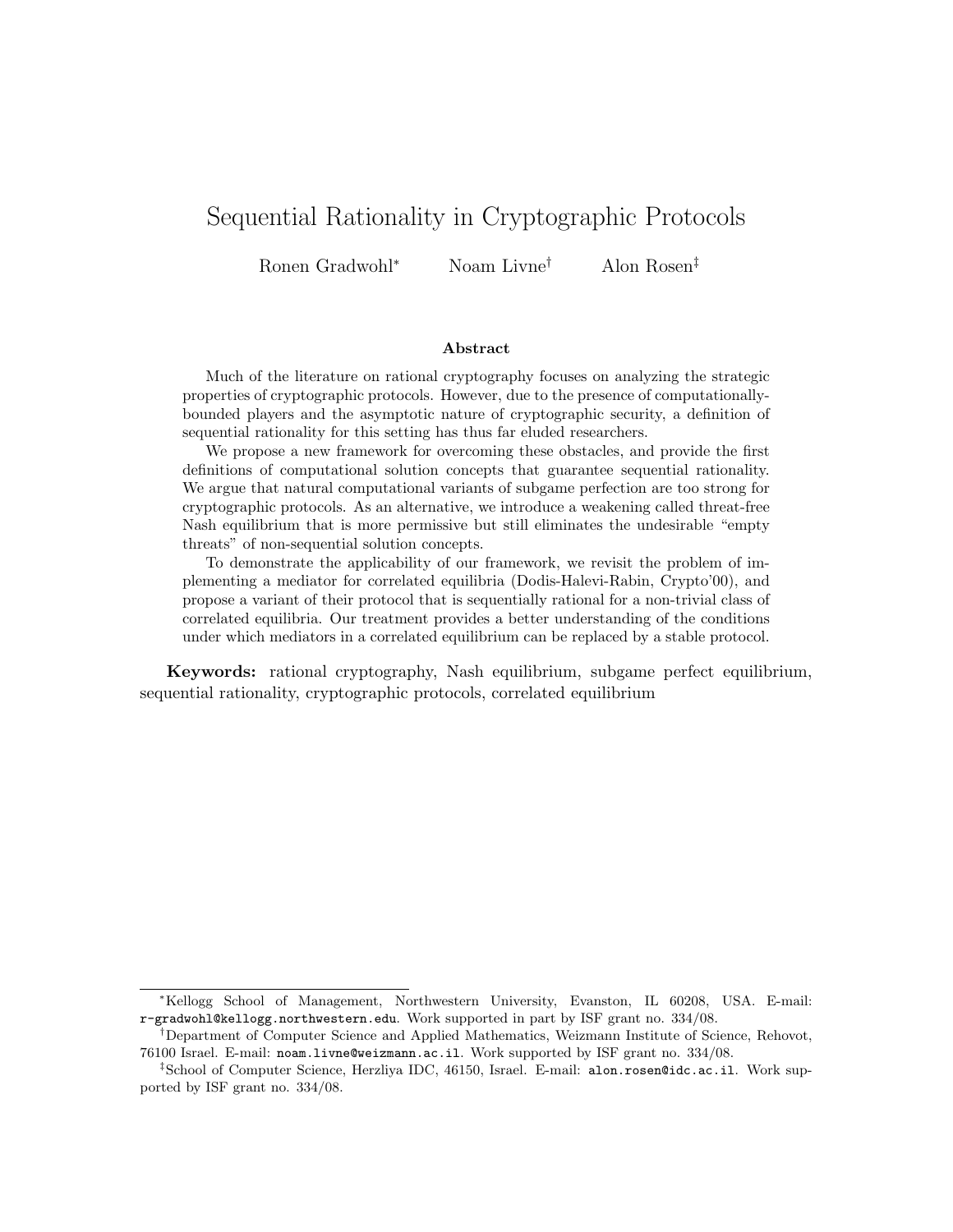# Contents

| $\mathbf 1$ | Introduction                                                                    | $\boldsymbol{2}$        |
|-------------|---------------------------------------------------------------------------------|-------------------------|
|             | 1.1                                                                             | $\sqrt{2}$              |
|             | 1.2                                                                             | 3                       |
| $\bf{2}$    | <b>Our Results</b>                                                              | $\overline{\mathbf{4}}$ |
|             | Threat-Free Nash Equilibria<br>2.1                                              | $\overline{4}$          |
|             | 2.2                                                                             | $\bf 5$                 |
|             | 2.3                                                                             | 6                       |
|             | 2.4                                                                             | $\,6$                   |
|             | 2.5                                                                             | $\overline{7}$          |
| 3           | <b>Game Theory Definitions</b>                                                  | $\overline{7}$          |
|             | 3.1                                                                             | $\overline{7}$          |
|             | 3.2                                                                             | 8                       |
|             | 3.3                                                                             | 8                       |
|             | Constrained Games<br>3.4                                                        | 9                       |
| 4           | Threat-Free Nash Equilibrium                                                    | 10                      |
|             | 4.1                                                                             | 10                      |
|             | 4.2                                                                             | 11                      |
|             | 4.3                                                                             | 13                      |
| $\bf{5}$    | The Computational Setting                                                       | 15                      |
|             | 5.1                                                                             | 15                      |
|             | Strategic Representation of Interactive Machines<br>5.2                         | 16                      |
|             | 5.2.1                                                                           | 19                      |
|             | Computational Hardness in the Game-Theoretic Setting<br>5.3                     | 19                      |
|             | 5.3.1                                                                           | 20                      |
|             | 5.3.2                                                                           | 21                      |
|             | 5.4                                                                             | 21                      |
| 6           | The Coin-Flipping Game                                                          | 22                      |
| 7           | Correlated Equilibria Without a Mediator                                        | 24                      |
|             | 7.1                                                                             | 24                      |
|             | TFNE for Games with Simultaneous Moves at the Leaves $\dots \dots \dots$<br>7.2 | 24                      |
|             | 7.3                                                                             | 26                      |
| 8           | A General Theorem                                                               | 31                      |
| References  |                                                                                 |                         |
|             |                                                                                 | 34                      |
|             | A One-way Functions and Commitment Schemes                                      | 36                      |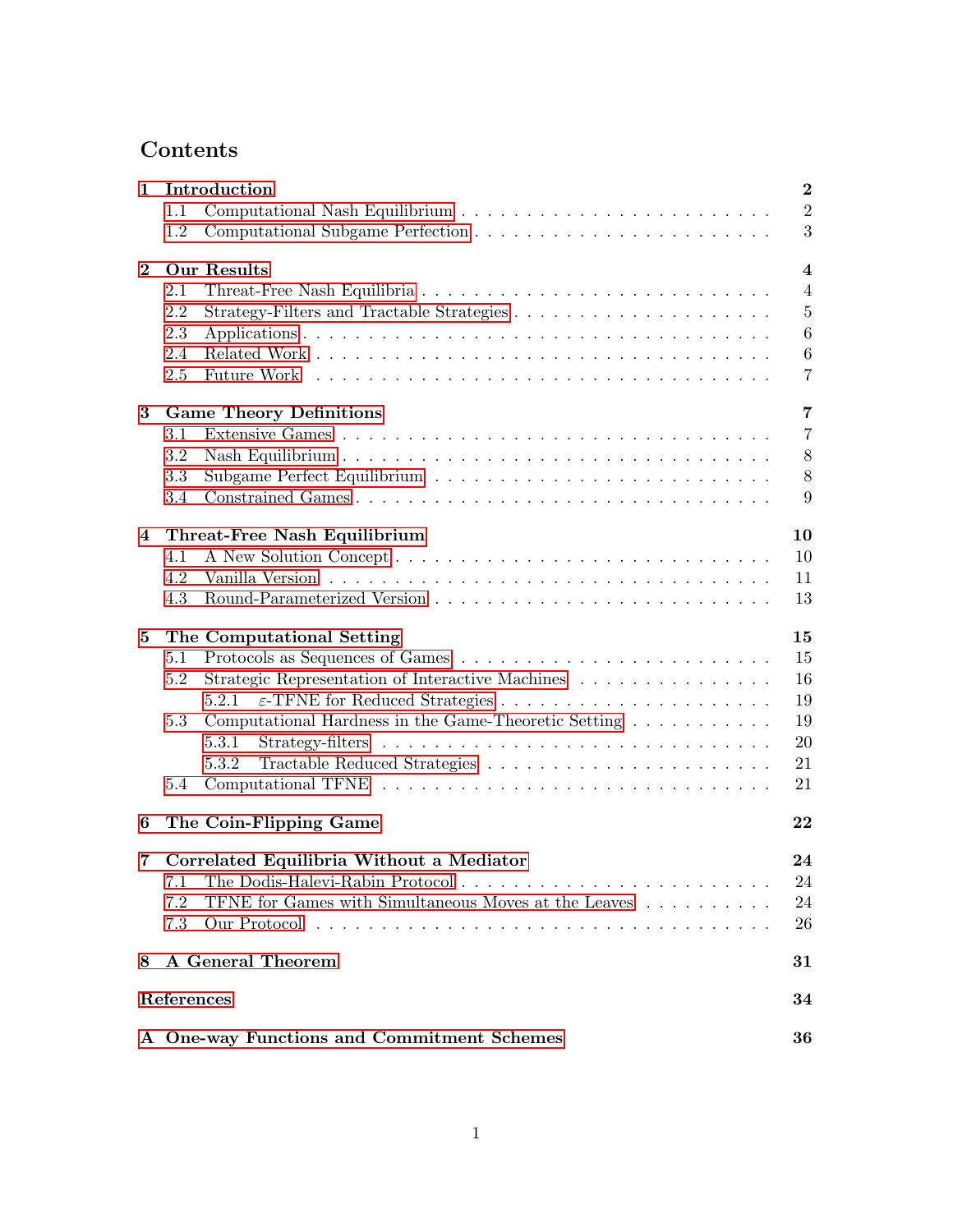# <span id="page-2-0"></span>1 Introduction

A recent line of research has considered replacing the traditional cryptographic modeling of adversaries with a game-theoretic one. Rather than assuming arbitrary malicious behavior, participants are viewed as being self-interested, rational entities that wish to maximize their own profit, and that would deviate from a protocol's prescribed instructions if and only if it is in their best interest to do so.

Such game theoretic modeling is expected to facilitate the task of protocol design, since rational behavior may be easier to handle than malicious behavior. It also has the advantage of being more realistic in that it does not assume that some of the parties honestly follow the protocol's instructions, as is frequently done in cryptography.

The interplay between cryptography and game theory can also be beneficial to the latter. For instance, using tools from secure computation, it has been shown how to transform games in the mediated model into games in the unmediated model.

But regardless of whether one analyzes cryptographic protocols from a game theoretic perspective or whether one uses protocols to enhance game theory, it is clear that the results are meaningful only if one provides an adequate framework for such analyses.

# <span id="page-2-1"></span>1.1 Computational Nash Equilibrium

Applying game-theoretic reasoning in a cryptographic context consists of modeling interaction as a game, and designing a protocol that is in equilibrium. The game specifies the model of interaction, as well as the utilities of the various players as a function of the game's outcome. The protocol lays out a specific plan of action for each player, with the goal of realizing some pre-specified task. Once a protocol has been shown to be in equilibrium, rational players are expected to follow it, thus reaching the desired outcome.

A key difficulty in applying game-theoretic reasoning to the analysis of cryptographic protocols stems from the latter's use of computational infeasibility. Whereas game theory places no bounds on the computational ability of players, in cryptography it is typically assumed that players are computationally bounded. Thus, in order to retain the meaningfulness of cryptographic protocols, it is imperative to restrict the set of strategies that are available to protocol participants. This gives rise to a natural analog of Nash equilibrium (NE), referred to as *computational Nash equilibrium* (CNE): any polynomial-time computable deviation of a player from the specified protocol can improve her utility by only a negligible amount (assuming other players stick to the prescribed strategy).

Consider, for example, the following (two-stage, zero-sum) game (related to a game studied by Ben-Sasson et al. [\[4\]](#page-35-0) and Fortnow and Santhanam [\[7\]](#page-35-1)), which postulates the existence of a one-way permutation  $f: \{0,1\}^n \mapsto \{0,1\}^n$ .

#### <span id="page-2-2"></span>Example 1.1 (One-way permutation game):

- 1.  $P_1$  chooses some  $x \in \{0,1\}^n$ , and sends  $f(x)$ .
- 2.  $P_2$  sends a message  $z \in \{0,1\}^n$ .
- 3.  $P_2$  wins (gets payoff 1) if  $z = x$  (and gets -1 otherwise).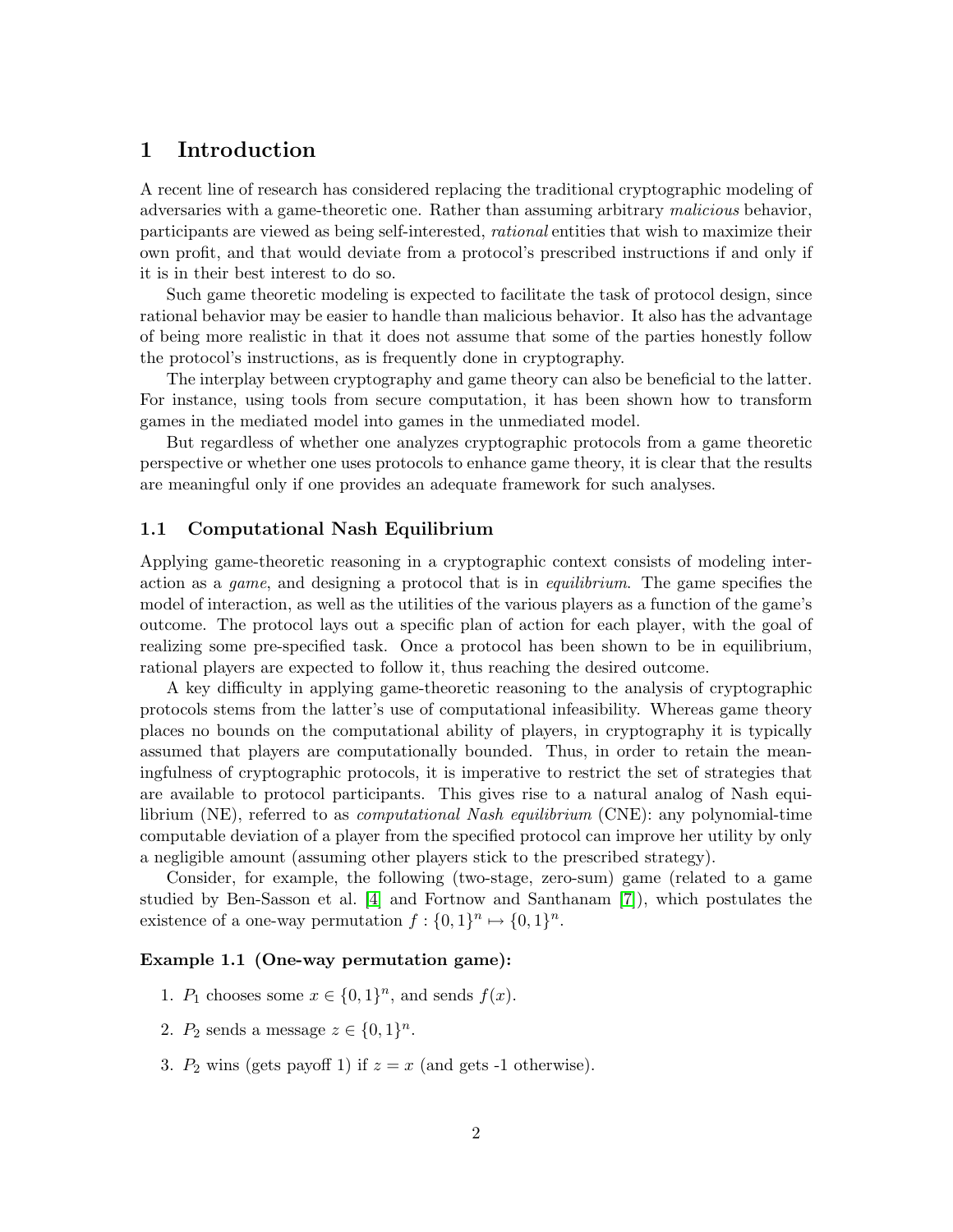In classical game theory, in all NE of this game  $P_2$  wins, since there always exists some z such that  $z = x$ . However, in the computational setting, the following is a CNE: both players choose their messages uniformly at random (resulting in an expected loss for  $P_2$ ). This is true because if  $P_2$  chooses z at random, then  $P_1$  can never improve his payoff by not choosing at random. If  $P_1$  chooses x at random, then by the definition of a one-way permutation, any computationally-bounded strategy  $\sigma_2$  of  $P_2$  will be able to guess the value of x with at most negligible (in n) probability. Thus, the expected utility of  $P_2$  using  $\sigma_2$  is negligible, and so he loses at most that much by sticking to his CNE strategy (i.e. picking some z at random).

#### <span id="page-3-0"></span>1.2 Computational Subgame Perfection

The notion of CNE serves as a first stepping stone towards a game-theoretic treatment of cryptographic protocols. However, protocols are typically interactive, and CNE does not take their sequential nature into consideration.

In traditional game theory interaction is modeled via extensive games. The most basic equilibrium notion in this setting is *subgame perfect equilibrium* (SPE), which requires players' strategies to be in NE at any point of the interaction, regardless of the history of prior actions taken by other players. Basically, this ensures that players will not reconsider their actions as a result of reaching certain histories (a.k.a. "empty threats").

As already noted in previous works (cf. [\[16,](#page-35-2) [19,](#page-36-1) [26\]](#page-36-2)), it is not at all clear how to adapt SPE to the computational setting. A natural approach would be to require the strategies to be CNE at every possible history. However, if we condition on the history, then this means that *different* machines can and will do much better than the prescribed equilibrium strategy. For example, in the one-way permutation game of Example [1.1,](#page-2-2) given any message history, a machine M can simply have the correct inverse hardwired.

Although this requirement can be relaxed to ask that the prescribed strategy should be better than any other fixed machine on all inputs, this again may be too strong, since a fixed machine can always do better on some histories. Therefore, it seems that we must accept the following: for any machine  $M$ , with high probability over possible message histories, the prescribed strategy does at least as well as M. However, it turns out that this approach also fails to capture our intuitive understanding of a computational SPE (CSPE). Consider the following (two-stage) variant of the one-way permutation game from Example [1.1:](#page-2-2)

#### <span id="page-3-1"></span>Example 1.2 (Modified one-way permutation game):

- 1.  $P_1$  chooses some  $x \in \{0,1\}^n$ , and sends  $f(x)$ .
- 2.  $P_2$  sends a message  $z \in \{0,1\}^n$ .
- 3. If exactly one of  $P_1$  and  $P_2$  send message 0, both players get payoff  $-2$ . If both players send message 0, both players get payoff  $+2$ . Otherwise,  $P_2$  wins (with payoff  $+1$ ) if and only if  $z = x$ , and the non-winning player loses (with payoff  $-1$ ).

Using a similar argument to the one applied in Section [1.1,](#page-2-1) it can be shown that the strategies in which both players choose a message uniformly at random from  $\{0,1\}^n \setminus \{0\}$ satisfy the above "probabilistic" variant of CSPE. However, this equilibrium does not match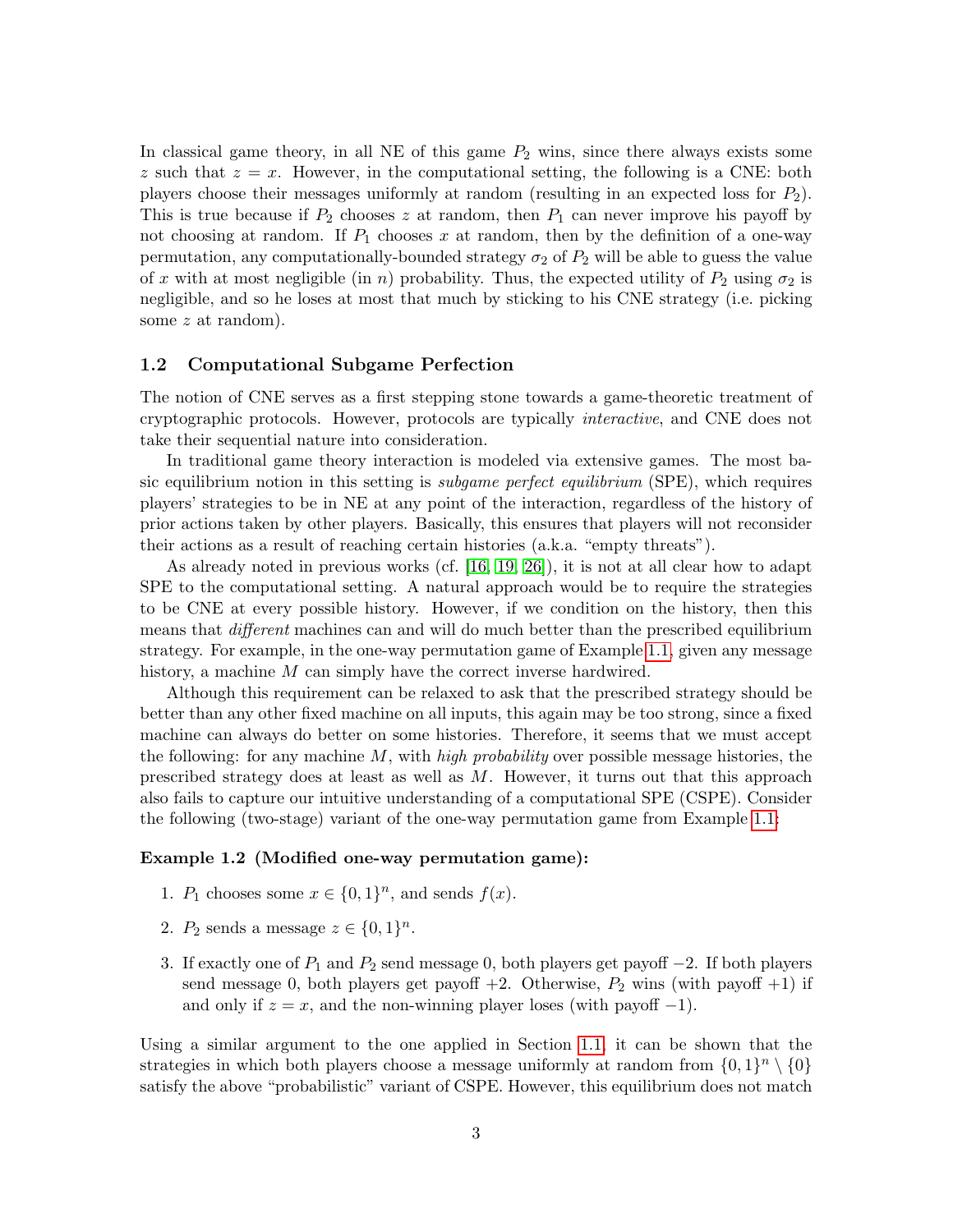our intuitive understanding of SPE:  $P_1$  will prefer to send message 0 regardless of  $P_2$ 's strategy, knowing that  $P_2$  will then respond with 0 as well. The threat of playing uniformly from all other messages is empty, and hence should not be admitted by the definition.<sup>[1](#page-4-2)</sup>

The examples above are rather simple, so it is reasonable to expect that issues arising in their analyses are inherent in many other cryptographic protocols. This raises the question of whether a computational variant of SPE is at all attainable in a cryptographic setting.

At the heart of this question is the fact that essentially any cryptographic protocol carries some small (but positive) probability of being broken. This means that, while there may be a polynomial-time TM that can "perform well" on the *average* message history, there is no single TM that will do better than all other TMs on every history (as for any history there exists some TM that has the corresponding "secret information" hardwired).

This state of affairs calls for an alternative approach. While such an approach should be meaningful enough to express strategic considerations in an interactive setting, it should also be sufficiently weak to be realizable. As demonstrated above, any approach for tackling this challenge should explicitly address the associated probability of error. It should also take asymptotics into consideration.

# <span id="page-4-0"></span>2 Our Results

We propose a new framework for guaranteeing sequential rationality in a computational setting. Our starting point is a weakening of subgame perfection, called *threat-free Nash* equilibrium, that is more permissive, but still eliminates the undesirable empty threats of non-sequential solution concepts.

To cast our new solution concept into the computational setting, we develop a methodology that enables us to "translate" arguments that involve computational infeasibility into a purely game theoretic language. This translation enables us to argue about game theoretic concepts directly, abstracting away complications that are related to computation.

In order to demonstrate the applicability of our framework, we revisit the problem of implementing a mediator for correlated equilibria [\[6\]](#page-35-3), and propose a protocol that is sequentially rational for a non-trivial class of correlated equilibria (see Section [2.3](#page-6-0) for details). Our treatment provides a better understanding of the conditions under which mediators in a correlated equilibrium can be replaced by a stable protocol.

# <span id="page-4-1"></span>2.1 Threat-Free Nash Equilibria

We introduce *threat-free Nash equilibria* (TFNE), a weakening of subgame perfection whose objective is to capture strategic considerations in an interactive setting. Loosely speaking, a pair of strategies in an extensive game is a TFNE if it is a NE, and if in addition no player is facing an empty threat at any history.

The problem of empty threats is the following: in a NE of an extensive game, it is possible that a player plays sub-optimally at a history that is reached with probability 0. The other player may strategically choose to deviate from his prescribed strategy and arrive at that history, knowing that this will cause the first player to play an optimal response

<span id="page-4-2"></span><sup>&</sup>lt;sup>1</sup>We note that a simple change to the payoffs yields a game whose empty threat is more "typical": For the case in which both players send message 0, let  $P_2$ 's payoff be  $-3/2$ .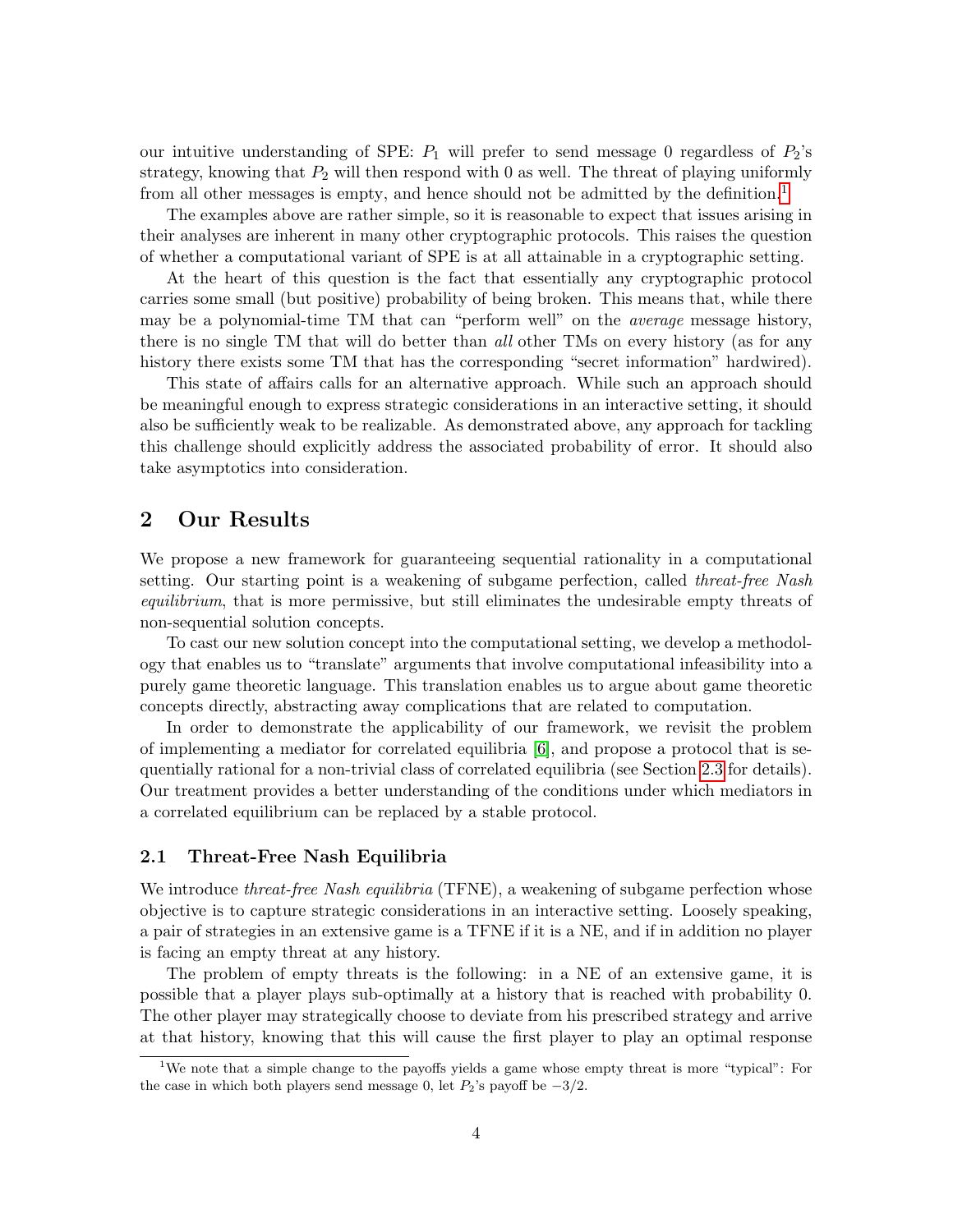rather than the prescribed one. In an SPE this problem is eliminated by requiring that no player can play sub-optimally at any history, and so no other player will strategically deviate and take advantage of this.

The main observation leading to the definition of TFNE is that the above requirement may be too strong a condition to eliminate such instability: if an optimal response of a player decreases the utility of the other, then this other player would not want to strategically deviate. By explicitly ruling out this possibility, the instability caused by empty threats is eliminated, despite the equilibrium notion being more permissive than subgame perfection.

To make this precise, we give the first formal definition of an empty threat in extensive games. The definition is regressive: Roughly speaking, a player  $i$  is facing a threat at a history if there is some deviation at that history, along with a threat-free continuation from that history onwards, so that  $i$  increases his overall expected payoff when the players play this new deviation and continuation.

We note that the notion of TFNE is strong enough to eliminate the undesirable strategy of playing randomly in the modified OWP game from Example [1.2](#page-3-1) – Claim [5.13](#page-21-2) shows that in any computational TFNE of this game the second player outputs 0 after history 0.

### <span id="page-5-0"></span>2.2 Strategy-Filters and Tractable Strategies

To cast the definition of TFNE into a computational setting, we map the given protocol into a sequence of extensive games using *strategy-filters* that map computable strategies into their "strategic representation" (the strategic representation corresponds to the strategy effectively played by a given interactive Turing machine). We can then apply pure game theoretic solution concepts, and in particular our newly introduced concept of TFNE, to understand the strategic behavior of players.

Similarly to the definition of CNE, the computational treatment departs from the traditional game theoretic treatment in two crucial ways. First of all, our definition is framed asymptotically (in order to capture computational infeasibility), whereas traditional gametheory is framed for finitely sized games. Second, it allows for a certain *error probability*. This is an artifact of the (typically negligible) probability with which the security of essentially any cryptographic scheme can be broken.

Given a cryptographic protocol, we consider a corresponding sequence of extensive games. The sequence is indexed by a security parameter k and an error parameter  $\varepsilon$ . For each game, we "constrain" the strategies available to players to be a subset of those that can be generated by PPT players in the protocol. Intuitively, the game indexed by  $(k, \varepsilon)$  contains those strategies that run in time polynomial in k and "break crypto" with probability at most  $\varepsilon$ . We also require that strategy-filters be *PPT-covering*: that for any polynomially-small  $\varepsilon$ , every PPT is eventually a legal strategy, far enough into the sequence of extensive games.

Using this framework we formalize the notion of a computational threat-free Nash equilibrium (CTFNE). To the best of our knowledge this is the first attempt at analyzing sequential strategic reasoning in the presence of computational infeasibility.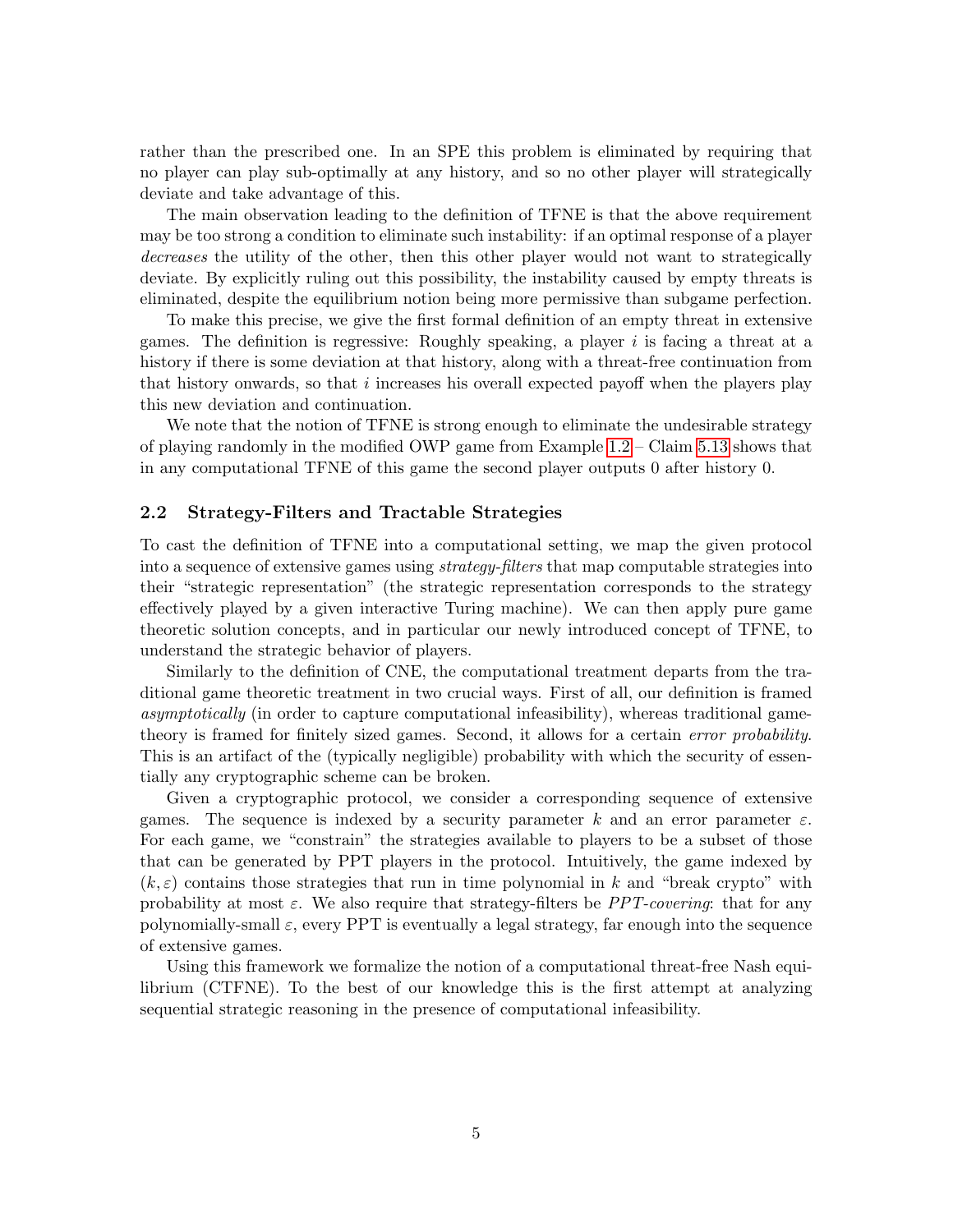# <span id="page-6-0"></span>2.3 Applications

Our treatment provides a powerful tool for arguing about the strategic behavior of players in a cryptographic protocol. It also enables us to isolate sequential strategic considerations that are suitable for use in cryptographic protocols (so that the solution concept is not too weak and not too strong).

As a warm up, we demonstrate the applicability of our framework and solution concept to the "coin-flipping game" that corresponds to Blum's coin-flipping protocol [\[5\]](#page-35-4). One may view this as playing the classic game of match pennies without simultaneity (but with cryptography). We show that it is possible to exploit the specific structure of the game to implement a correlating device resulting in a CTFNE. This is in contrast to the general approach of [\[6\]](#page-35-3) that only enables one to argue CNE. This result already demonstrates the added strength of our framework and definition.

We then revisit the general problem of implementing a mediator for correlated equilibria [\[6\]](#page-35-3), and propose a protocol that is sequentially rational for a non-trivial class of correlated equilibria. In particular, our protocol is in a CTFNE for correlated equilibria that are convex combinations of Nash equilibria and that are "undominated": There does not exist any convex combination of Nash equilibria for which both players get a strictly higher expected payoff.

Our treatment explores the conditions under which mediators in a correlated equilibrium can be replaced by a stable protocol, and sheds light on some structural properties of such equilibria.

Finally, we prove a general theorem that identifies sufficient conditions for a TFNE in extensive games. Namely, we show that if an undominated NE has the additional property that no player can harm the other by a unilateral deviation, then that NE must also be threat-free.

### <span id="page-6-1"></span>2.4 Related Work

This paper contributes to the growing literature on rational cryptography. Many of the papers in this line of research, such as [\[6,](#page-35-3) [13,](#page-35-5) [15,](#page-35-6) [1,](#page-34-1) [9,](#page-35-7) [20,](#page-36-3) [22,](#page-36-4) [16,](#page-35-2) [18,](#page-36-5) [19,](#page-36-1) [17,](#page-35-8) [26,](#page-36-2) [23,](#page-36-6) [2,](#page-35-9) [10\]](#page-35-10), explore various solution concepts for cryptographic protocols viewed as games (often in the context of rational secret-sharing). Aside from the works of Lepinski et al. [\[15,](#page-35-6) [20\]](#page-36-3), Ong et al.  $[26]$  $[26]$  $[26]$ , and Gradwohl  $[10]$ , who work in a different model<sup>2</sup>, all prior literature has considered solution concepts that are non-sequential. More specifically, they all use variants of NE such as strict NE, NE with stability to trembles, and everlasting equilibrium.

An additional related work is that of Halpern and Pass [\[14\]](#page-35-11), in which the authors present a general framework for game theory in a setting with computational cost. While their approach to computational limitations is more general than ours, they only address NE. Finally, Fortnow and Santhanam [\[7\]](#page-35-1) study a different framework for games with computational limits, but also only in the context of NE.

<span id="page-6-2"></span><sup>&</sup>lt;sup>2</sup>More specifically, [\[15,](#page-35-6) [20\]](#page-36-3) make strong physical assumptions, [\[26\]](#page-36-2) assume the existence of a fraction of honest (non-rational) players, and [\[26,](#page-36-2) [10\]](#page-35-10) work in an information-theoretic setting.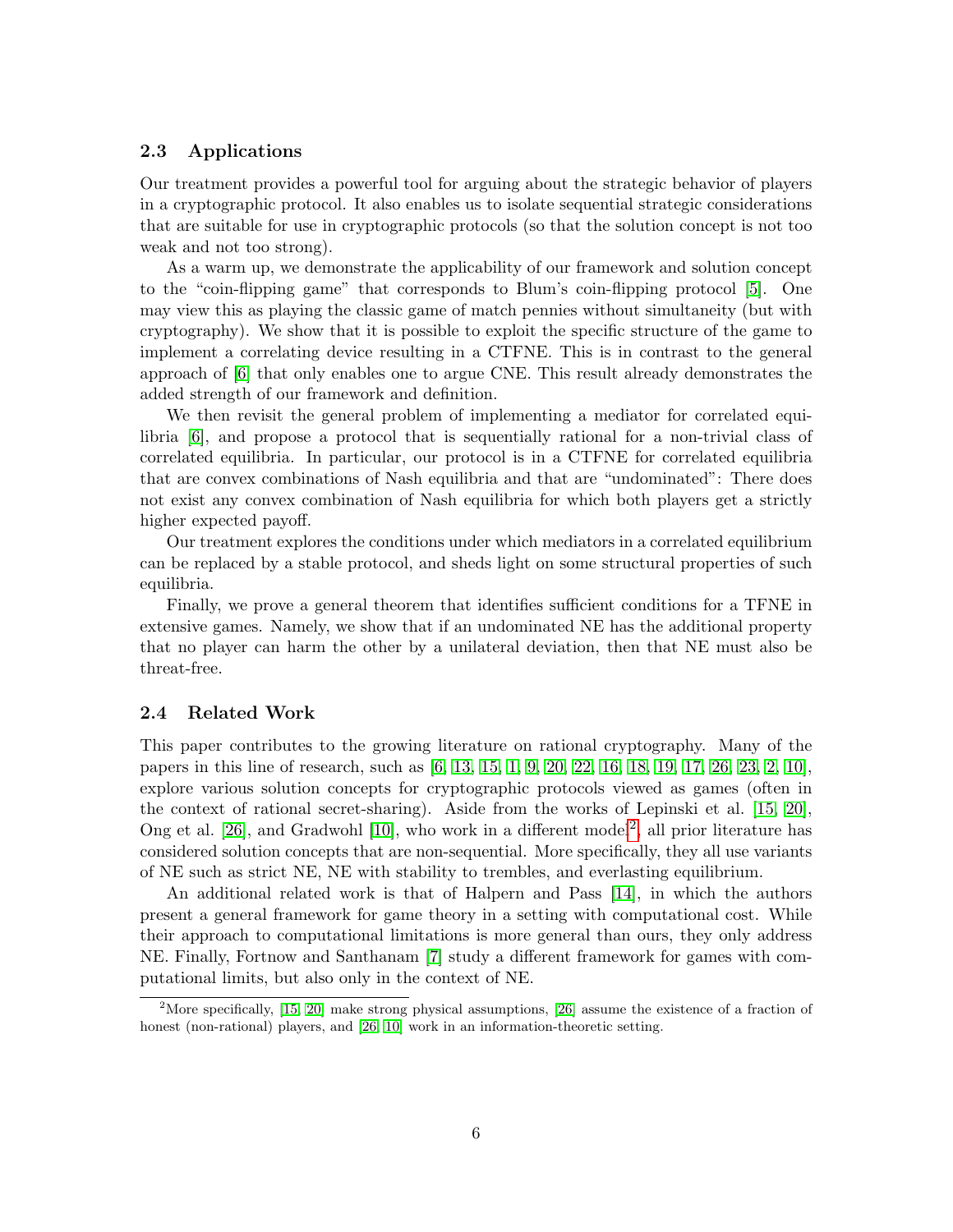### <span id="page-7-0"></span>2.5 Future Work

One potential application of our new definition is an analysis of rational secret-sharing protocols. While the design of such a protocol that is in a CTFNE is not within the scope of the current paper, we do provide some intuition about why known gradual release protocols satisfy a slightly weaker solution concept. Consider the following simple setting: each of two players knows a bit, and the XOR of the two bits is the secret. Secret exchange protocols, for example [\[21\]](#page-36-7), allow the players to exchange their respective bits and thus learn the secret in such a way that even if one of the players cheats, he can reconstruct the secret with probability at most  $\varepsilon$  more than the other player. Then under the assumptions on players' utilities used by [\[17\]](#page-35-8), any unilateral deviation from this protocol can get the deviating player an increase of only  $O(\varepsilon)$  in utility. However, since the other player can always correctly guess the secret with almost the same probability (up to the additive  $\varepsilon$ ), the potential benefit to a player of deviating, causing the other to deviate, and so on, is also at most  $O(\varepsilon)$ . Thus, this protocol is in a computational variant of  $\varepsilon$ -NE and is also  $\varepsilon$ -threat-free. The reason this is weaker than our current solution concept is that we require the benefit from a threat or a deviation to be negligible, whereas in [\[21\]](#page-36-7) the  $\varepsilon$  is polynomially-small (in the number of rounds of the protocol).

There are numerous other compelling problems left for future work. The first problem is to extend our definition to games with simultaneous moves. While we do offer a partial extension tailored to the problem of implementing a mediator, the problem of defining CTFNE for general games with simultaneous moves is open. Such a definition would be particularly useful for a sequential analysis of protocols with a simultaneous channel. Another natural extension of the definition is to multiple players, as opposed to 2. Such an extension comes with its own challenges, particularly with regard to the possibility of collusion. A third extension is to incorporate the threat-freeness property with stronger variants of NE, such as stability with respect to trembles, strict NE, or survival of iterated elimination of dominated strategies. Finally, we would like to find more applications for our definition. One particularly interesting problem is to extend our results on the implementation of mediators to a larger class of correlated equilibria.

# <span id="page-7-1"></span>3 Game Theory Definitions

#### <span id="page-7-2"></span>3.1 Extensive Games

Informally, a game in extensive form can be described as a game tree in which each node is owned by some player and edges are labeled by legal actions. The game begins at the root, and at each step follows the edge labeled by the action chosen by the current node's owner. Utilities of players are given at the leaves of the tree. More formally, we have the following standard definition of extensive games (see, for example, Osborne and Rubinstein [\[27\]](#page-36-8)):

**Definition 3.1 (Extensive game)** A 2-person extensive game is a tuple  $\Gamma = (H, P, A, u)$ where

• H is a set of (finite) history sequences such that the empty word  $\epsilon \in H$ . A history  $h \in H$  is terminal if  $\{a : (h,a) \in H\} = \emptyset$ . The set of terminal histories is denoted Z.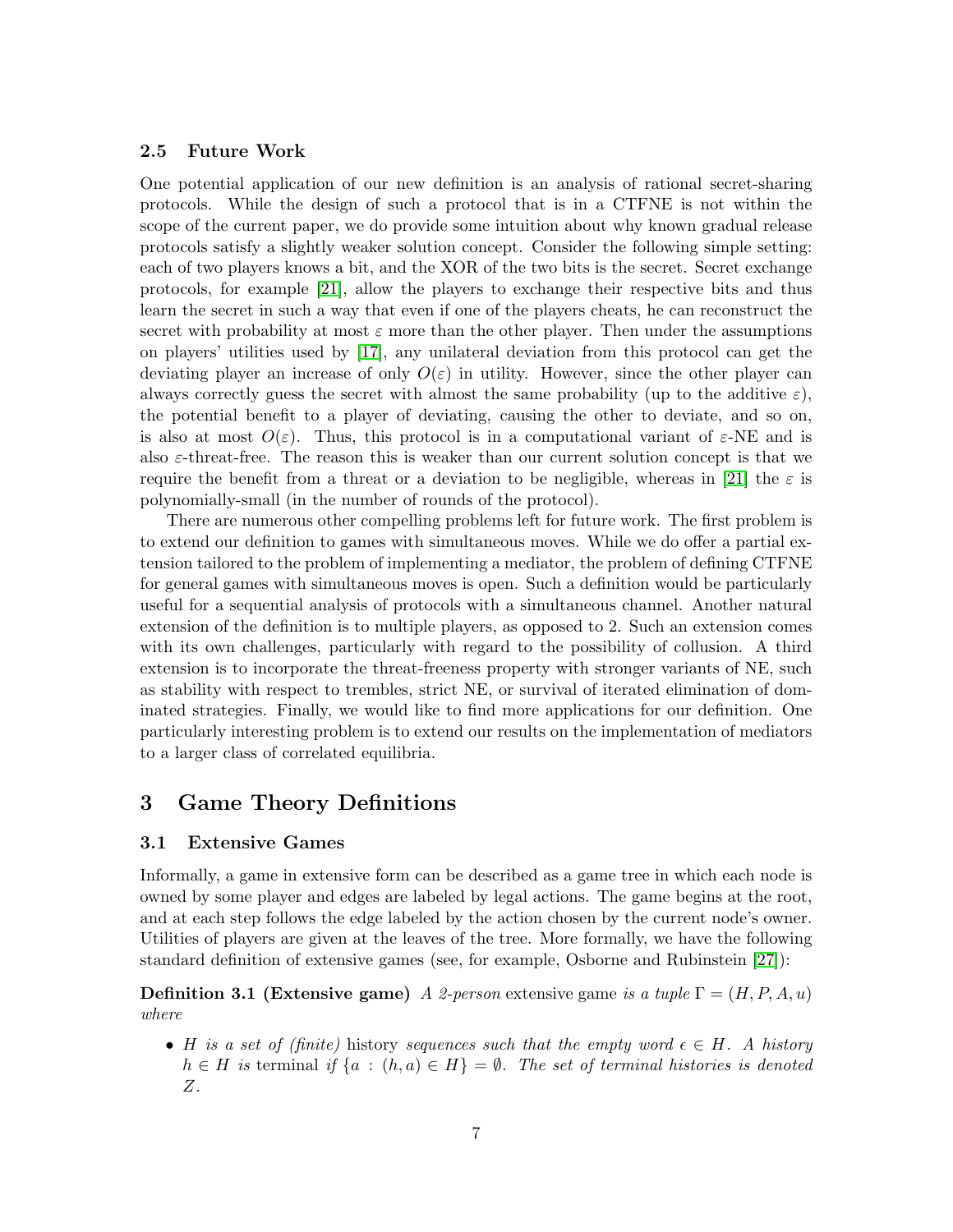- $P: (H \setminus Z) \to \{1,2\}$  is a function that assigns a "next" player to every non-terminal history.
- A is a function that, for every non-terminal history  $h \in H \setminus Z$ , assigns a finite set  $A(h) = \{a : (h, a) \in H\}$  of available actions to player  $P(h)$ .
- $u = (u_1, u_2)$  is a pair of payoff functions  $u_i : Z \mapsto \mathbb{R}$ .

We will denote the two players by  $P_1$  and  $P_2$  and by  $P_i$  and  $P_{-i}$ , where  $i \in \{1,2\}$  and  $-i$  is shorthand for  $2 - i$ .

**Definition 3.2 (Behavioral strategy)** Behavioral strategies of players in an extensive game are collections  $\sigma_i = (\sigma_i(h))_{h:P(h)=i}$  of independent probability measures, where  $\sigma_i(h)$ is a probability measure over  $A(h)$ .

For any extensive game  $\Gamma = (H, P, A, u)$ , any player i, and any history h satisfying  $P(h) = i$ , we denote by  $\Sigma_i(h)$  the set of all probability measures over  $A(h)$ . We denote by  $\Sigma_i$  the set of all strategies  $\sigma_i$  of player i in Γ. For each profile  $\sigma = (\sigma_1, \sigma_2)$  of strategies, define the *outcome*  $O(\sigma)$  to be the probability distribution over terminal histories that results when each player *i* follows strategy  $\sigma_i$ . Note that if both  $\sigma_1$  and  $\sigma_2$  are deterministic (i.e. deterministic on every history), then so is the outcome  $O(\sigma)$ .

#### <span id="page-8-0"></span>3.2 Nash Equilibrium

Each profile of strategies yields a distribution over outcomes, and we are interested in profiles that guarantee the players some sort of optimal outcomes. There are many solution concepts that capture various meanings of "optimal," and one of the most basic is the Nash equilibrium (NE).

**Definition 3.3 (Nash equilibrium (NE))** An  $\varepsilon$ -Nash equilibrium of an extensive game  $\Gamma = (H, P, A, u)$  is a profile  $\sigma^*$  of strategies such that for each player i,

$$
\mathrm{E}\left[u_i\left(O(\sigma^*)\right)\right] \geq \mathrm{E}\left[u_i\left(O(\sigma_{-i}^*, \sigma_i)\right)\right] - \varepsilon
$$

for every strategy  $\sigma_i$  of player i. It is a NE if the above holds for  $\varepsilon \leq 0$  and a strict NE if it holds for some  $\varepsilon < 0$ .

One of the premises behind the stability of profiles that are in an  $\varepsilon$ -NE is that players will not bother to deviate for a mere gain of  $\varepsilon$ . For applications in cryptography we will generally have  $\varepsilon$  be some negligible function, and this corresponds to our understanding that we do not care about negligible gains.

### <span id="page-8-1"></span>3.3 Subgame Perfect Equilibrium

One of the problems with NE in extensive games is the presence of empty threats: a player's equilibrium strategy may specify a sub-optimal strategy at a history that is reached with probability 0. The other player, knowing this, may strategically deviate to reach that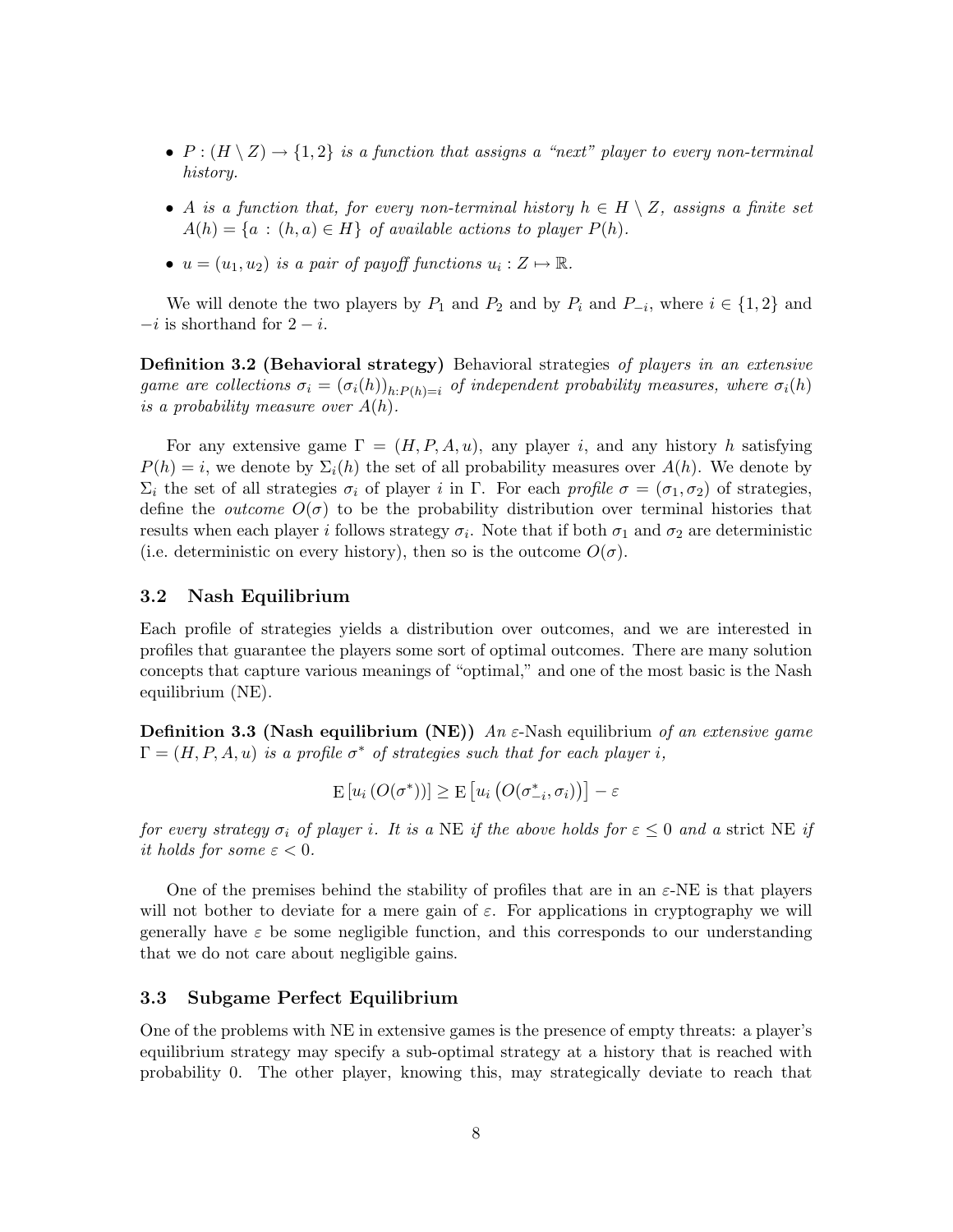history, predicting that the first player will also deviate. For more details and explicit examples see any textbook on game theory, such as [\[27\]](#page-36-8).

The most basic solution to the problem of empty threats is to refine the NE solution, and require a strategy profile to be in a NE at every history in the game. This results in a profile that is in subgame perfect equilibrium (SPE).

Definition 3.4 (Subgames of extensive game) For any 2-person extensive game  $\Gamma =$  $(H, P, A, u)$  and any non-terminal history  $h \in H$ , the subgame  $\Gamma |_{h}$  is the 2-person extensive game  $\Gamma|_h = (H|_h, P|_h, A|_h, u|_h)$ , where

- $h' \in H|_h$  if and only if  $h \circ h' \in H$ ,
- $P|_h(h') = P(h \circ h'),$
- $A|_h(h') = A(h \circ h'),$  and
- $u_i|_h(h') = u_i(h \circ h').$

For each profile  $\sigma = (\sigma_1, \sigma_2)$  of strategies and history  $h \in H$ , define the *conditional outcome*  $O(\sigma)|_h$  to be the probability distribution over terminal histories that results when the game starts at a history  $h$ , and from that point onwards each player i follows strategy  $\sigma_i$ .

Definition 3.5 (Subgame perfect equilibrium (SPE))  $An \varepsilon$ -subgame perfect equilibrium of an extensive game  $\Gamma = (H, P, A, u)$  is a profile  $\sigma^*$  of strategies such that for each player i and each non-terminal history  $h \in H$ ,

$$
\mathop{\mathrm{E}}\left[u_i\left(O(\sigma^*)|_h\right)\right] \geq \mathop{\mathrm{E}}\left[u_i\left(O(\sigma^*_{-i}, \sigma_i)|_h\right)\right] - \varepsilon
$$

for every strategy  $\sigma_i$  of player i. It is an SPE if the above holds for  $\varepsilon = 0$  and a strict SPE *if it holds for some*  $\varepsilon < 0$ .

#### <span id="page-9-0"></span>3.4 Constrained Games

In the standard game theory literature, where there are no computational constraints on the players, the available strategies  $\sigma_i$  of player i are all possible collections  $(\sigma_i(h))_{h:P(h)=i}$ , where  $\sigma_i(h)$  is an arbitrary distribution over  $A(h)$ . In our setting, however, we will only consider strategies that can be implemented by computationally bounded ITMs. This requires being able to constrain players' strategies to a strict subset of the possible strategies. One natural way to restrict the strategies is to allow only a subset of all distributions over  $A(h)$  at each history h. However, this does not enable us to capture more elaborate restrictions, and specifically ones that might result from requiring strategies to be implementable by polynomial time ITMs. (For example, a player might have for every possible history a strategy that plays best response on that history, but no strategy that plays best response on *all* histories.) To capture these more elaborate restrictions, we consider player  $i$  strategies that are restricted to an arbitrary subset  $T_i$  of all possible (mixed) strategies.

<span id="page-9-1"></span>Given a pair  $T = (T_1, T_2)$  of such sets we can then define a constrained version of a game, in which only strategies that belong to these sets are considered.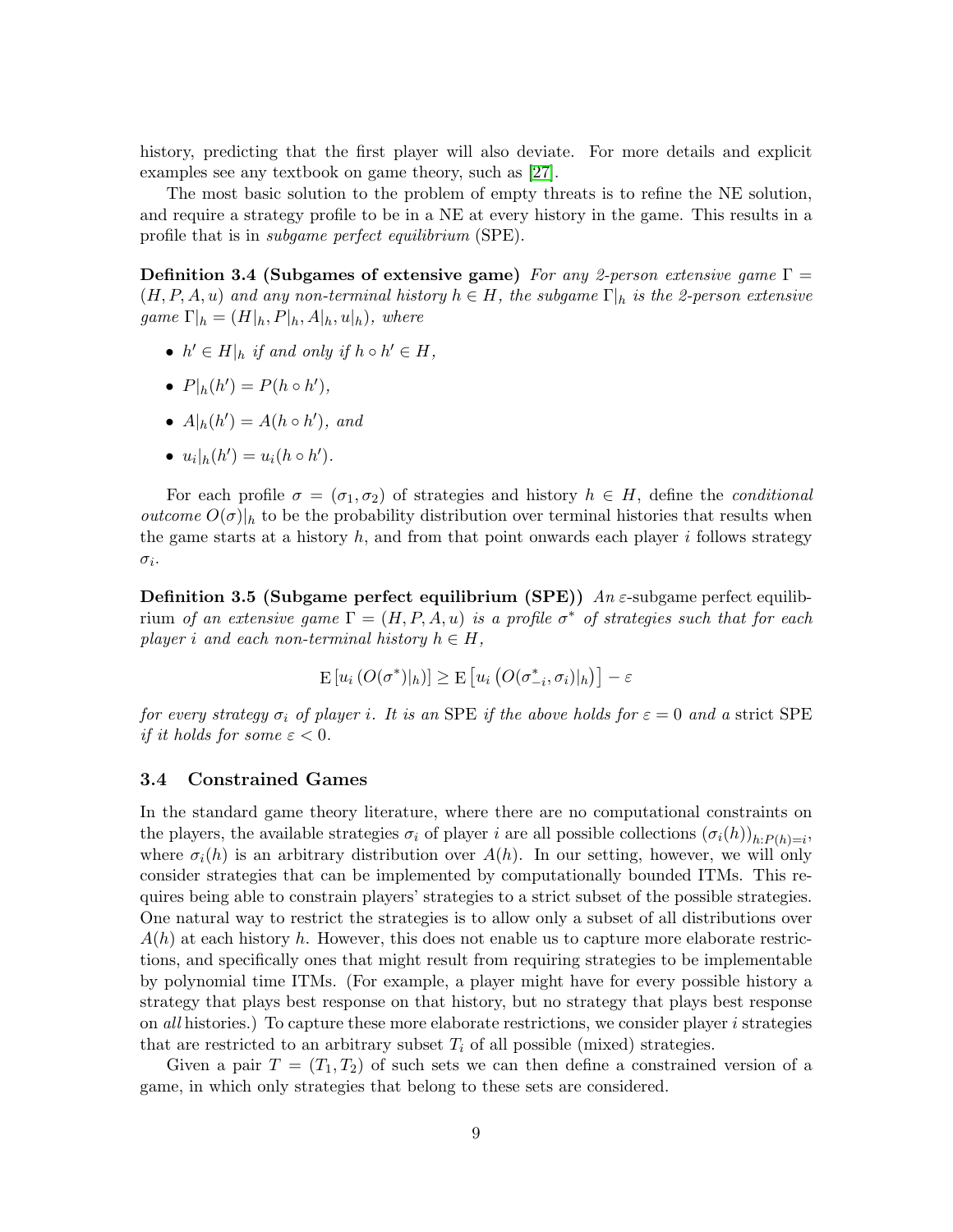**Definition 3.6 (Constrained game)** Let  $\Gamma = (H, P, A, u)$  be an extensive game and let  $T = (T_1, T_2)$ , where  $T_i \subseteq \bigotimes_{h:P(h)=i} \Sigma_i(h)$  for each  $i \in \{1,2\}$ . The T-constrained version of  $\Gamma$  is the game in which the only allowed strategies for player i belong to  $T_i$ .

NE of constrained games are defined similarly to regular NE, except that players' strategies and deviations must be from the constraint sets.

**Definition 3.7 (NE in constrained games)**  $An \in \mathbb{N}$ ash equilibrium of a  $(T_1, T_2)$ -constrained version of an extensive game  $\Gamma = (H, P, A, u)$  is a profile  $\sigma^* \in (T_1, T_2)$  of strategies such that for each player i,

$$
\mathrm{E}\left[u_i\left(O(\sigma^*)\right)\right] \geq \mathrm{E}\left[u_i\left(O(\sigma^*_{-i}, \sigma_i)\right)\right] - \varepsilon
$$

for every strategy  $\sigma_i \in T_i$  of player i. It is a NE if the above holds for  $\varepsilon \leq 0$  and a strict NE if it holds for some  $\varepsilon < 0$ .

# <span id="page-10-0"></span>4 Threat-Free Nash Equilibrium

Our starting point is the inadequacy of subgame perfection in capturing sequential rationality in a computational context. As argued in Section [1.2,](#page-3-0) it is unreasonable to require computationally-bounded players to play optimally at every node of a game. In particular, in cryptographic settings this requires breaking the security of the protocol, which is assumed impossible under the computational constraints.

A possible idea might be to require that players "play optimally at every node of the game, under their computational constraints." However, this idea cannot be interpreted in a sensible way. Computational constraints must be defined "globally," and thus the notion of playing optimally under some computational constraint on a particular history is senseless. In particular, for any history of some cryptographic protocol, there is a small machine that plays optimally on this specific history unconditionally (and breaks "cryptographic challenges" appearing in this history, by having the solutions hardwired). This machine is efficient, and so meets essentially any computational constraint. So, while under computational constraints every machine fails on cryptographic challenges in most histories, for every history there is a machine that succeeds. We thus assume that a player chooses his machine before the game starts, and cannot change his machine later.

## <span id="page-10-1"></span>4.1 A New Solution Concept

In light of the above discussion, it seems like the solution concept we are looking for has to reconcile the following seemingly conflicting properties:

- 1. It implies an optimal strategy for the players under their computational constraints, which implies *non-optimal* play on certain histories.
- 2. It does not allow empty threats, thus implying "sequential rationality."

The crucial observation behind our definition is that in order to rule out empty threats, one does not necessarily need to require that players play optimally at *every* node, because not every non-optimal play carries a threat to other players. In fact, in a typical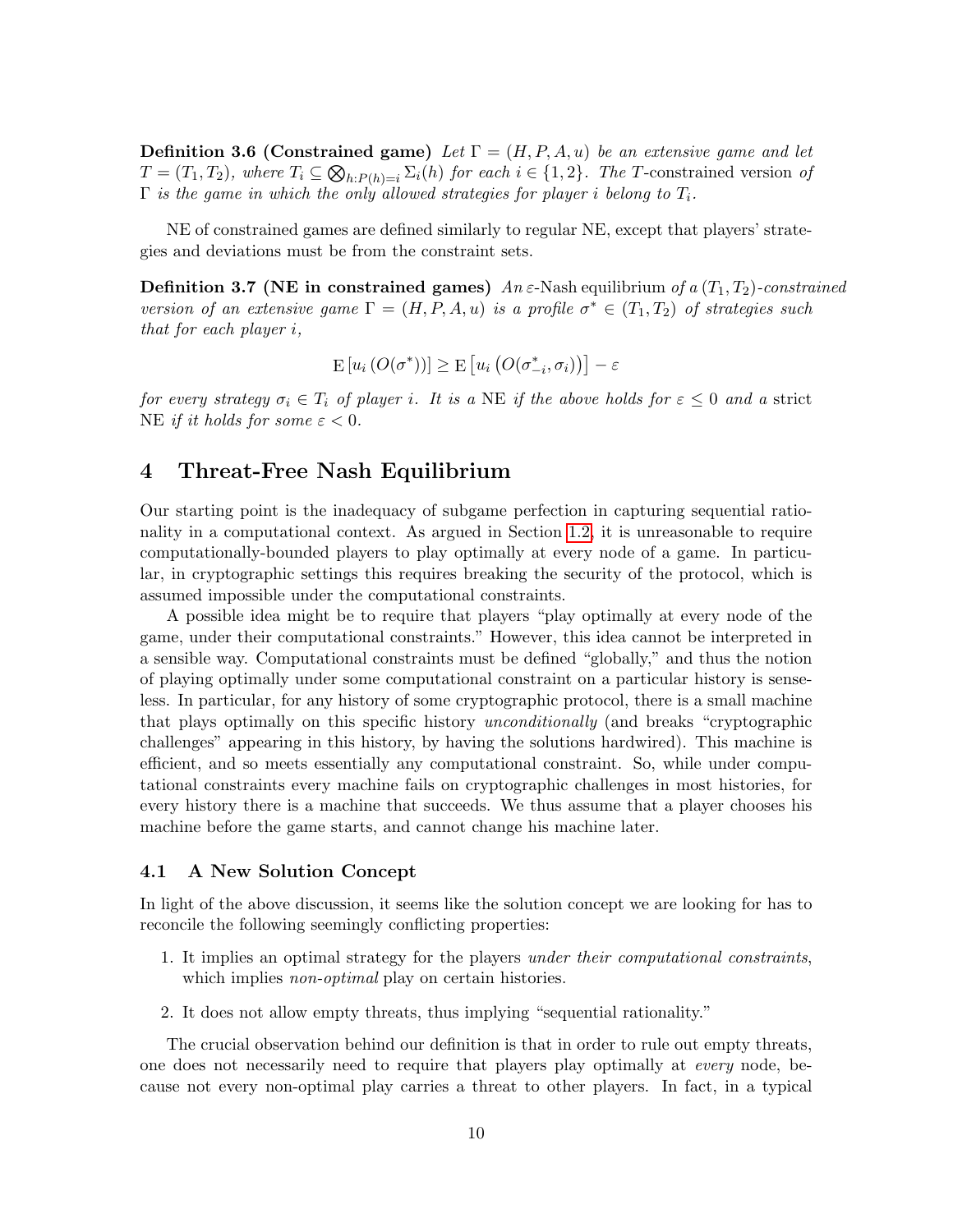cryptographic protocol, the security of each player is building on other players not playing optimally (because playing optimally would mean breaking the security of the protocol). Thus, a player's "declaration" to play non-optimally does not necessarily carry a threat: the other players may even gain from it. More generally, even in non-cryptographic protocols, at least in 2-player perfect information games, we can use the following observation: in any computational challenge, either a player gains from the other not playing optimally, or, if he does not gain, he can avoid introducing that computational challenge to the other player.<sup>[3](#page-11-1)</sup>

Following the above observation, we introduce a new solution concept for extensive games. The new solution concept requires that players be in NE, and moreover, that no player impose an empty threat on the other. At the same time, it does not require players to play optimally at every node. In other words, players may (declare to) play non-optimally on non-equilibrium support, yet this declaration of non-optimal play does not carry an empty threat. We call our new solution concept TFNE, for threat-free Nash equilibrium.

To make the above precise, we introduce a formal definition of an empty threat. An empty threat occurs when a player threatens to play "non-rationally" on some history in order to coerce the other player to avoid this history. Crucially, empty threats are such that, had the threatened not believed the threat, had he deviated accordingly, and had the threatening player played "rationally," the threatened player would have benefitted. To rephrase our intuition: a player faces an empty threat with respect to some strategy profile if by deviating from his prescribed strategy, and having the other player react "rationally," he improves his payoff (in comparison with sticking to the prescribed strategy and having the other player react "rationally" from then on).

But what does it mean for the other player to react "rationally"? The other player may assume, recursively, that the first player will play a best response, and will not carry out empty threats against him, and so on, leading to a regressive definition.

# <span id="page-11-0"></span>4.2 Vanilla Version

Before giving the general definition of TFNE that we will use, we present a simpler version that has no slackness parameter and that works for games without constrained strategies.

For a player i and a history h, two strategies  $\sigma_i$  and  $\pi_i$  are equivalent for player i on h if  $P(h) = i$  and  $\sigma_i(h) = \pi_i(h)$ , or  $P(h) \neq i$ . Two strategies differ only on the subgame h if they are equivalent on every non-terminal history that does not have h as a prefix. Formally, they are equivalent on every history in  $H \setminus \{h' \in H : h' = h \circ h'' \text{ for some } h''\}.$ For a history  $h \in H$ , a strategy  $\sigma$ , and a distribution  $\tau = \tau(h)$  on  $A(h)$ , let

Cont
$$
(h, \sigma, \tau)
$$
  $\stackrel{\text{def}}{=} \left\{ \pi : (\pi \text{ differs from } \sigma \text{ only on the subgame } h) \& (\pi(h) = \tau(h)) \right\}.$ 

We now proceed to define a threat. For simplicity, we will do so for generic games, in which each player's possible payoffs are distinct. For such games, the set Cont $(h, \sigma, \tau)$  always contains exactly one "threat-free" element (defined below).

<span id="page-11-2"></span><span id="page-11-1"></span> $3$ This is indeed an informal statement. In fact, we should add the disclaimer that computational hardness for one player does not necessarily have to stem from the strategy of the other. For example, the utility function may be computationally hard.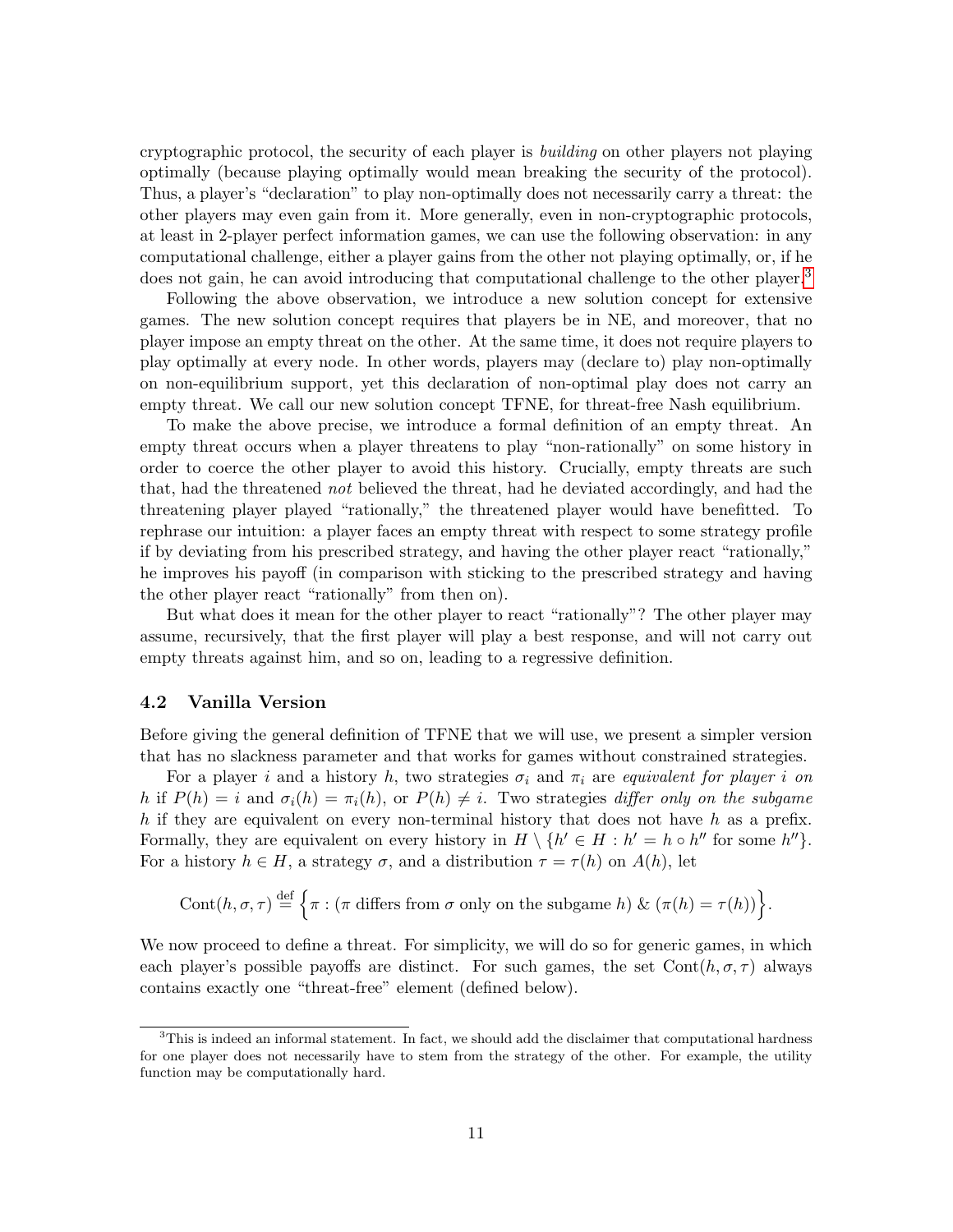**Definition 4.1 (Threat)** Let  $\Gamma = (H, P, A, u)$  be an extensive game with distinct payoffs. Let  $\sigma$  be a strategy profile, and let  $h \in H$ . Player  $i = P(h)$  is facing a threat at history h with respect to  $\sigma$  if there exists a distribution  $\tau = \tau(h)$  over  $A(h)$  such that the unique  $\pi \in \text{Cont}(h,\sigma,\tau)$  and  $\pi' \in \text{Cont}(h,\sigma,\sigma)$  that are threat-free on h satisfy

$$
\mathrm{E}\left[u_i\left(O(\pi)\right)\right] > \mathrm{E}\left[u_i\left(O(\pi')\right)\right],
$$

where strategy  $\pi$  is threat-free on h if for all  $h' \neq \epsilon$  satisfying  $h \circ h' \in H$  player  $P(h \circ h')$  is not facing a threat at  $h \circ h'$  with respect to  $\pi$ .

Note that if h is such that for all  $a \in A(h)$  it holds that  $h \circ a \in Z$ , then any profile  $\pi$  is threat free on h.

Definition 4.2 (Threat-free Nash equilibrium) Let  $\Gamma = (H, P, A, u)$  be an extensive game. A strategy profile  $\sigma^*$  is a threat-free Nash equilibrium (TFNE) if:

- 1.  $\sigma^*$  is a NE of  $\Gamma$ , and
- 2. for any  $h \in H$ , player  $P(h)$  is not facing a threat at history h with respect to  $\sigma^*$ .

Note that in every profile that is in a TFNE, the effective play matches some SPE profile (more precisely, there is an SPE profile that yields exactly the same distribution on outcomes). This and other properties of threats and TFNE are formalized in the companion paper to this work [\[11\]](#page-35-12).

In the definition of a threat we used the fact that  $Cont(h, \sigma, \tau)$  and  $Cont(h, \sigma, \sigma)$  each contain exactly one profile that is threat-free on  $h$ . To show that this must be the case, we have the following proposition, which is not unlike the fact that generic games have unique subgame perfect equilibria.

**Proposition 4.3** For any extensive game  $\Gamma = (H, P, A, u)$ , strategy profile  $\sigma$ , player i, history  $h \in H \setminus Z$  with  $P(h) = i$ , and distribution  $\tau$  over  $A(h)$ , the set Cont $(h, \sigma, \tau)$ contains exactly one profile that is threat-free on h.

**Proof:** For any history  $h \in H \setminus Z$ , let height(h) be the maximal distance between h and a descendant of h (i.e. the leaf that is furthest away from h but lies on the subtree rooted by h). The proof of the proposition is by induction on height(h).

For the base case height(h) = 1, note that there is exactly one element in Cont $(h, \sigma, \tau)$ and that this profile is threat-free on  $h$  (since  $h$  is a last move of the game).

Next, suppose the claim of the proposition holds for all histories h with height(h)  $\lt k$ . We will prove that it holds for histories h with height $(h) = k$ . To this end, fix such a history  $h^0$ , and suppose the children of  $h^0$  in the game tree are  $h^1, \ldots, h^t$ . Suppose also that  $P(h^0) = i$  and  $P(h^1) = \ldots = P(h^t) = -i$ , and note that this is without loss of generality.

Consider the profile  $\pi^0$  that is identical to  $\sigma$  except at history h, and fix  $\pi^0(h) = \tau(h)$ . We now repeat the following process in succession for each  $j \in \{1, \ldots, t\}$ : For any such j, let

$$
\mathrm{TF}(h^j) \stackrel{\mathrm{def}}{=} \left\{ \pi \in \bigcup_{\tau^j} \mathrm{Cont}(h^j, \pi^{j-1}, \tau^j) : \pi \text{ is threat-free on } h^j \right\}.
$$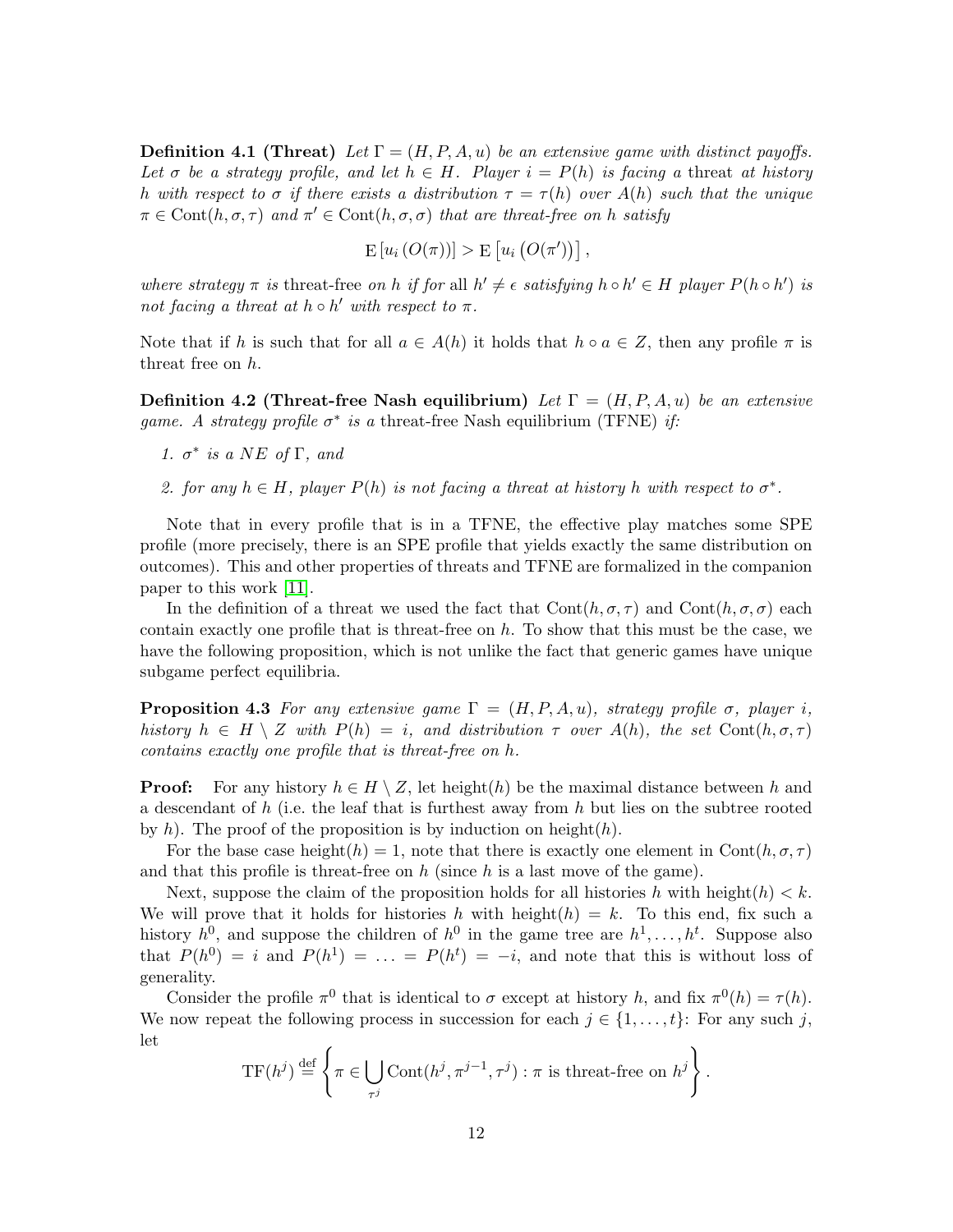We then choose a profile  $\pi^{j} \in \mathrm{TF}(h^{j})$  that satisfies

$$
u_{-i}\left(\pi^j\right) \geq u_{-i}\left(\pi''\right)
$$

for all  $\pi'' \in \text{TF}(h^j)$ . Because payoffs for player  $-i$  are distinct, it must be the case that there exists a unique maximal  $\pi^{j}$ . That is, there can be no  $\pi''$  that is different from  $\pi^{j}$  and has the same payoff for player  $-i$ .

After doing this for all  $h^j \in \{h^1, \ldots, h^t\}$  we have a profile  $\pi^t$  that we claim is threat-free on h. To see this, observe that for all  $j \in \{1, \ldots, t\}$ ,  $\pi^j$  is threat-free on  $h^j$  because we chose it to be a threat-free profile from  $Cont(h^j, \pi^{j-1}, \tau'')$ . However, since for each j we chose a *maximal*  $\tau^{j}$ , there are no threats at the histories  $h^{j}$  either. Finally, uniqueness of  $\pi^{j}$  is guaranteed by the fact that for each j, our choice of a maximal  $\tau^{j}$  was unique. ш

## <span id="page-13-0"></span>4.3 Round-Parameterized Version

For games induced by cryptographic protocols we will need a more general definition of TFNE. We assume that in these games players alternate moves, and thus there is a natural notion of the "rounds" in the game: Player i makes a move in round 1, then player  $-i$ makes a move in round 2, and so on until the end of the game.

For the general definition, we introduce a few modifications to the vanilla version:

- We add a slackness parameter  $\varepsilon$ . This is necessary for our applications in order to handle the probability of error inherent in almost all cryptographic protocols.
- We allow players to be threatened at rounds, rather than just specific histories. This is needed because when we add the slackness parameter, a player might be threatened at a set of histories, where the weight of each individual threat does not exceed the slackness parameter, but the overall weight does.
- Finally, for a player to be threatened, we require that he improve on all threat-free continuations  $\pi$ . The reason we need this is that in the general case, there may be more than one  $\pi$  that is threat-free. If a player deviates from his prescribed behavior, he cannot choose which (threat-free) continuation will be played.

The definitions below make use of the notion of a round  $R$  strategy of player i: This is simply a function mapping every history  $h$  that reaches round  $R$  to a distribution over  $A(h)$ . For a round  $R \in \mathbb{N}$  we let  $\sigma_i(R)$  represent player is round R strategy implied by  $\sigma$ . Let  $\sigma(R) = (\sigma_1(R), \sigma_2(R))$ , and let

$$
Cont(\sigma(1),..., \sigma(R)) \stackrel{\text{def}}{=} \Big\{ \pi \in T : \pi(S) = \sigma(S) \ \forall S \leq R \Big\},\
$$

<span id="page-13-1"></span>where  $T = (T_1, T_2)$  consists of constraints for players' strategies.

**Definition 4.4 (ε-threat)** Let  $\Gamma = (H, P, A, u)$  be an extensive game with constraints  $T = (T_1, T_2)$ . Let  $\varepsilon \geq 0$ , let  $\sigma \in T$  be a strategy profile, and let  $R \in \mathbb{N}$  be a round of  $\Gamma$ . Player  $i = P(R)$  is facing an  $\varepsilon$ -threat at round R with respect to  $\sigma$  if there exists a round R strategy  $\tau = \tau(R)$  for player i such that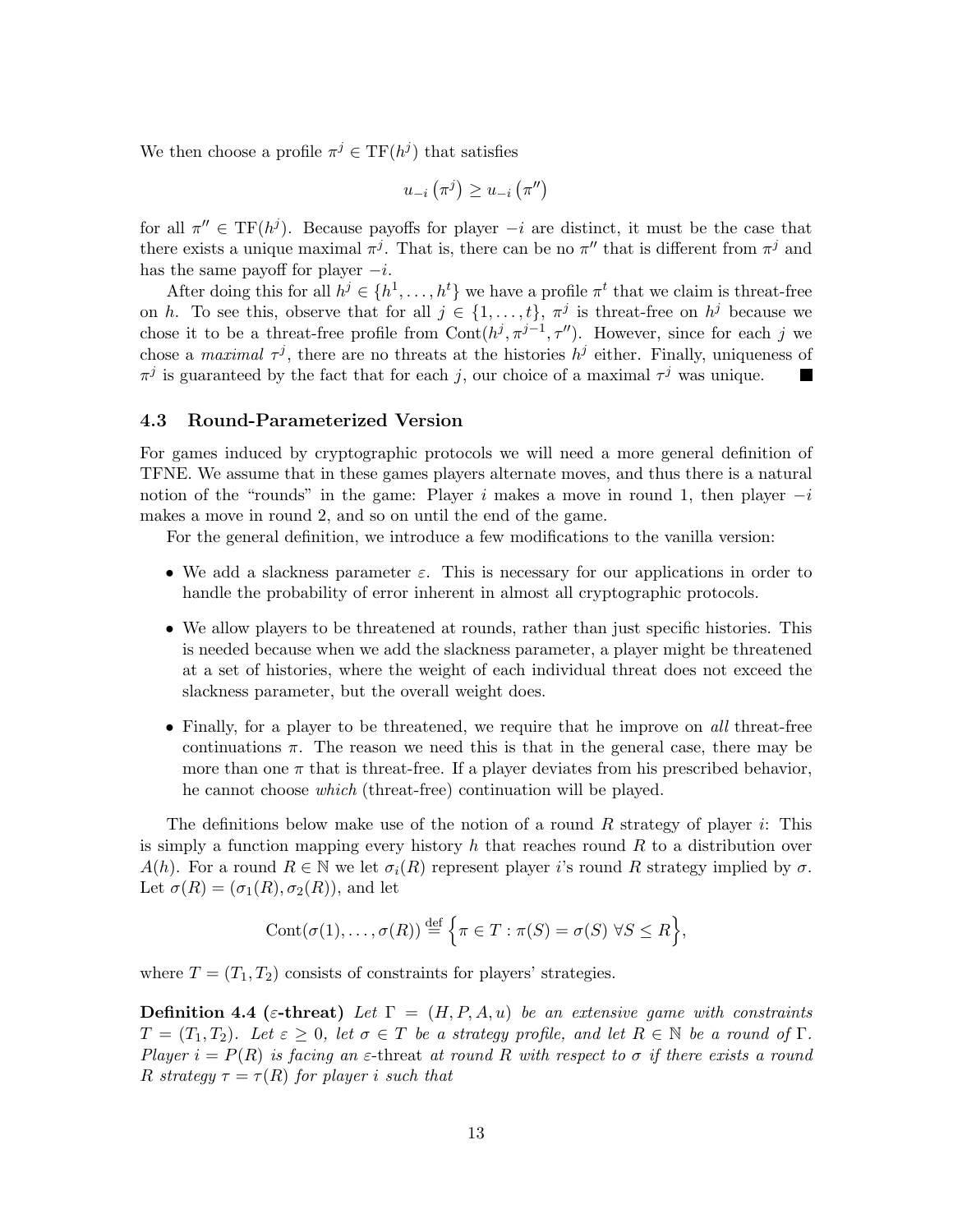- (i) the set Cont $(\sigma(1), \ldots, \sigma(R-1), \tau(R))$  is nonempty, and
- (ii) for all  $\pi \in \text{Cont}(\sigma(1),...,\sigma(R-1),\tau(R))$  and  $\pi' \in \text{Cont}(\sigma(1),...,\sigma(R))$  that are ε-threat-free on R

$$
\mathrm{E}\left[u_i\left(O(\pi)\right)\right] > \mathrm{E}\left[u_i\left(O(\pi')\right)\right] + \varepsilon,
$$

where strategy  $\pi$  is  $\varepsilon$ -threat-free on R if for all rounds  $S > R$  it holds that player  $P(S)$  is not facing an  $\varepsilon$ -threat at round S with respect to  $\pi$ .

Note that if R is the last round of the game, then any profile  $\pi \in T$  is  $\varepsilon$ -threat-free on R. Using Definition [4.4,](#page-13-1) we can now define an  $\varepsilon$ -TFNE.

<span id="page-14-0"></span>Definition 4.5 (ε-threat-free Nash equilibrium) Let  $\Gamma = (H, P, A, u)$  be an extensive game with constraints  $T = (T_1, T_2)$ . A strategy profile  $\sigma^* \in T$  is an  $\varepsilon$ -threat-free Nash equilibrium ( $\varepsilon$ -TFNE) *if*:

- 1.  $\sigma^*$  is an  $\varepsilon$ -NE of  $\Gamma$ , and
- 2. for any round R of  $\Gamma$ , player  $P(R)$  is not facing an  $\varepsilon$ -threat at round R with respect to  $\sigma^*$ .

As is the case for Definition [4.1,](#page-11-2) Definition [4.4](#page-13-1) (and hence Definition [4.5\)](#page-14-0) would not be (semantically) well-defined if either one of the sets  $Cont(\sigma(1), \ldots, \sigma(R-1), \tau(R))$  or Cont $(\sigma(1), \ldots, \sigma(R))$  would not contain at least one profile  $\pi$  that is  $\varepsilon$ -threat-free on R. The following proposition shows that this can never be the case.

<span id="page-14-1"></span>**Proposition 4.6** Let  $\Gamma = (H, P, A, u)$  be an extensive game with constraints  $T = (T_1, T_2)$ . Let  $\varepsilon > 0$ , let  $\sigma \in T$  be a strategy profile, and let R be a round of  $\Gamma$ . For any round R strategy  $\tau = \tau(R)$  for player  $i = P(R)$ , if the set  $Cont(\sigma(1), \ldots, \sigma(R-1), \tau(R))$  is nonempty then it contains at least one profile  $\pi$  that is  $\varepsilon$ -threat-free on R.

**Proof:** For any round R of Γ, let height(R) be the distance between h and the last round of Γ. The proof of the proposition is by induction on height(R).

For the base case height( $R$ ) = 0, note that, by the hypothesis of the proposition, the set  $Cont(\sigma(1), \ldots, \sigma(R-1), \tau(R))$  is nonempty. Since R is the last round of the game, the set contains exactly one profile,  $(\sigma(1), \ldots, \sigma(R-1), \tau(R))$ , and this profile is vacuously  $\varepsilon$ -threat-free on R.

Next, suppose the claim of the proposition holds for all rounds R with height $(R) < k$ . We will prove that it holds for round R satisfying height(R) = k. Let  $i = P(R)$ , and assume that there exists some  $\pi' \in \text{Cont}(\sigma(1), \ldots, \sigma(R-1), \tau(R))$ . We would like to show that  $Cont(\sigma(1), \ldots, \sigma(R-1), \tau(R))$  contains at least one profile  $\pi$  that is  $\varepsilon$ -threat-free on R.

By the inductive hypothesis we have that, for any round  $R+1$  strategy  $\tau'$  of player  $-i$ , if the set  $Cont(\sigma(1), \ldots, \sigma(R-1), \tau(R), \tau'(R+1))$  is nonempty then it contains at least one profile that is  $\varepsilon$ -threat-free on  $R+1$  (since height $(R+1) < k$ ). We will choose a profile that has a *maximal*  $\tau'$  as follows. Let

$$
\mathrm{TF}(R+1) \stackrel{\mathrm{def}}{=} \left\{ \pi \in \bigcup_{\tau'} \mathrm{Cont}(\sigma(1), \ldots, \sigma(R-1), \tau(R), \tau'(R+1)) : \pi \text{ is } \varepsilon\text{-thread-free on } R+1 \right\},\
$$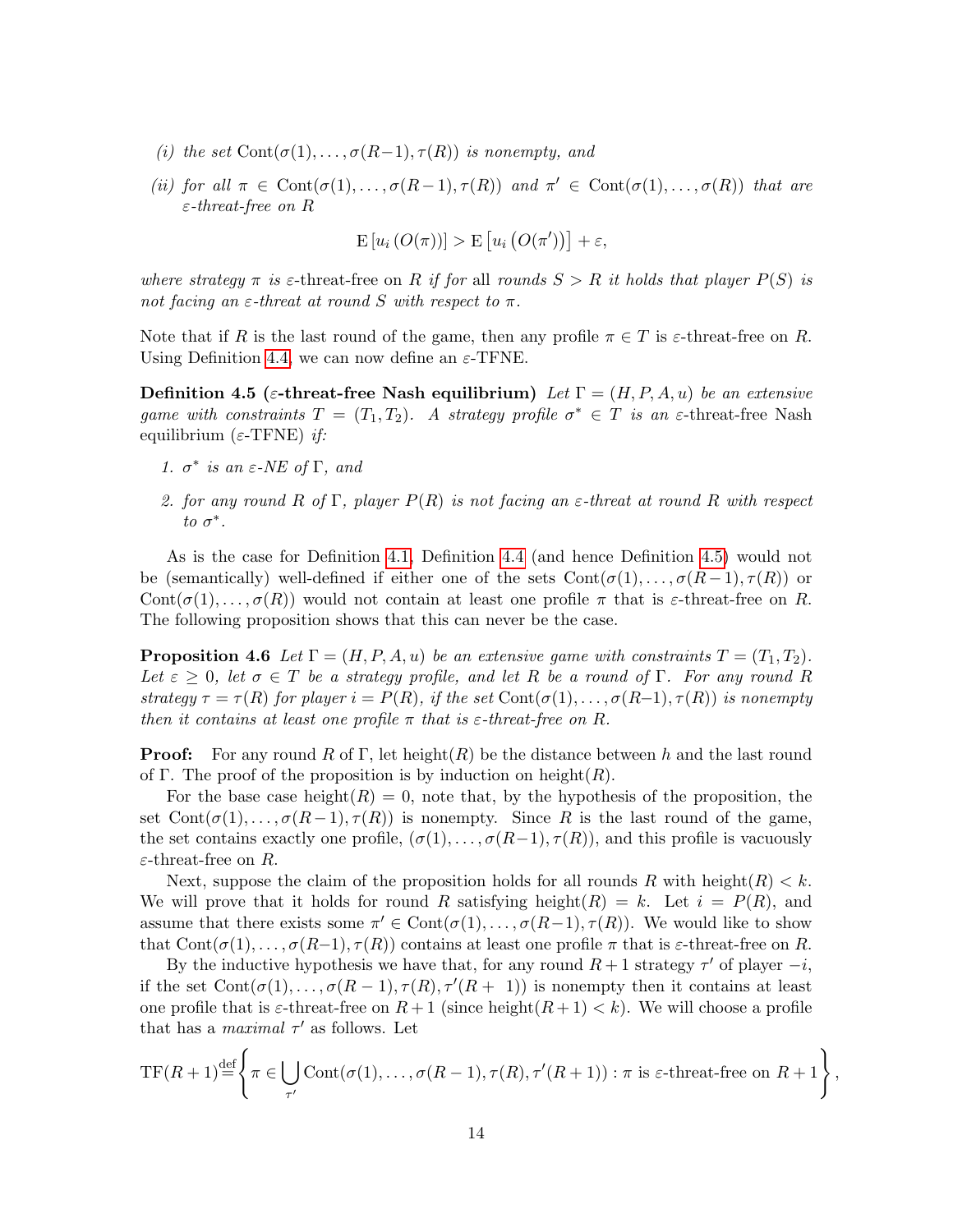and note that  $TF(R + 1)$  must be nonempty. This is because there always exists at least one  $\tau'$  for which  $Cont(\sigma(1), \ldots, \sigma(R-1), \tau(R), \tau'(R+1))$  is nonempty: namely, we could have  $\tau'(R+1) = \pi'(R+1)$ . Since  $Cont(\sigma(1), \ldots, \sigma(R-1), \tau(R), \pi'(R+1))$  is nonempty by assumption, it must contain a profile that is  $\varepsilon$ -threat-free on  $R+1$  (by the inductive hypothesis).

We now choose a profile  $\pi \in \mathrm{TF}(R+1)$  that satisfies

$$
u_{-i}(\pi) \ge u_{-i}(\pi'') - \varepsilon
$$

for all  $\pi'' \in \text{TF}(R+1)$ . So now we have a profile  $\pi \in \text{Cont}(\sigma(1),...,\sigma(R-1),\tau(R))$ , which we claim is  $\varepsilon$ -threat-free on round R. To see this, note that  $\pi$  is  $\varepsilon$ -threat-free on  $R+1$ by the way we chose it (i.e. a profile from  $Cont(\sigma(1), \ldots, \sigma(R-1), \tau(R), \tau'(R+1))$  that is ε-threat-free on  $R+1$ ). However, since we chose a maximal  $\tau'$  (up to  $\varepsilon$ ), there is no ε-threat at round  $R + 1$  either. Thus  $\pi$  is  $\varepsilon$ -threat-free on R.

# <span id="page-15-0"></span>5 The Computational Setting

In the following we explain how to use the notion of TFNE for cryptographic protocols. In Section [5.1](#page-15-1) we describe how to view a cryptographic protocol as a sequence of extensive games. In Section [5.2](#page-16-0) we show how to translate the behavior of an interactive TM to a sequence of strategies. In Section [5.3](#page-19-1) we show how to express computational hardness in a game-theoretic setting. Finally, in Section [5.4](#page-21-1) we give our definition of computational TFNE.

# <span id="page-15-1"></span>5.1 Protocols as Sequences of Games

When placing cryptographic protocols in the framework of extensive games, the possible messages of players in a protocol correspond to the available actions in the game tree, and the prescribed instructions correspond to a strategy in the game.

The protocol is parameterized by a security parameter  $k \in \mathbb{N}$ . The set of possible messages in the protocol, as well as its prescribed instructions, typically depend on this  $k$ . Assigning for each  $k$  and each party a payoff for every outcome, a protocol naturally induces a sequence  $\Gamma^{(k)} = (H^{(k)}, P^{(k)}, A^{(k)}, u^{(k)})$  of extensive games, where:

- $H^{(k)}$  is the set of possible *transcripts* of the protocol (sequences of messages exchanged between the parties). A history  $h \in H^{(k)}$  is *terminal* if the prescribed instructions of the protocol instruct the player whose turn it is to play next to halt on input  $h$ .
- $P^{(k)}$ :  $(H^{(k)} \setminus Z^{(k)}) \rightarrow \{1,2\}$  is a function that assigns a "next" player to every non-terminal history.
- $A^{(k)}$  is a function that assigns to every non-terminal history  $h \in H^{(k)} \setminus Z^{(k)}$  a set  $A^{(k)}(h) = \{m : (h \circ m) \in H^{(k)}\}$  of possible protocol messages to player  $P^{(k)}(h)$ .<sup>[4](#page-15-2)</sup>
- $u^{(k)} = (u_1^{(k)})$  $\binom{k}{1},u_2^{(k)}$  $\binom{k}{2}$ ) is a vector of payoff functions  $u_i^{(k)}$  $i^{(k)}:Z^{(k)}\to\mathbb{R}.$

<span id="page-15-2"></span><sup>4</sup>We can interpret "disallowed" messages in the protocol as abort, and define "abort" as a possible protocol message. This will imply that every execution of the protocol corresponds to some history in the game.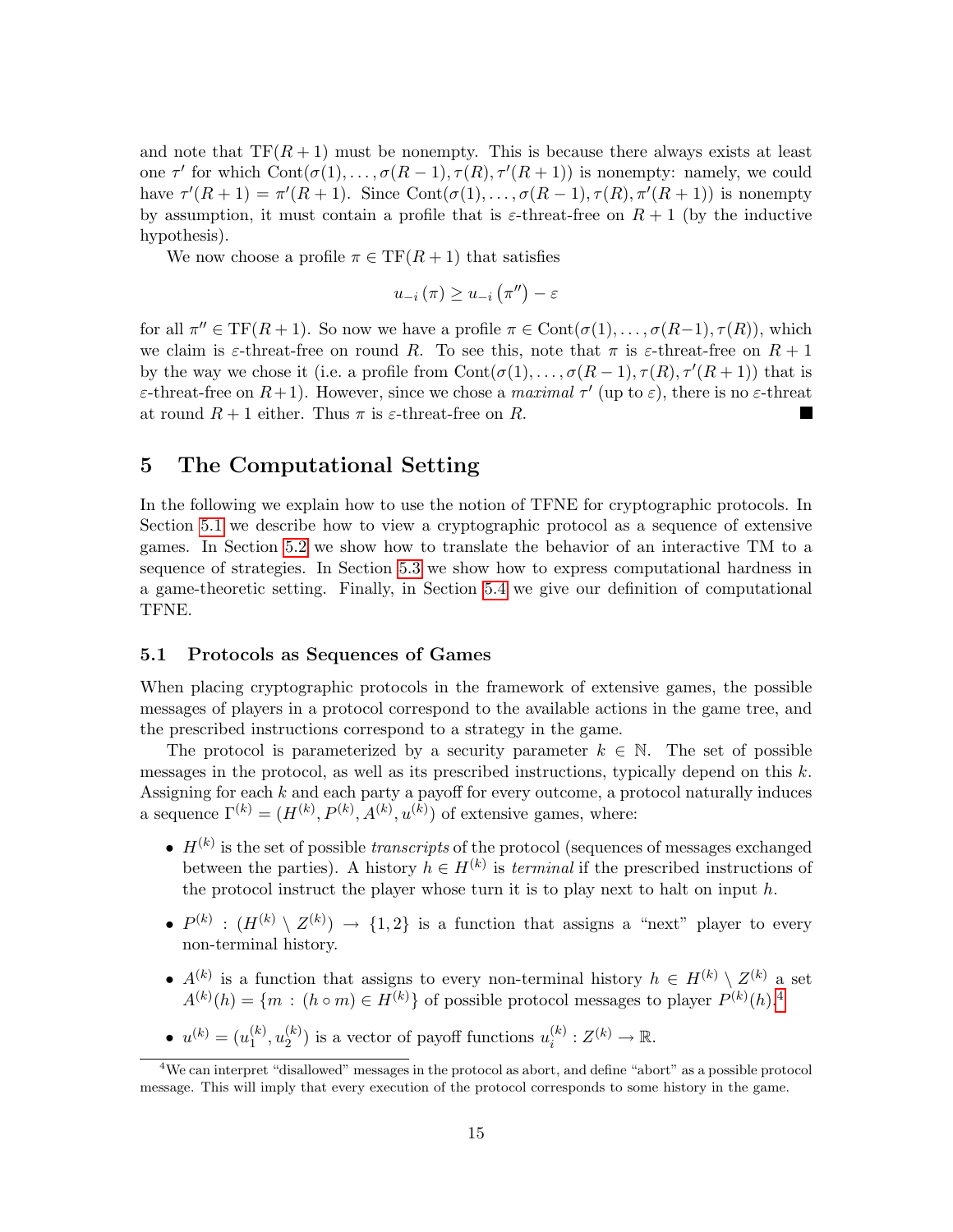A sequence  $\Gamma = {\{\Gamma^{(k)}\}}_{k \in \mathbb{N}}$  of games defined as above is referred to as a *computational game*.

Remark 5.1 In the following we will consider games played by Turing machines. Thus, actions will be represented by strings. As opposed to traditional game theory, where players are computationally unbounded, in our case the names of the actions will be significant. For example, in the One-way Permutation Game, if we encode player 1's action  $f(x)$  by the string x for every  $x \in \{0,1\}^k$ , then inverting the one-way permutation becomes easy for player 2. However, to avoid too much notation, we will identify actions with their string representation. The reader should keep in mind, however, that actions are always strings, and that changing the string representation of actions might be with loss of generality.

# <span id="page-16-0"></span>5.2 Strategic Representation of Interactive Machines

Protocols are defined in terms of *interactive Turing machines* (ITMs) – see [\[8\]](#page-35-13) for a formal definition. More specifically, the prescribed behavior for each player is defined via an ITM, and any possible deviation of this player corresponds to choosing a different ITM. In order to argue about the protocol in a game-theoretic manner we formalize, using game-theoretic notions, the strategic behavior implied by ITMs. We believe this formalization is necessary for our treatment or any game-theoretic analysis of ITMs, in particular because, to the best of our knowledge, it has never been done before. However, because this section somewhat departs from the main thrust of the paper, the reader may skip to Section [5.3,](#page-19-1) keeping the following (informally stated) conclusion in mind: The strategic behavior of an ITM for player i in a protocol may be seen as a collection of independent distributions on actions, one for each of player i's histories that are reached with positive probability given the ITM of player i and some strategy profile of the other players. We refer to this collection as the behavioral reduced strategy induced by the ITM.

When considering some computational game  $\Gamma^{(k)}$  in a sequence  $\Gamma = {\{\Gamma^{(k)}\}}_{k \in \mathbb{N}}$  and an ITM "playing" this game (with input  $1<sup>k</sup>$ ), the machine does not, strictly speaking, define a strategy. Informally, the machine specifies how to play only on histories that are not inconsistent with the specification on earlier histories in the game. That is, an ITM for player i specifies distributions on actions for all histories on which it is player i's turn, except those it cannot reach based on its own specification on earlier histories. This is the case, because when fixing the other player's moves, the distribution on actions the machine plays on a history that cannot be reached is simply undefined, as we are conditioning on an event with probability 0. In the following, we show that the prescribed behavior of an ITM can be seen as a convex combination of *reduced strategies* (which we call *mixed reduced* strategy), to be defined next. We then define the natural analogue of *behavioral reduced* strategy, and argue that for every mixed reduced strategy there exists a behavioral reduced strategy that is outcome-equivalent. We will eventually use behavioral reduced strategies to describe the behavior induced by ITMs.

Definition 5.2 (Reduced strategy (adapted from [\[27\]](#page-36-8))) Given a game  $\Gamma = (H, P, A, u)$ , a (pure) reduced strategy for player i is a function  $\sigma_i$  whose domain is a subset of  $\{h \in$  $H|P(h) = i$  with the following properties:

• For every h in the domain of  $\sigma_i$  it holds that  $\sigma_i(h) \in A(h)$ .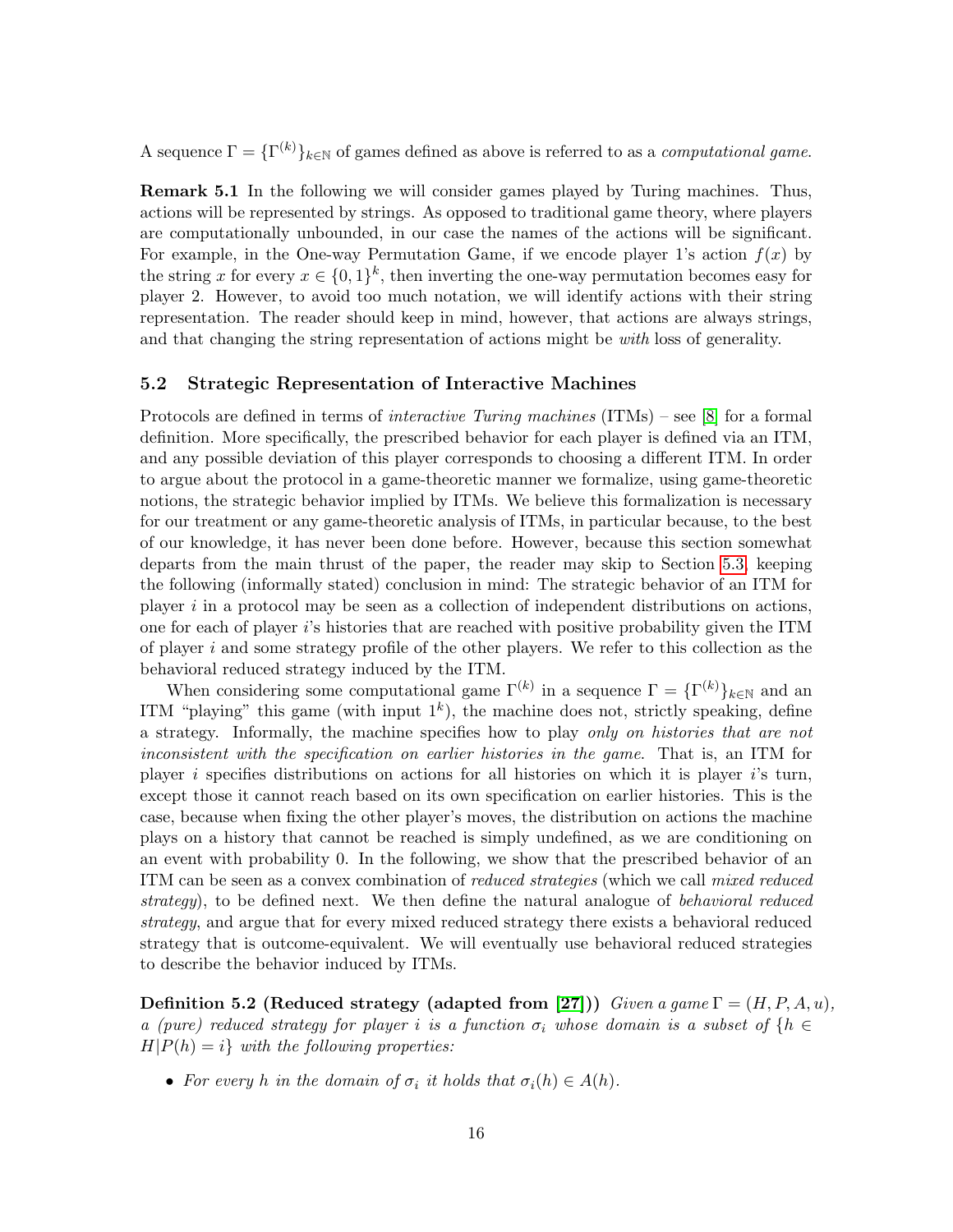•  $h = (a_1, \ldots, a_m)$  is in the domain of  $\sigma_i$  if and only if for any  $1 \leq \ell \leq m-1$  such that  $P(a_1, \ldots, a_\ell) = i$  it holds that  $(a_1, \ldots, a_\ell)$  is in the domain of  $\sigma_i$  and  $\sigma_i(a_1, \ldots, a_\ell) =$  $a_{\ell+1}.$ 

**Definition 5.3 (Mixed reduced strategy)** A mixed reduced strategy for player i is a distribution over reduced strategies for player i.

Given an ITM for  $\Gamma^{(k)}$ , for every instance of internal randomness for that machine (i.e., a vector of coins), the induced behavior of that ITM is exactly a reduced strategy. This is the case because for every profile of pure strategies (or reduced pure strategies) of the other players, the randomness naturally defines an action for every history that is consistent with its previous actions (the sequence of these actions, together with the profile, defines the outcome of the game), and on the other hand, naturally the randomness does not define an action for histories that are not consistent with that randomness (as with that randomness the machine will never reach these histories). It follows that an ITM defines a distribution over reduced (pure) strategies, i.e., a mixed reduced strategy. We now formalize this claim.

Definition 5.4 (Induced mixed reduced strategy of an ITM) Let M be a probabilistic ITM for player i in the extensive game  $\Gamma$ . Assume that M halts for any infinite vector of coins and any sequence of messages sent by the other players, and let t be a bound on the number of coins it reads. Let  $r$  be a (sufficiently long) coin vector for  $M$ . Then the induced pure reduced strategy  $\sigma_i^{(r)}$  $i_i^{(r)}$  of M with randomness r is defined as follows:

- $h = (a_1, \ldots, a_m)$  is in the domain of  $\sigma_i^{(r)}$  $i^{(r)}$  if and only if:
	- $-P(a_1, \ldots, a_m) = i;$
	- For any  $1 \leq \ell \leq m-1$  such that  $P(a_1, \ldots, a_\ell) = i$  it holds that  $(a_1, \ldots, a_\ell)$  is in the domain of  $\sigma_i^{(r)}$  $i_i^{(r)}$  and when M with randomness r participates in an interaction, conditioned on the sequence of sent messages being  $(a_1, \ldots, a_\ell)$  (where  $a_{\ell+1}$  is a message sent by the ITM representing player  $P(a_1, \ldots, a_\ell)$  for any  $1 \leq \ell \leq m-1$ ), the message sent by M is  $a_{\ell+1}.^5$  $a_{\ell+1}.^5$
- For any  $h = (a_1, \ldots, a_m)$  in the domain of  $\sigma_i^{(r)}$  $i^{(r)}$ , the action  $\sigma_i^{(r)}$  $i_i^{(r)}(a_1,\cdots,a_m)$  is the message sent by  $M$  with randomness  $r$  conditioned on the sequence of sent messages being  $(a_1, \ldots, a_m)$ .

The mixed reduced strategy induced by  $M$  is now defined as follows: the probability assigned to any pure reduced strategy  $\sigma$  is the probability that the induced reduced strategy of M with randomness r is  $\sigma$ , where r is uniformly chosen from  $U_t$ .

In [\[27\]](#page-36-8) it is shown that for perfect-recall extensive games (which are the only games we will consider here), every mixed strategy has a behavioral strategy that is outcome equivalent. (Two strategies are outcome-equivalent if for every profile of pure strategies of the other players the two strategies induce the same distribution on outcomes; A mixed

<span id="page-17-0"></span><sup>&</sup>lt;sup>5</sup>For completeness, we may assume that whenever M outputs on history h an action that is not in  $A(h)$ , we interpret it as abort, which is denoted in the induced game by  $\perp$  and is always a legal action.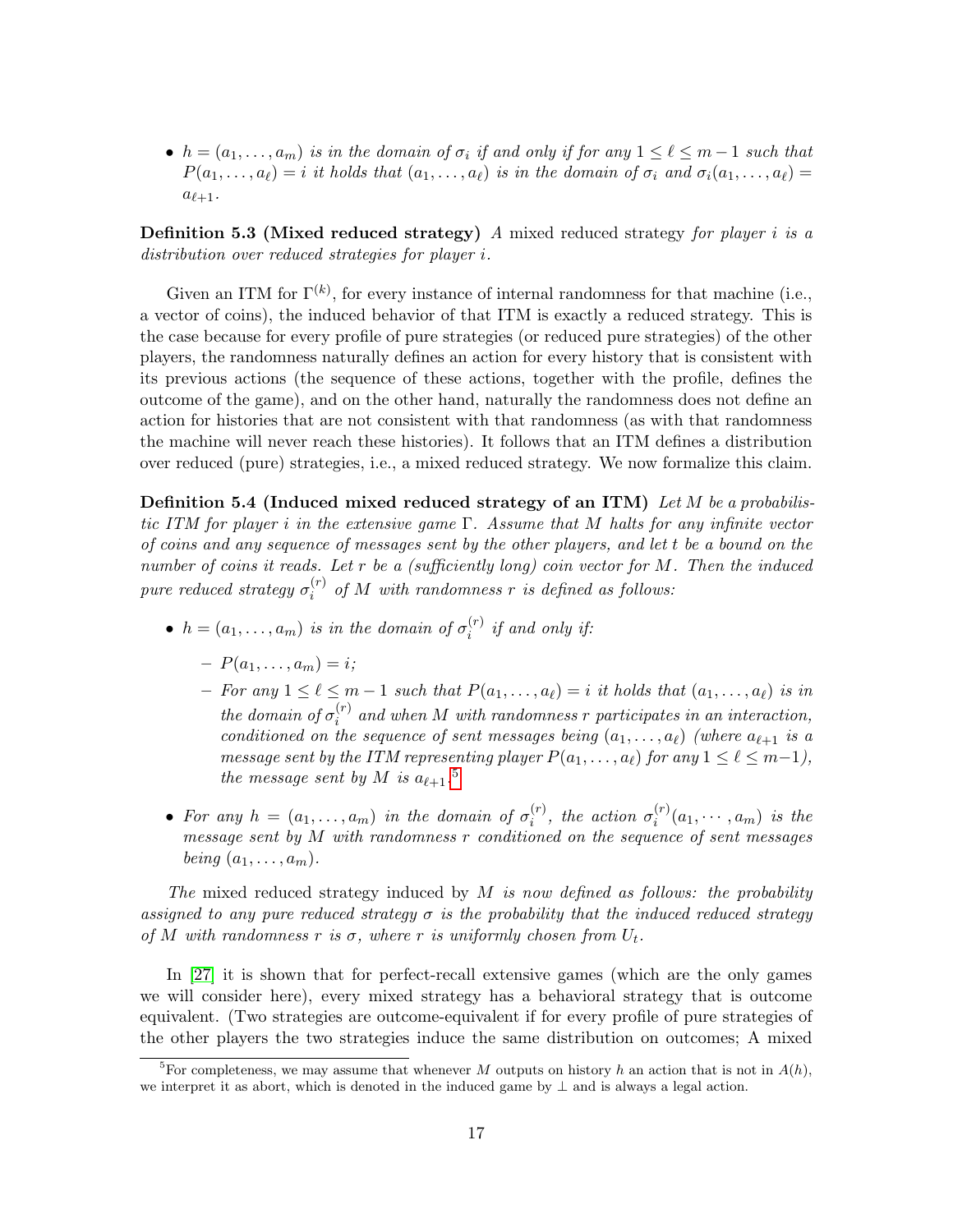strategy is a distribution on pure strategies). Next, we define the behavioral analogue of a mixed reduced strategy, and argue that the same holds for mixed and behavioral *reduced* strategies: For perfect-recall extensive games, every mixed reduced strategy has a behavioral reduced strategy that is outcome equivalent.

Definition 5.5 (Behavioral reduced strategy) Given a game  $\Gamma = (H, P, A, u)$ , a behavioral reduced strategy for player i is a collection  $\sigma_i = (\sigma_i(h))_{h \in \mathcal{H}}$  of independent probability measures, where H is a subset of  $\{h \in H | P(h) = i\}$ , with the following properties:

- $\sigma_i(h)$  is a probability measure over  $A(h)$  for every h in  $\mathcal{H}$ .
- $h = (a_1, \ldots, a_m)$  is in H if and only if for any  $1 \leq \ell \leq m-1$  such that  $P(a_1, \ldots, a_\ell) = i$ it holds that  $(a_1, \ldots, a_\ell) \in \mathcal{H}$  and  $\sigma_i(a_1, \ldots, a_\ell)(a_{\ell+1}) > 0$ .

<span id="page-18-0"></span>Claim 5.6 Every mixed reduced strategy has a behavioral reduced strategy that is outcome equivalent.

**Proof Sketch:** Every pure reduced strategy  $\sigma_i$  for player i can be extended to a (full) pure strategy by assigning arbitrary values to all histories in  $\{h : P(h) = i\}$  for which  $\sigma_i$  is undefined. The two strategies will be outcome-equivalent, as the outcome is only affected by the consistent histories of  $\sigma_i$ . It follows that every mixed reduced strategy can be extended to a mixed (full) strategy that is outcome-equivalent.

On the other hand, every behavioral strategy  $\sigma_i = (\sigma_i(h))_{h:P(h)=i}$  can be restricted to a behavioral reduced strategy by restricting the collection of probability measures accordingly. Again, the two strategies will be outcome-equivalent, as the distribution on outcomes is only affected by the consistent histories of  $\sigma_i$ .

Finally, as mentioned above, in [\[27\]](#page-36-8) it is shown that for perfect-recall extensive games, every mixed strategy has a behavioral strategy that is outcome equivalent.

Thus, given some mixed reduced strategy we extended it to a mixed strategy that is outcome-equivalent, then transform it to a behavioral strategy that is outcome-equivalent, and finally we restrict the resulting behavioral strategy to an outcome-equivalent behavioral reduced strategy.

As argued above, ITMs induce mixed reduced strategies, and by Claim [5.6,](#page-18-0) these induce behavioral reduced strategies. Thus, in the following we will model ITMs by behavioral reduced strategies. This is captured by the notion of *strategic representation*.

Definition 5.7 (Strategic representation of an ITM) Let  $\Gamma$  be a game and let  $i \in$  $\{1,2\}$ . Let M be an ITM for player i. Assume that M halts for any infinite vector of coins and any sequence of messages sent by the other players. Let  $\sigma$  be the mixed reduced strategy induced by  $M$ . Then the strategic representation of  $M$  is the behavioral reduced strategy that is outcome-equivalent to  $\sigma$ .<sup>[6](#page-18-1)</sup>

Similarly, for a sequence of games  $\{\Gamma^{(k)}\}_{k\in\mathbb{N}}$  and an ITM M that takes a security parameter  $1^k$ , the strategic representation of M is the sequence of strategic representations of  $M(1), M(1^2), M(1^3), \ldots$ 

<span id="page-18-1"></span><sup>&</sup>lt;sup>6</sup>In certain games there may be more than one behavioral reduced strategy that is outcome-equivalent to  $\sigma$ . However, our treatment will always be indifferent to the actual choice.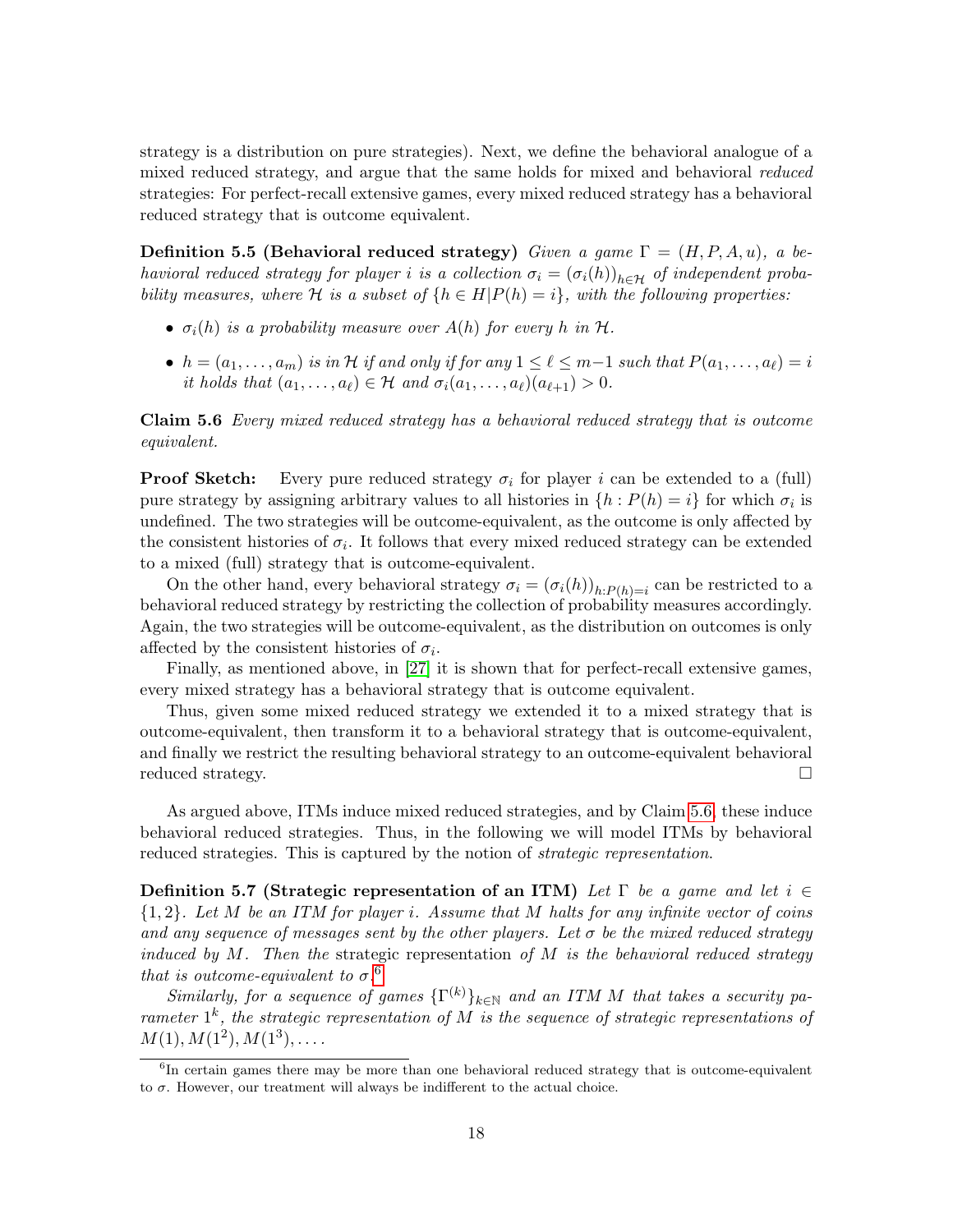### <span id="page-19-0"></span>5.2.1  $\varepsilon$ -TFNE for Reduced Strategies

In Section [4.3](#page-13-0) we presented our general definition of TFNE. However, that definition was framed for strategies and, following the conclusion of the previous section, we actually care about reduced strategies. To make Definition [4.5](#page-14-0) work for reduced strategies we notice that only two small changes need to be made: We need to define the notion of a round  $R$  reduced strategy, and we need to allow the constraint sets  $T_1$  and  $T_2$  to include behavioral reduced strategies.

**Definition 5.8 (Round** R reduced strategy) Let  $\Gamma = (H, P, A, u)$  be an extensive game, let R be a round of Γ, and let  $\sigma_i$  be a behavioral reduced strategy of player  $i = P(R)$ . Then  $\tau = \tau(R)$  is a round R reduced strategy of player i consistent with  $\sigma_i$  if the following hold:

- When  $R = 1, \tau(1)$  is a distribution over  $A(\epsilon)$ .
- Otherwise, there exists some behavioral reduced strategy  $\pi_i$  of player i for which  $\pi_i(j)$  =  $\sigma_i(j)$  for all  $j \in \{1, \ldots, R-1\}$ , and such that  $\pi_i(R) = \tau_i(R)$ .

Throughout the paper, the behavioral reduced strategy  $\sigma_i$  with which  $\tau(R)$  is consistent will be evident from the context, and so we omit reference to this consistency requirement.

Next, we modify the definition of constraints (Definition [3.6\)](#page-9-1) by allowing each constraint set  $T_i$  to be a subset of  $\bigotimes_{h:P(h)=i} (\Sigma_i(h) \cup \bot)$ , where  $\sigma_i(h) = \bot$  if the history h is not in the domain of the reduced strategy  $\sigma_i$ .

Finally, we observe that, following the two modifications above, Definitions [4.4](#page-13-1) and [4.5](#page-14-0) work for behavioral reduced strategies as well (replacing "strategy" by "behavioral reduced strategy" and "round R strategy" by "round R reduced strategy").

### <span id="page-19-1"></span>5.3 Computational Hardness in the Game-Theoretic Setting

The security of cryptographic protocols stems from the assumption on the limitation of the computational power of the players. In our strategic analysis of games, we also expect to deduce the (sequential) equilibrium from this limitation. However, because protocols are parameterized by a security parameter, a strategic analysis of protocols requires dealing with a *sequence* of games rather than a single game. While relating to the sequence of games is crucial in order to express computational hardness (as this hardness is defined in an asymptotic manner), this raises a new difficulty: How do we extend the definition of TFNE to sequences of games?

An appealing approach might be to try to define empty threats for sequences of games. That is, one might consider the effect of deviations on the expected payoff as  $k$  goes to infinity (much like the derivation of CNE from NE). However, to the best of our understanding this approach cannot work. Loosely speaking, this is because in order to relate to empty threats one has to consider deviations in internal nodes of the game tree, and it is not clear how to define such deviations for sequences of games. Typically, the structure of the game tree changes with  $k$ , so it is not clear even how to define an "internal node" in a sequence of games.

Instead, our approach insists on analyzing empty threats for individual games. Thus, our solution concept reflects a hybrid approach that relates to a protocol both as a family of individual, extensive games and as a sequence of normal-form games. To eliminate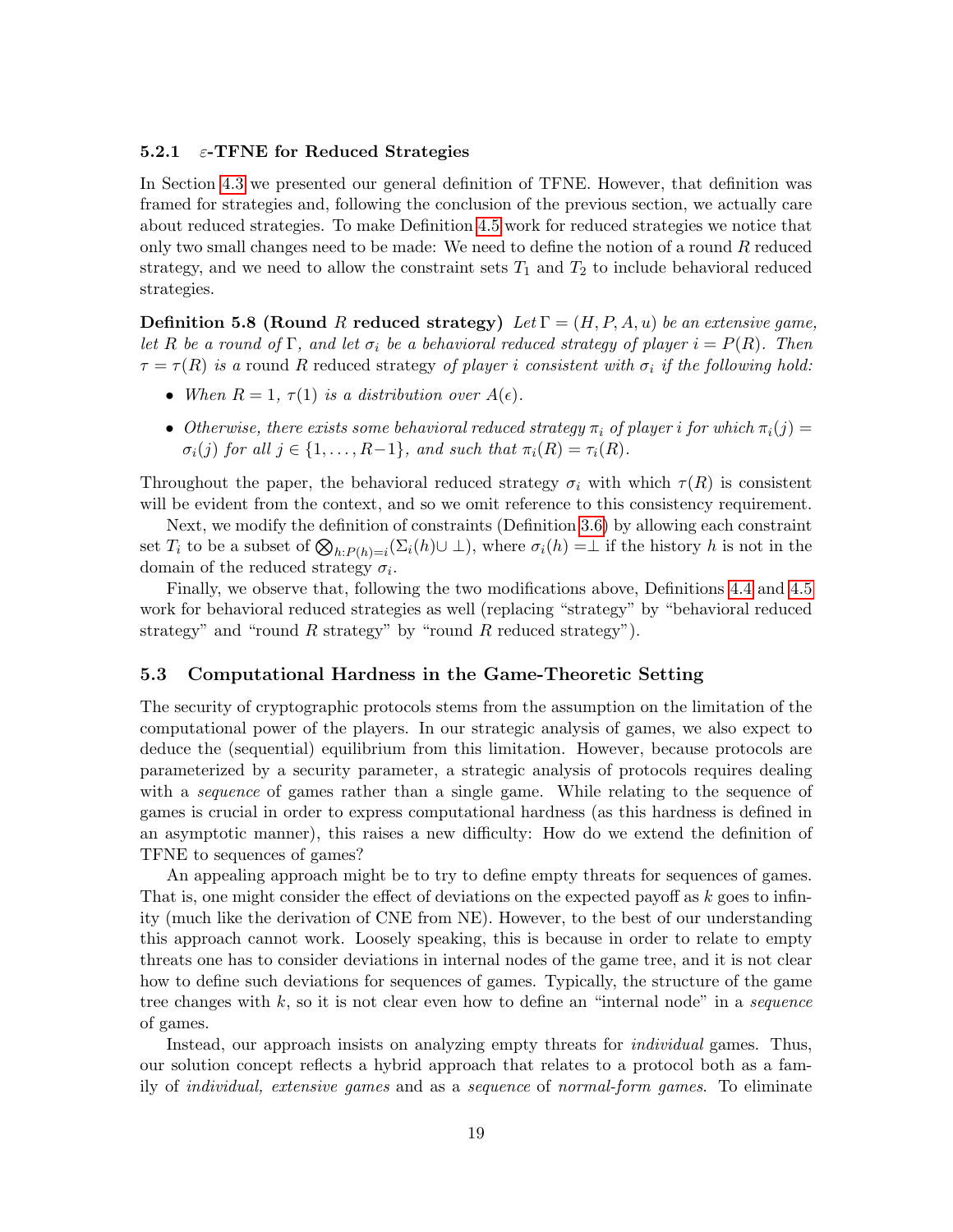empty threats one must relate to the *interactive* aspect of each *individual* game (as this is the setting where threats are defined). In order to claim players are playing optimally under their computational constraints, one must think of the protocol as a *sequence* of oneshot games (because computational hardness is meaningful only when players are required to choose their machines in advance, and as the traditional notion of hardness is stated asymptotically).

#### <span id="page-20-0"></span>5.3.1 Strategy-filters

When considering computational games  $\Gamma = {\{\Gamma^{(k)}\}}_{k \in \mathbb{N}},$  the computational bounds on the players will be expressed by restricting the space of available strategies for the players. The available sequences of reduced strategies for the players will be exactly those that can be played by the ITMs that meet the computational bound on the players. In our case we will consider PPT ITMs.

While on the one hand every PPT ITM fails on cryptographic challenges for large enough values of the security parameter  $k$  (under appropriate assumptions), on the other hand,  $PPT$ ITMs can have arbitrarily large size and thus arbitrarily much information hardwired, and so for every  $k$  there is a PPT ITM that breaks the cryptographic challenges with security parameter k. In our analysis, we would like to "filter" machines according to their ability to break cryptographic challenges for specific  $k$ 's, and allow using them only in games that correspond to large enough  $k$ 's, where these machines fail (and in particular, cannot use hard-wiring to solve the cryptographic challenges).

To this end, we define the notion of a *strategy-filter*. For each value  $k$  of the security parameter and value  $\varepsilon$ , a strategy-filter maps the ITM M to either  $\perp$  or to its strategic representation, according to whether  $M(1^k)$  violates level of security  $\varepsilon$  or does not (respectively).

**Definition 5.9 (Strategy-filter)** Let  $\Gamma = {\{\Gamma^{(k)}\}}_{k \in \mathbb{N}}$  be a computational game and let i be a player. A strategy-filter is a sequence  $F_i = \{F_i^{(k)}\}$  $\mathcal{L}_i^{(k)} : \mathcal{M} \times [0,1] \to \Sigma_i^{(k)} \cup \{\perp\} \}_{k \in \mathbb{N}}$  such that for every ITM M, every  $k \in \mathbb{N}$  and every  $\varepsilon \in [0,1]$ , it holds that either  $F_i^{(k)}$  $i^{(\kappa)}(M,\varepsilon)=\perp, or$  $F_i^{(k)}$  $\sigma_i^{(k)}(M,\varepsilon) = \sigma_i^{(k)}$  $\binom{k}{i}$ , where  $\sigma_i^{(k)}$  $i^{(k)}$  is the strategic representation of the machine  $M(1^k, \cdot)$ .

A strategy-filter is meaningful if it allows us to reason about all reduced strategies that are considered to be feasible, in our case PPT implementable reduced strategies, and in particular does not filter them out. This is captured in the following definition.

**Definition 5.10 (PPT-covering filter)** A strategy-filter  $F_i$  is said to be PPT-covering if for every PPT ITM M and any positive polynomial  $p(\cdot)$  there exists  $k_0$  such that for all  $k \geq k_0$ , it holds that  $F_i^{(k)}$  $j_i^{(k)}(M,1/p(k)) \neq \perp.$ 

Typically, protocols have the following security guarantee (under computational assumptions): for every i, every PPT ITM M of  $P_i$  and every polynomial  $p(\cdot)$ , there exists  $k_0$  such that for any  $k \geq k_0$ , the ITM M does not break level of security  $1/p(k)$  in the protocol with security parameter  $k$ . Such a protocol will naturally have a PPT-covering filter, where if  $F_i^{(k)}$  $I_i^{(k)}(M,\varepsilon) \neq \perp$  then the reduced strategy  $F_i^{(k)}$  $i^{(k)}(M,\varepsilon)$  "does not break level of security  $\varepsilon$  in the game  $\Gamma^{(k)}$ ."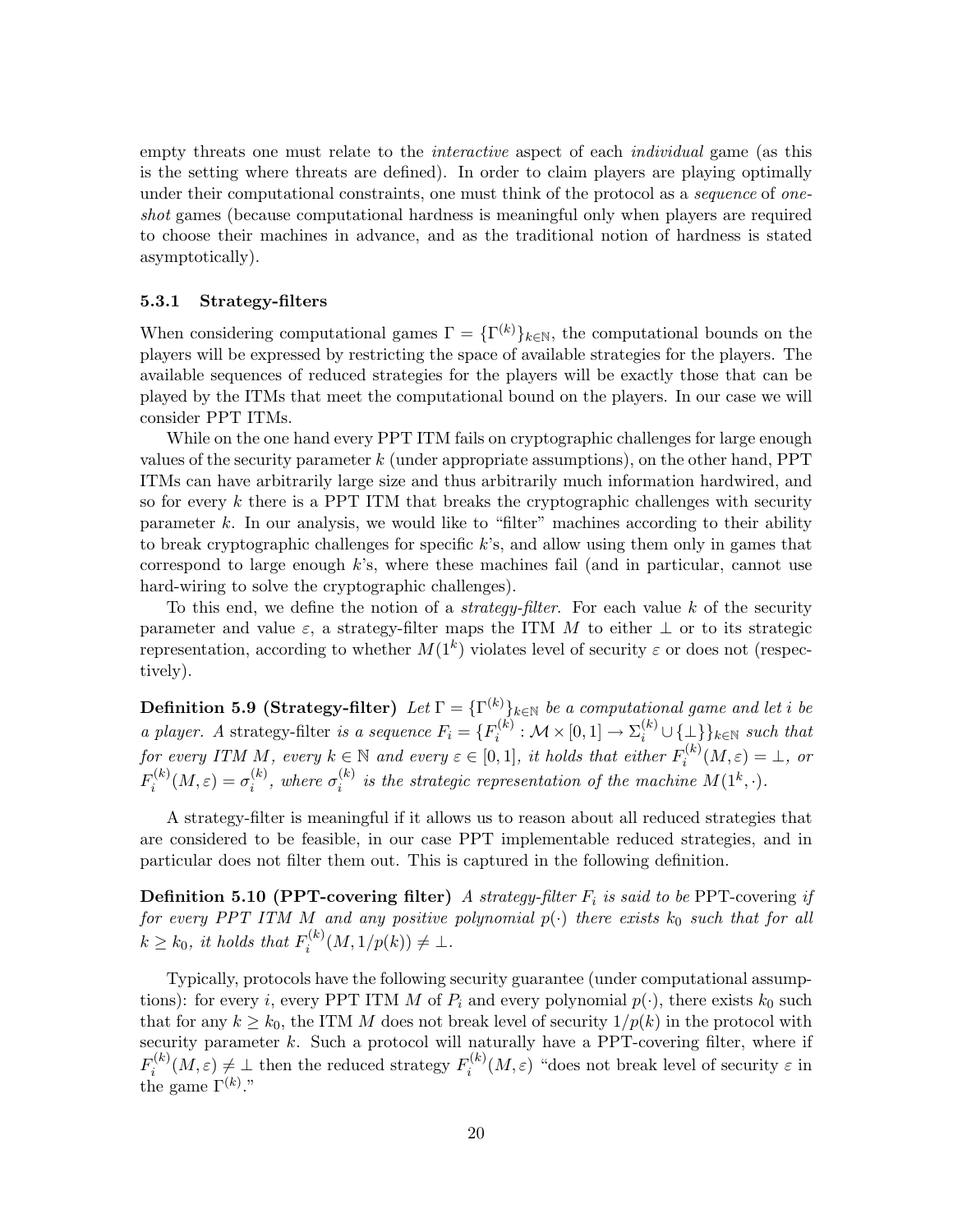### <span id="page-21-0"></span>5.3.2 Tractable Reduced Strategies

As reflected above, the asymptotic nature of defining security does not determine any level of security for any  $k$ . Rather, it dictates that any PPT ITM "eventually fails in violating  $1/p(k)$  security" for any  $p(\cdot)$  (where "eventually" means for large enough k). Thus, we follow the same approach in our game theoretic analysis: roughly speaking, our solution concept requires that  $\varepsilon$ -security will imply  $\varepsilon$ -stability for any k (rather than requiring a particular level of stability for each k). More formally, we require that for any k and any  $\varepsilon$ , the game induced by the protocol with security parameter k be in  $\varepsilon$ -TFNE, given that the available strategies for the players are those that do not break level of security  $\varepsilon$ . Thus, for any pair  $(k, \varepsilon)$  we will consider the game  $\Gamma^{(k)}$  with available reduced strategies restricted to those that guarantee  $\varepsilon$ -security. The following definition derives from a PPT-covering filter, for each such game, the set of available reduced strategies for each player.

Definition 5.11 (Tractable reduced strategies) Let  $F_i$  be a PPT-covering filter. For every  $k \in \mathbb{N}$  and  $\varepsilon \in [0,1]$  we define the set  $T_{i,\varepsilon}^{(k)}(F_i)$  of  $(k,\varepsilon)$ -tractable reduced strategies for player  $i \in \{1,2\}$  as

$$
\{F_i^{(k)}(M,\varepsilon)|M \text{ is a PPT ITM and } F_i^{(k)}(M,\varepsilon) \neq \bot\}.
$$

Whenever  $F_i$  will be understood from the context, we will write  $T_{i,\varepsilon}^{(k)}$  to mean  $T_{i,\varepsilon}^{(k)}(F_i)$ .

#### <span id="page-21-1"></span>5.4 Computational TFNE

We can now define our computational variant of TFNE. Roughly, the definition requires that there exist a family of PPT compatible constraints such that for any k and any  $\varepsilon$ , the strategies played by the machines on input security parameter k are in  $\varepsilon$ -TFNE in the game indexed by  $(k, \varepsilon)$ .

<span id="page-21-3"></span>**Definition 5.12 (Computational TFNE)** Let  $\Gamma$  be a computational game. A pair of PPT machines  $(M_1, M_2)$  is said to be in a computational threat-free Nash equilibrium (CTFNE) of  $\Gamma$  if there exists a pair of PPT-covering filters  $(F_1, F_2)$  such that for every  $k, \varepsilon$ for which  $F_1^{(k)}$  $f_1^{(k)}(M_1,\varepsilon)$  and  $F_2^{(k)}$  $\chi^{(k)}_2(M_2,\varepsilon)$  are tractable the profile  $(F_1^{(k)})$  $I_1^{(k)}(M_1,\varepsilon),F_2^{(k)}(M_2,\varepsilon))$ constitutes an  $\varepsilon$ -TFNE in the  $(T_{1,\varepsilon}^{(k)}, T_{2,\varepsilon}^{(k)})$ -constrained version of  $\Gamma^{(k)}$ .

<span id="page-21-2"></span>The expressive power of Definition [5.12](#page-21-3) is illustrated through the following claim, which refers to Example [1.2.](#page-3-1) We omit the proof, and proceed to more interesting applications in sections [6](#page-22-0) and [7.](#page-24-0)

Claim 5.13 In the modified one-way permutation game,

- (i) the strategy profile in which  $P_1$  plays 0 and  $P_2$  plays 0 after a history of 0 and randomly otherwise is a CTFNE, and
- (ii) any profile in which  $P_2$  plays randomly after history 0 is not a CTFNE.

We note that part (ii) of the claim can easily be extended to profiles in which, after history 0,  $P_2$  plays 0 with probability at most  $1 - p(k)$  for any polynomial p.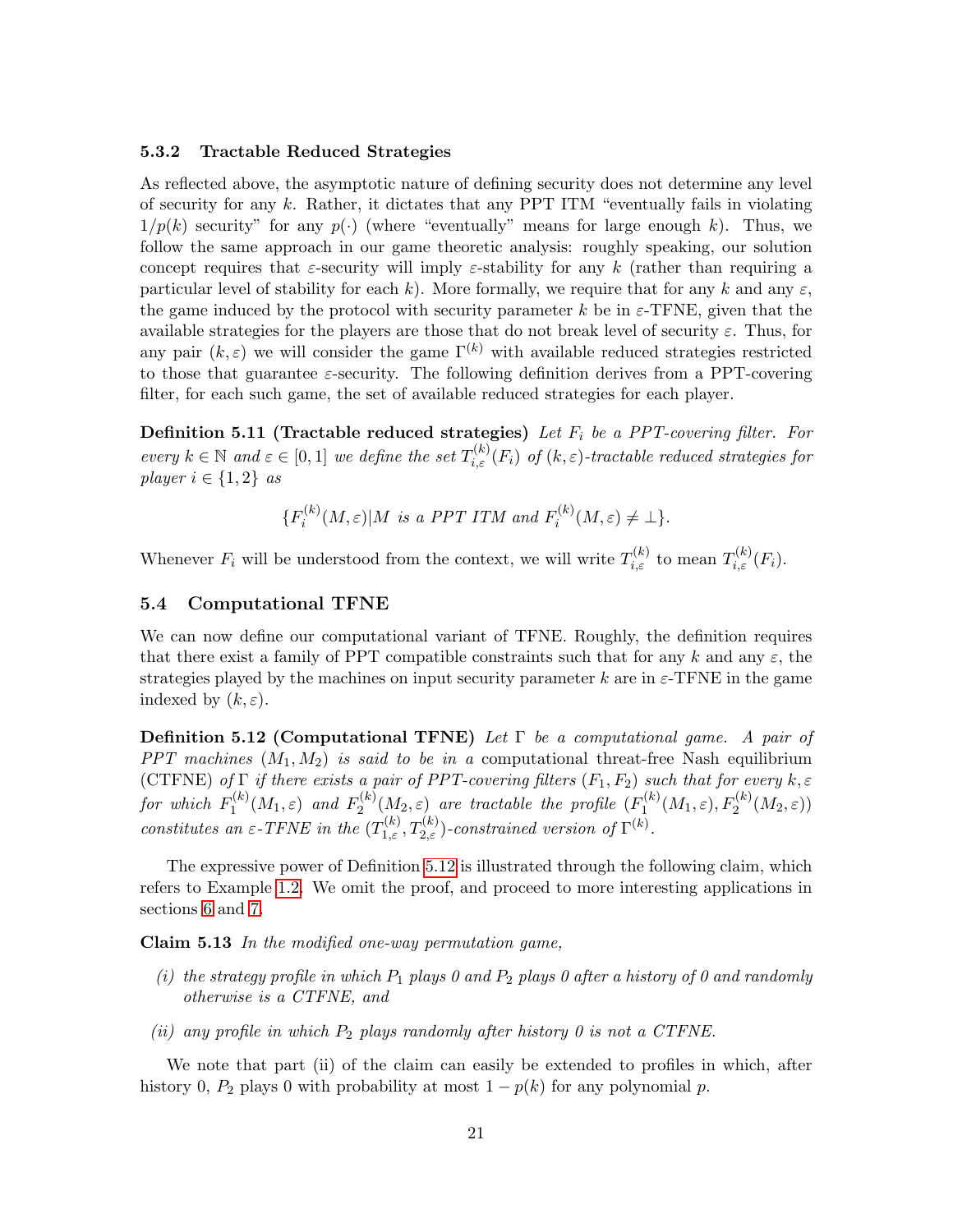# <span id="page-22-0"></span>6 The Coin-Flipping Game

In the following we describe a classic protocol for coin-flipping, formulated as a sequence of games (parameterized by a security parameter  $k$ ). We then show that the prescribed behavior according to that protocol constitutes a CTFNE in the sequence of games.

Following is an informal description of the sequence of games. We assume some perfectly binding commitment scheme with the following properties (see Appendix [A](#page-36-0) for a formal definition):

- For any security parameter  $k$  (which is a common input to the sender and receiver), the "commit" phase consists of one message from the sender to the receiver, denoted  $com<sup>(k)</sup>$ , which is of length bounded by  $p(k)$  for some polynomial p.
- For any PPT ITM, the advantage in guessing the committed value given the aforementioned message is negligible in  $k$ .

The description defines the legal messages in each game. Recall that at any phase where a player is supposed to send a message, the move "abort" is legal (and well-defined). Note also, that any illegal message is interpreted as abort by the other player. The game  $\Gamma^{(k)}$  is defined as follows:

- 1. Player 1 chooses a string c of length at most  $p(k)$  and sends it to player 2.
- 2. Player 2 chooses a bit  $r_2$ , and sends  $r_2$  to player 1.
- 3. Player 1 does one of the following: (1) sends to player 2 decom, where decom is a legal decommitment to c revealing that the committed value was  $1 - r_2$  (in that case the payoffs are  $(1,0)$ ; or  $(2)$  aborts (in that case the payoffs are  $(0,1)$ ).

Any other abort results in the aborting player receiving payoff 0, and the other player receiving 1.

We now describe a pair of interactive ITMs for the game  $\Gamma^{(k)}$  that form a CTFNE. We describe them interleaved, in the form of a protocol. We denote the ITMs playing the strategies of  $P_1, P_2$  by  $M_1, M_2$ , respectively.

- 1. Player 1 chooses a random bit  $r_1$ , and sends  $c = \text{com}^{(k)}(r_1)$  to player 2 (player 1 also obtains decom, which is a legal decommitment to  $c$ ).
- 2. Player 2 chooses a random bit  $r_2$ , and sends  $r_2$  to player 1.
- 3. If  $r_1 \neq r_2$ , player 1 sends decom to player 2. Else, player 1 aborts.

<span id="page-22-1"></span>**Theorem 6.1** The pair  $(M_1, M_2)$  forms a CTFNE for the protocol above.

**Proof:** First we define the functions  $F_1^{(k)}$  $I_1^{(k)}$  and  $F_2^{(k)}$  $r_2^{(k)}$ . For any k, the function  $F_1^{(k)}$  $j_1^{(\kappa)}$  never maps to  $\perp$  (this, roughly speaking, reflects the fact that the protocol is secure against an all-powerful player 1). For  $F_2$  we use the following rule:  $F_2^{(k)}$  $\mathcal{L}_2^{(\kappa)}(M,\varepsilon) = \perp$  if and only if "for security parameter  $k$ , the PPT ITM  $M$  guesses the committed value with advantage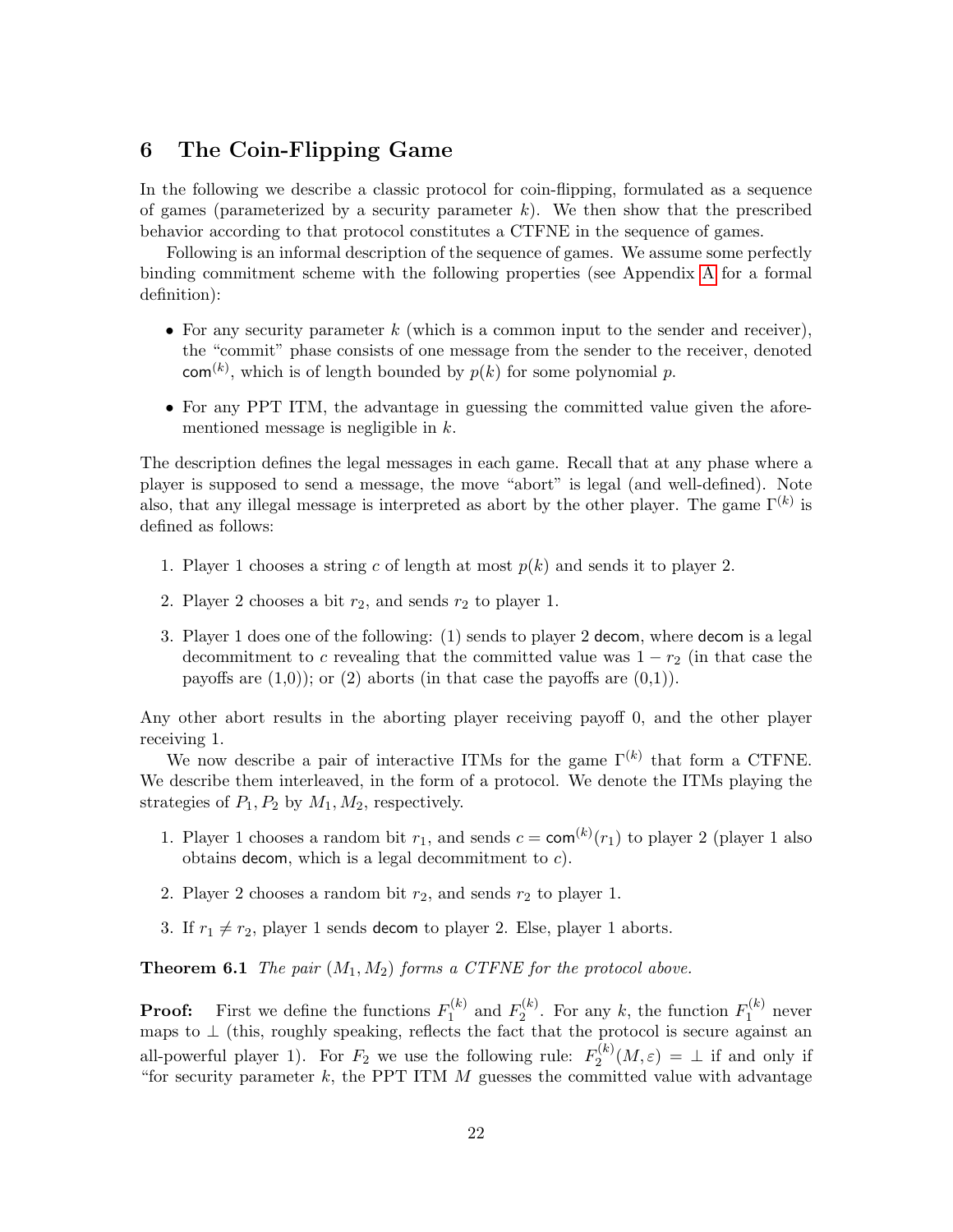greater than  $\varepsilon$ ." More formally,  $F_2^{(k)}$  $\mathcal{L}_2^{(k)}(M,\varepsilon) = \perp$  if and only if when player 1 sends as the first message a random commitment of a random bit (i.e., chooses a random bit and then uses the aforementioned commitment scheme using uniformly random coins), then the message with which M reacts is the committed value of player 1 with probability greater than  $1/2 + \varepsilon$ .

The fact that  $F_1$  is PPT-covering is straightforward. The fact that  $F_2$  is PPT covering follows directly from the security of the commitment scheme: For any positive polynomial p, every PPT ITM has advantage smaller than  $1/p(k)$  in guessing the committed value with security parameter  $k$ , for large enough  $k$ 's.

Next, we need to show that for every  $k, \varepsilon$  for which  $F_1^{(k)}$  $I_1^{(k)}(M_1,\varepsilon) \neq \perp \text{ and } F_2^{(k)}$  $\chi^{(\kappa)}_2(M_2,\varepsilon)\neq \perp$ the profile  $(F_1^{(k)}$  $\mathcal{L}_1^{(k)}(M_1,\varepsilon), F_2^{(k)}(M_2,\varepsilon)) \text{ constitutes an }\varepsilon\text{-TFNE in the }T=(T_{1,\varepsilon}^{(k)},T_{2,\varepsilon}^{(k)})\text{-constrained},$ version of  $\Gamma^{(k)}$ . Let  $k, \varepsilon$  be as above, and let  $\sigma = (\sigma_1, \sigma_2) = (F_1^{(k)}$  $I_1^{(k)}(M_1,\varepsilon), F_2^{(k)}(M_2,\varepsilon)$ ). We first show that  $\sigma$  constitutes an  $\varepsilon$ -NE in the T-constrained version of  $\Gamma^{(k)}$ .

The strategy  $\sigma_1$  chooses a random commitment of a random bit in round 1, and in round 3 decommits whenever it can. It is easy to see that this is optimal, as player 2 always guesses the committed value with probability  $1/2$ , and so there is no strategy for player 1 for which he can decommit with probability greater than  $1/2$  in round 3. It is also easy to see that player 2's strategy is an  $\varepsilon$  best-response, as any PPT ITM  $M_2$  for player 2 for which  $F_2^{(k)}$  $\chi^{(k)}(M_2,\varepsilon) \neq \perp$  does not guess with advantage more than  $\varepsilon$ . We conclude that  $\sigma$ constitutes an  $\varepsilon$ -NE in the T-constrained version of the game  $\Gamma^{(k)}$ .

Next, we show that no player is facing an  $\varepsilon$ -threat with respect to  $\sigma$  at any round of the T-constrained version of  $\Gamma^{(k)}$ . Note that for both players, the expected payoff according to σ is 1/2. Suppose some player is facing an ε-threat with respect to σ. We divide the proof into cases.

Case  $1 - P_1$  is facing an  $\varepsilon$ -threat in round 3: In order for  $P_1$  to improve in Step 3 by more than  $\varepsilon$ , it must play a round 3 strategy  $\tau(3)$  in which he sends decom that proves that  $r_1 \neq r_2$  with larger probability than in  $\sigma$ . However, since in  $\sigma$  player 1 sends decom whenever  $r_1 \neq r_2$  (and otherwise no such decom exists, since the commitment is perfectly binding), we conclude that no such  $\tau(3)$  exists.

Case  $2 - P_2$  is facing an  $\varepsilon$ -threat in round 2: According to the constraints,  $P_2$  cannot guess  $r_1$  with probability greater than  $1/2+\varepsilon$ . So in order for him to improve by more than  $\varepsilon$ , it must be the case that he has some round 2 strategy  $\tau(2)$ , such that in any  $\varepsilon$ -threat-free continuation in Cont( $\sigma(1), \tau(2)$ ) player 1 aborts with positive probability conditioned on  $r_1 \neq r_2$ . However, any continuation where  $P_1$  aborts with zero probability conditioned on  $r_1 \neq r_2$  (and sends decom) is  $\varepsilon$ -threat-free, and so there is no deviation for  $P_2$  for which he improves on all  $\varepsilon$ -threat-free continuation.

Case  $3 - P_1$  is facing an  $\varepsilon$ -threat in round 1: Since  $\sigma$  is  $\varepsilon$ -threat-free on round 1, if  $P_1$  is threatened in round 1 then he has a round 1 strategy  $\tau(1)$  so that for all  $\varepsilon$ -threatfree profiles in Cont( $\tau(1)$ ) his expected payoff is greater than  $1/2 + \varepsilon$ . Consider the profile  $\sigma' = (\tau(1), \sigma(2), \sigma(3))$ . This profile gives both players an expected payoff of 1/2 (assuming  $\tau(1)$  aborts with probability 0, which is clearly optimal), and is  $\varepsilon$ -threat-free on round 2 (by the same argument as Case 1 above). If  $\sigma'$  is  $\varepsilon$ -threat-free on round 1 as well, then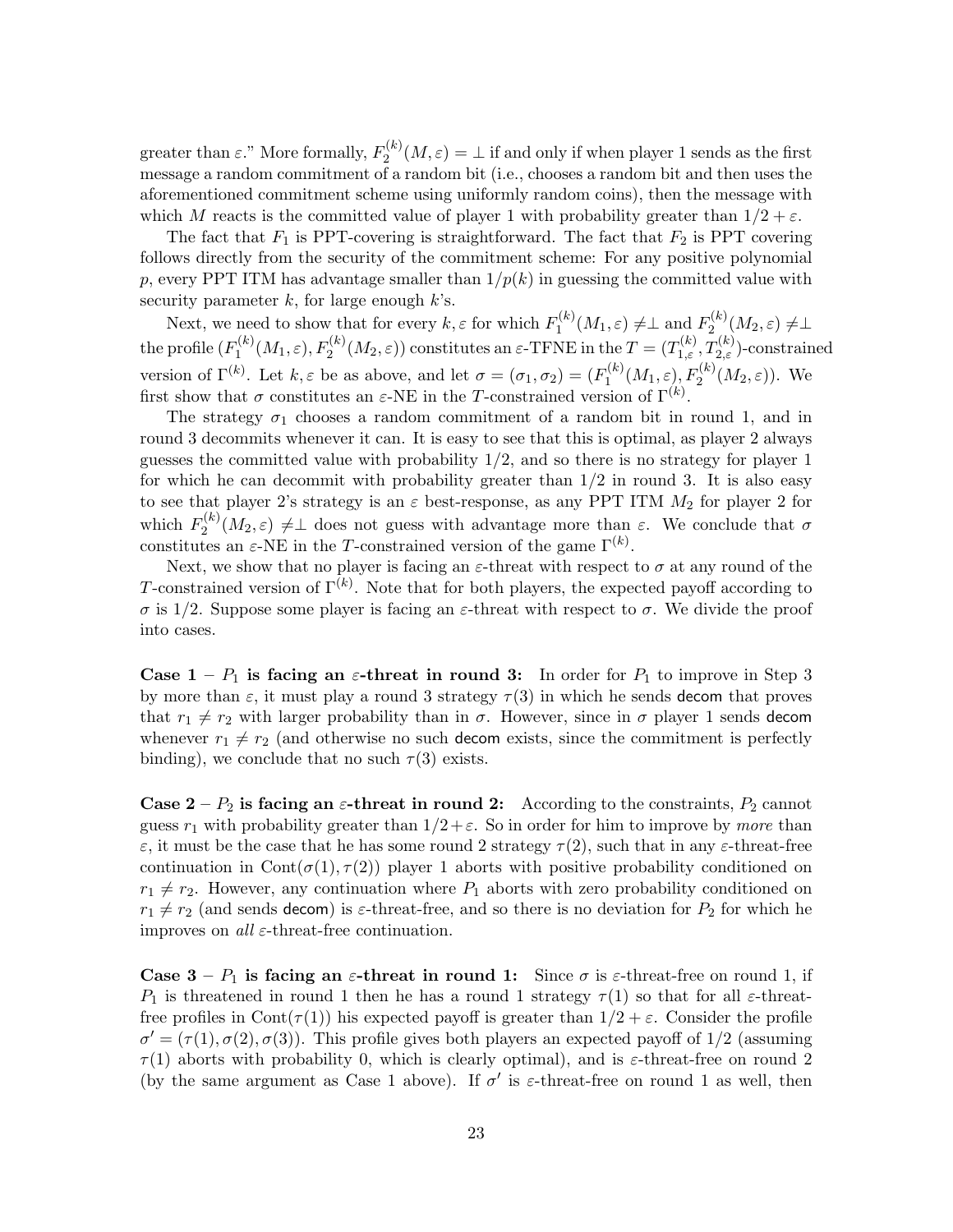$P_1$  does not improve by more than  $\varepsilon$  using the deviation  $\tau(1)$ . If  $\sigma'$  is not  $\varepsilon$ -threat-free on round 1, then in any  $\varepsilon$ -threat-free profile in Cont $(\tau(1))$  player 2's payoff must be greater than  $1/2 + \varepsilon$ . However, this means that  $P_1$ 's payoff is less than  $1/2$ , and again he does not improve using the deviation  $\tau(1)$ . Hence, the postulated  $\tau(1)$  does not exist, and so  $P_1$  is not facing an  $\varepsilon$ -threat in round 1.

# <span id="page-24-0"></span>7 Correlated Equilibria Without a Mediator

In one of the first papers to consider the intersection of game theory and cryptography, Dodis, Halevi and Rabin proposed an appealing methodology for implementing a correlated equilibrium in a 2-player normal-form game without making use of a mediator [\[6\]](#page-35-3). Under standard hardness assumptions, they showed that for any 2-player normal-form game Γ and any correlated equilibrium  $\sigma$  for  $\Gamma$ , there exists a new 2-player extensive "extended game"  $\Gamma'$  and a CNE  $\sigma'$  for  $\Gamma'$ , such that  $\sigma$  and  $\sigma'$  achieve the same payoffs for the players. (Strictly speaking  $\Gamma'$  is a sequence of games indexed by a security parameter, and a CNE is defined for a sequence.) However, as already pointed out by Dodis et al., their protocol lacks a satisfactory analysis of its sequential nature – the resulting "extended game" is an extensive game, but the solution concept they use, CNE, is not strong enough for these games.

In the following, we extend the definition of CTFNE to allow handling this setting (that is, we define CTFNE for extensive games with simultaneous moves at the leaves), give some justification for our new definition, and then provide a new protocol for removing the mediator that achieves CTFNE in a wide class of correlated equilibria that are in the convex hull of Nash equilibria (see definition below).

# <span id="page-24-1"></span>7.1 The Dodis-Halevi-Rabin Protocol

The "extended game"  $\Gamma'$  consists of 2 phases. In the first phase ("preamble phase"), the players execute a protocol for sampling a pair under the distribution  $\sigma$ , and in the second phase each player plays the action implied by the sampled pair, in the original normal-form game. The CNE of the extended game is the profile that consists of each player playing the protocol honestly in the first phase, and then in the second phase, if the other player did not abort, choosing the action by the protocol's result, and otherwise "punishing" the other player by choosing a "min-max" action (i.e., choosing an action minimizing the utility resulting from the other player's best response).

This profile is indeed a CNE because an efficient player can achieve only a negligible advantage by trying to break the cryptography in the first phase, cannot achieve any advantage by aborting in the first phase (as this minimizes its best possible move in the second phase), and cannot gain any advantage in the expectation of the payoff by deviating in the second phase, because the players are playing a pair of actions from a correlated equilibrium.

# <span id="page-24-2"></span>7.2 TFNE for Games with Simultaneous Moves at the Leaves

The definition of an extensive game with simultaneous moves is similar to the definition of an ordinary extensive game. The main difference is that now the function  $P$  maps to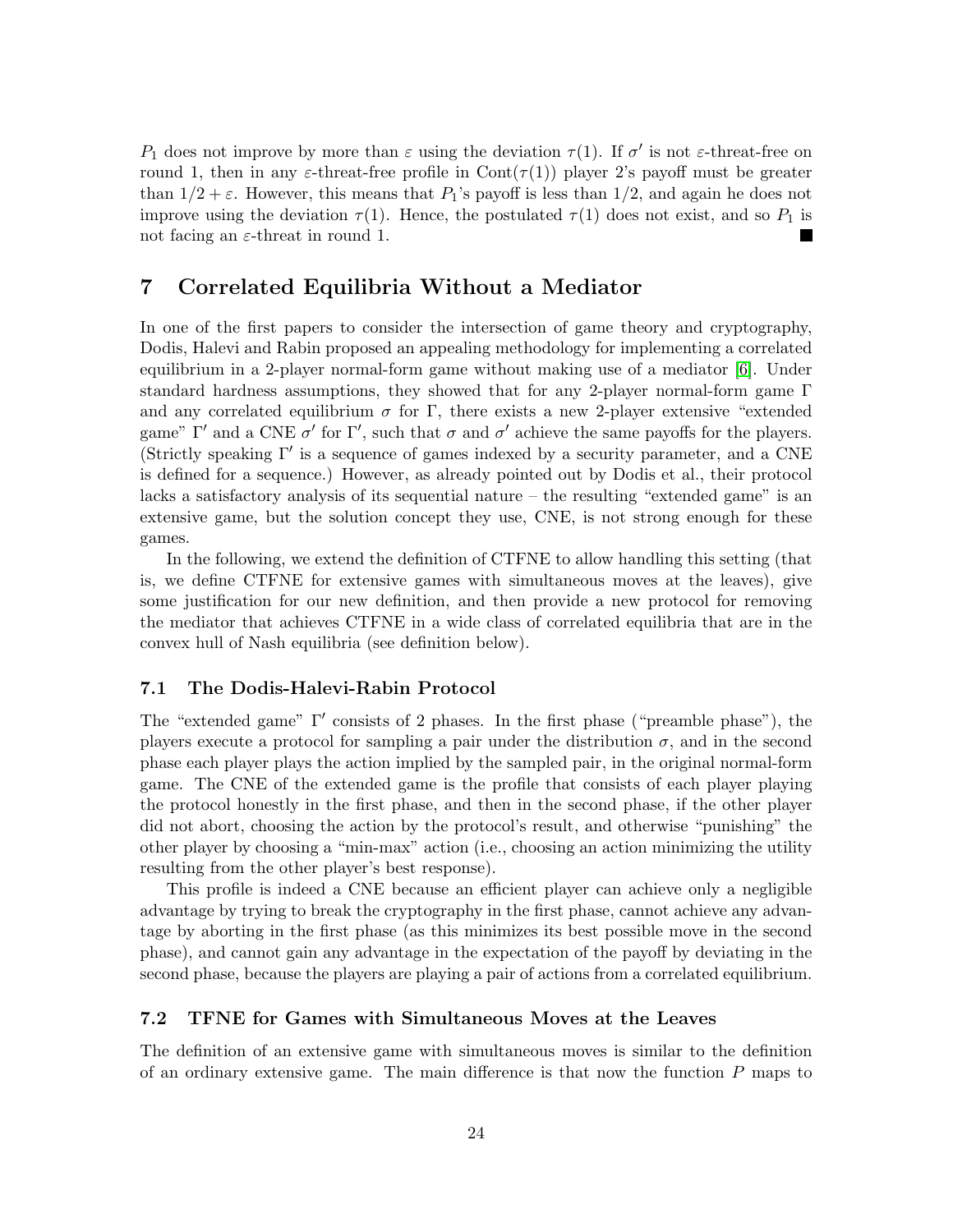(nonempty) sets of players rather than to single players. The definition of history is then changed to a sequence of sets of actions rather than a sequence of actions, and the definitions of a strategy and a payoff function are both also changed accordingly. For a formal definition see Osborne and Rubinstein [\[27\]](#page-36-8).

In order to adjust our definition for extensive games with simultaneous moves, we notice that when a player deviates on a history with a simultaneous move, he cannot expect the other to react to this deviation (because they both play at the same time). However, in order to argue that a profile is rational, we still need to require that for every simultaneous move in the equilibrium support, each player is playing a "best response" given the other player's prescribed behavior. This means the prescribed behavior for the players should form some kind of equilibrium for normal-form games. In our case, the prescribed behavior will form a NE. The question of what should a CTFNE profile prescribe in off-equilibrium-support histories is more delicate: Clearly, in order to claim that the profile is "rational," again we need some kind of equilibrium for normal-form games. In our case the only deviation will be prematurely aborting without completing the preamble phase, which leads to the original normal-form game without agreeing on a sampled pair. In this case one can argue that after one player aborted, the other (non-aborting) player cannot assume the aborting player will play his prescribed behavior in the simultaneous move (as he is already not following his prescribed behavior). However, we argue that it is in fact still rational to assume the aborting player will play his prescribed behavior. The justification for this claim is essentially the same as the justification for the rationality of NE. Once there is a prescribed behavior that is a NE, each player knows the other has no incentive to deviate, and so he also has no incentive to deviate. The essential difference between a deviation in an extensive game and a deviation in a simultaneous move, is that in the former, once a player deviated, the other player is facing a fact. He now has to readjust his behavior according to this deviation. However, in the latter, there is no point for a player to deviate from the prescribed NE, because the other player will not know about this deviation prior to choosing his move (if at all). Thus, for terminal leaves that are off-equilibrium-support (i.e., in the original normal-form game that follows an abort of some player), we claim it is sufficient for a CTFNE to prescribe a NE as well.

The bottom line of this discussion is that players cannot assume other players will deviate from any prescribed NE in any terminal leaf. Thus, our new definition of TFNE for extensive games with simultaneous moves at the leaves (abbreviated GSML) is essentially the same as the original definition, except that (i) we require a profile in TFNE to prescribe a NE in any terminal leaf, and (ii) in the definition of a threat we do not allow a player to assume the other will deviate from his strategy in any NE at a terminal leaf. In order to formally modify our definition of TFNE to achieve (ii), essentially we would need to define the only threat-free continuation on a leaf to be the one that assigns to the players the actions in the prescribed NE (which expresses the idea that a player is not allowed to assume the other will deviate from his strategy in any NE).

However, we adopt an equivalent, simpler convention. Given a GSML Γ and a profile  $\sigma$  that assigns a NE at every simultaneous move, we look at a slightly modified game  $\Gamma'$ : All simultaneous moves are removed, and instead at each leaf where a simultaneous move was removed each player is assigned his expected payoff in the corresponding NE for that leaf. Note that the modified game is now a regular extensive game with no simultaneous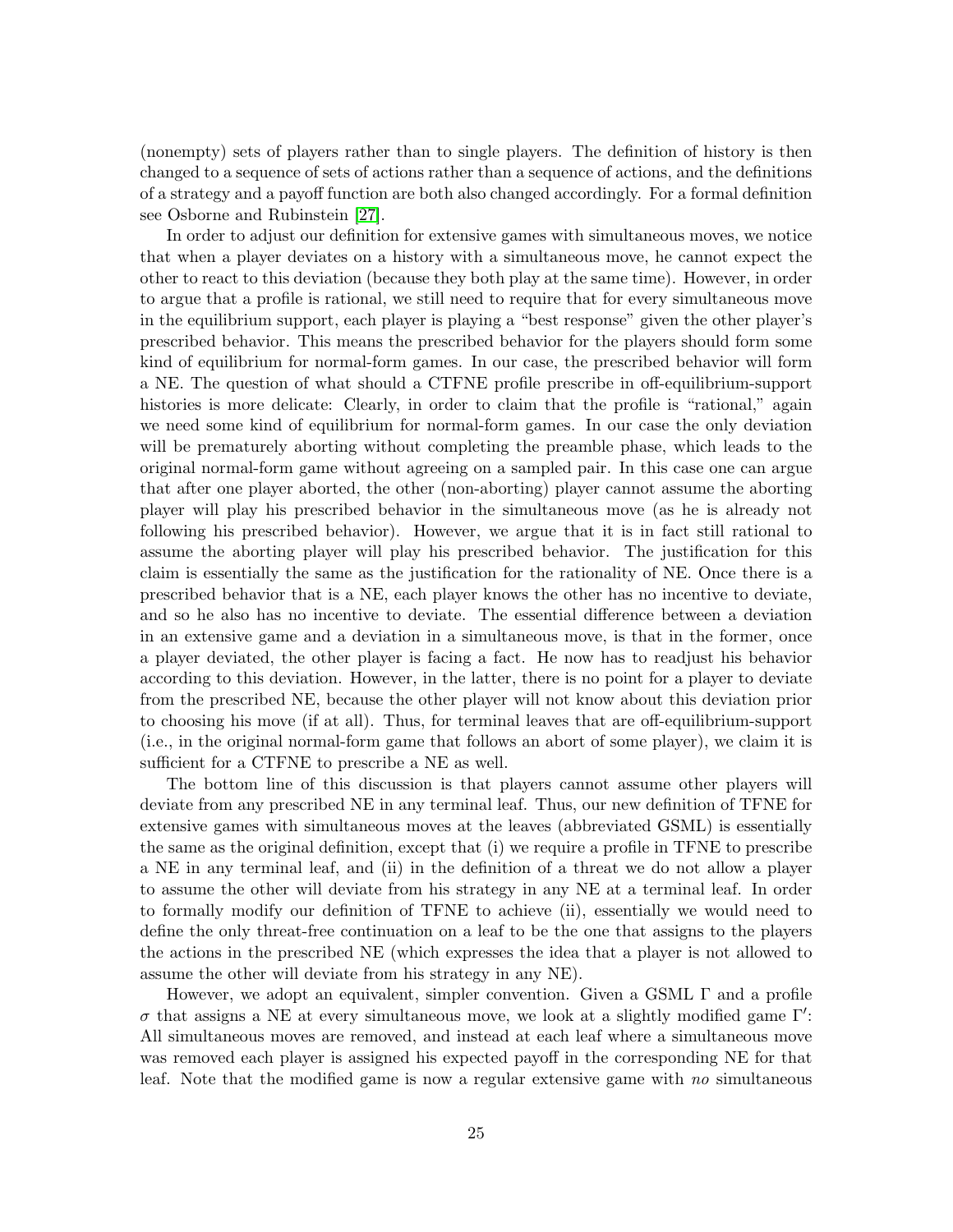moves. We then "prune" the strategy profile to remove all the distributions on actions on all simultaneous leaves and denote the resulting profile  $\sigma'$ . We say that  $\sigma$  is a TFNE in  $\Gamma$ if  $\sigma'$  is a TFNE in  $\Gamma'$ . We call  $\Gamma'$  and  $\sigma'$  the pruned representation of  $\Gamma$  and  $\sigma$ .

The definition of CTFNE for GSML is derived from the above definition of TFNE for GSML, similarly to the derivation of CTFNE from TFNE in the non-simultaneous case.

A note on the strength of our definition It seems that for general GSMLs our definition is too strong. The reason is that in certain cases it is computationally intractable for the players to play the prescribed NE in every leaf (it is easy to construct simple sequences of games where one cannot assign tractable Nash equilibria at all leaves). While we do not yet know how to relax our definition to apply to these cases, we believe our definition, when met, is sufficient.

# <span id="page-26-0"></span>7.3 Our Protocol

For a non-trivial class of correlated equilibria, we show how to modify the DHR protocol to achieve CTFNE. Our basic idea is to use Nash equilibria as "punishments" for aborting players. That is, if there is a NE that assigns to a player a payoff at most his expected payoff when not aborting, then assigning this NE in case he aborts serves as a punishment and yields that the player has no incentive to abort. In the following we characterize a family of correlated equilibria for which we can use the aforementioned punishing technique, and prove that for this family we can remove the mediator while achieving CTFNE.

We say that a correlated equilibrium  $\pi$  is a *convex combination of Nash equilibria* if  $\pi$ is induced by a distribution on (possibly mixed) Nash equilibria. (The set of such distributions is sometimes referred to as the *convex hull of Nash equilibria*.) Note that any such distribution is a correlated equilibrium (CE), but the converse is not true.

Let  $\pi$  be a correlated equilibrium for a two-player game  $\Gamma$  that is a convex combination of a set N of NEs. We say that  $\pi$  is weakly Pareto optimal if there does not exist a different CE  $\rho$  in the convex hull of N for which both  $E[u_1(O(\rho))] > E[u_1(O(\pi))]$  and  $E[u_2(O(\rho))] > E[u_2(O(\pi))].$ 

We say that a distribution is *samplable* if there exists a probabilistic TM that halts on every infinite randomness vector, and can sample it. This is equivalent to requiring that all probabilities can be expressed in binary (assuming we work over  $\{0,1\}$ ). Note that every distribution can be approximated arbitrarily accurately by a samplabale distribution.

Theorem 7.1 Assume there exists a non-interactive computationally binding commitment scheme. Let  $\pi$  be a weakly Pareto optimal correlated equilibrium for a two-player game Γ that is a samplable convex combination  $\Pi$  of some set of samplable Nash equilibria. Then there exists an extended extensive game and a profile that achieves the same expected payoffs as  $\pi$  and is a CTFNE.

**Proof:** Since  $\Pi$  is samplable, the common denominator of all probabilities in  $\Pi$  is a power of two. Thus, we can assume  $\Pi$  is a *uniform* distribution on a sequence of Nash equilibria that may contain repetitions, where the length of the sequence is a power of two. Let  $2^{\ell}$  be the length of that sequence, and let  $(\pi_{0^{\ell}}, \ldots, \pi_{1^{\ell}})$  be that sequence. Note that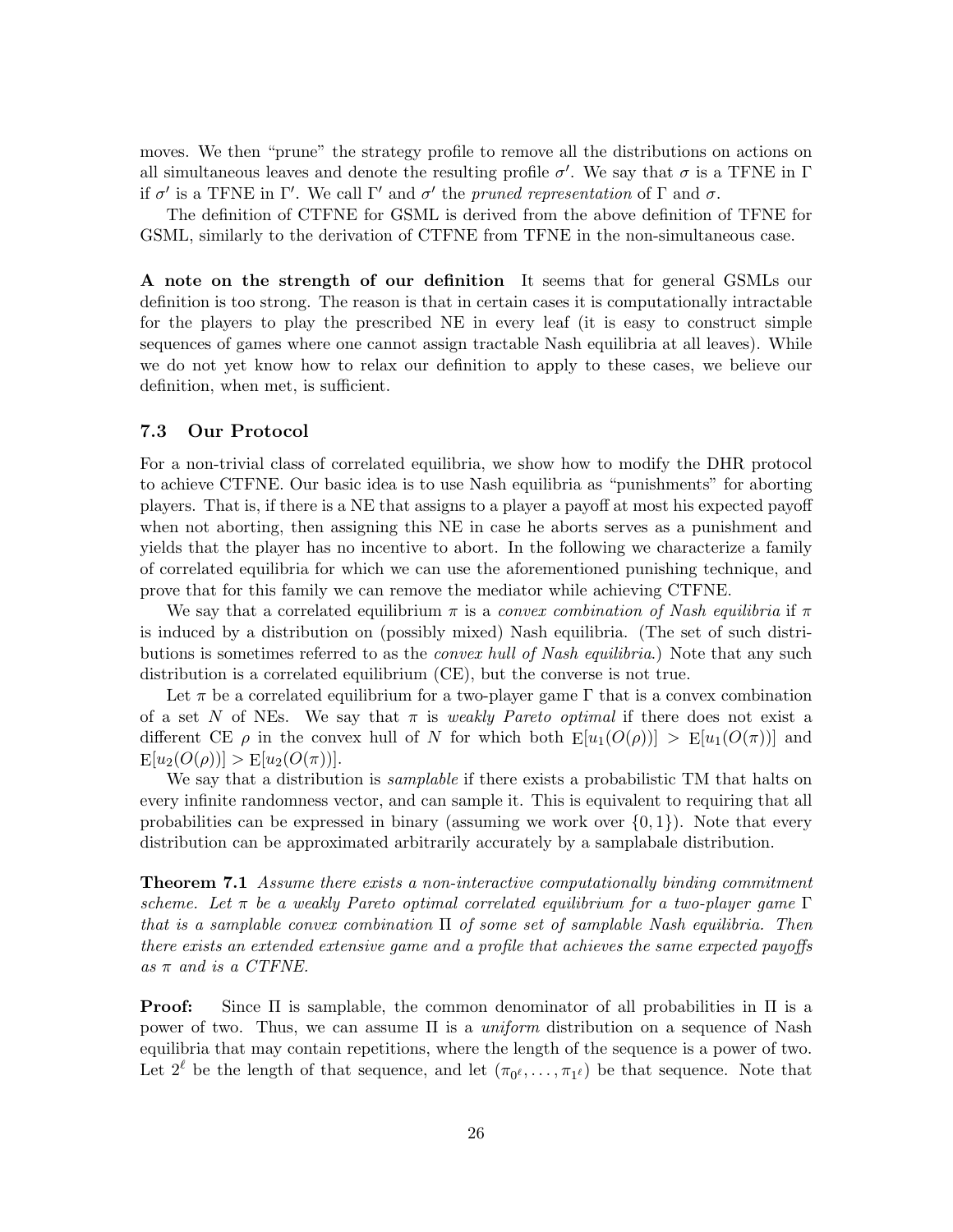the distribution  $\pi$  can now be generated by first choosing uniformly at random a string r in  $\{0,1\}^{\ell}$ , and then choosing a pair of actions according to  $\pi_r$ .

Let  $\hat{\sigma}^i$  be the NE that assigns the worst payoff for  $P_i$  (this value represents the "severest" for player  $i$ ) punishment" for player  $i$ ).

Our protocol embeds a 2-party string sampling protocol, which is a simple generalization of the Blum coin flipping protocol [\[5\]](#page-35-4). The protocol consists of simply running the Blum protocol in parallel for a fixed number of times. This protocol, in turn, relies on a perfectly binding commitment scheme as in Section [6,](#page-22-0) whose formal definition can be found in Appendix [A.](#page-36-0)

As in Section [6,](#page-22-0) we describe the two ITMs that form the protocol in an interleaved manner. We denote the ITMs playing the strategies of  $P_1, P_2$  by  $M_1, M_2$ , respectively.

- Round 1: Player 1 chooses uniformly at random a string  $r = (r_1, \ldots, r_\ell)$  from  $\{0, 1\}^\ell$ , and sends  $c = (c_1 = \text{com}^{(k)}(r_1), \dots, c_\ell = \text{com}^{(k)}(r_\ell))$  to player 2 (player 1 also obtains (decom<sub>1</sub>,..., decom<sub> $\ell$ </sub>), where decom<sub>i</sub> is a legal decommitment with respect to  $c_i$  and  $r_i$ ).
- Round 2: If player 1 aborted, the assigned NE is  $\hat{\sigma}^1$ . Else, player 2 chooses a uniformly random string  $r' = (r'_1, \ldots, r'_\ell)$  from  $\{0, 1\}^\ell$ , and sends  $r'$  to player 1.
- Round 3: If player 2 aborted, the assigned NE is  $\hat{\sigma}^2$ . Else, player 1 sends the message  $((\sigma, \text{decom}))$  $((r_1, \text{decom}_1), \ldots, (r_\ell, \text{decom}_\ell)).$
- If player 1 aborted, the assigned NE is  $\hat{\sigma}^1$ . Else, player 2 verifies that decom<sub>i</sub> is a legal decommitment with respect to a and r for  $1 \leq i \leq \ell$ . If the verifiestion fails (which decommitment with respect to  $c_i$  and  $r_i$  for  $1 \leq i \leq \ell$ . If the verification fails (which is equivalent to an abort of player 1, as it means player 1 sent an illegal message), the assigned NE is  $\hat{\sigma}^1$ . Else, the assigned NE is  $\pi_{r \oplus r'}$  (where  $\oplus$  is bitwise exclusive-or).

**Lemma 7.2** The pair  $(M_1, M_2)$  forms a CTFNE for the protocol above.

**Proof:** Let  ${\{\tilde{\Gamma}^{(k)}\}_{k\in\mathbb{N}}}$  be the sequence of games induced by the protocol. Denote the pruned representation of  $\tilde{\Gamma}^{(k)}$  by  $\Gamma^{(k)}$ . Let  $\tilde{\sigma}_1^{(k)}$  $\widetilde{\sigma}^{(k)}_2, \widetilde{\sigma}^{(k)}_2$  $2^{(k)}$  be the strategies of  $P_1, P_2$  in the protocol with security parameter k, and let  $\sigma_1^{(k)}$  $_1^{(k)},\sigma_2^{(k)}$  $2^{k}$  be their pruned representations. Let  $\sigma^{(k)} = (\sigma_1^{(k)}$  $\mathcal{O}^{(k)}_1,\sigma^{(k)}_2$ <sup>(k)</sup>). We prove that  $\{\sigma^{(k)}\}$  is a CTFNE in  $\{\Gamma^{(k)}\}$ , which, by the discussion of Section [7.2,](#page-24-2) implies that  $\{\tilde{\sigma}^{(k)}\}$  is a CTFNE in  $\{\tilde{\Gamma}^{(k)}\}.$ 

First we define the functions  $F_1^{(k)}$  $F_1^{(k)}$  and  $F_2^{(k)}$  $r_2^{(k)}$ . For any k, the function  $F_1^{(k)}$  $j_1^{(k)}$  never maps to  $\perp$  (this, roughly speaking, reflects the fact that the protocol is secure against an all-powerful player 1, which follows from the perfect binding property of the commitment scheme). For  $F_2$  we use the following rule:  $F_2^{(k)}$  $\mathcal{L}_2^{(\kappa)}(M,\varepsilon) = \perp$  if and only if

<span id="page-27-0"></span>
$$
E[u_2^{(k)}(O(\sigma_1^{(k)}, \sigma_M^{(k)}))] \ge E[u_2^{(k)}(O(\sigma^{(k)}))] + \varepsilon,
$$
\n(1)

where  $\sigma_M^{(k)}$  is the strategic representation of machine M and  $\sigma_1^{(k)}$  $i^{(k)}$  is the strategic representation of machine  $M_1$ , both with security parameter k. In other words,  $P_2$  cannot unilaterally  $\varepsilon$ -improve in the  $(T_{1,\varepsilon}^{(k)},T_{2,\varepsilon}^{(k)})$ -constrained version of  $\Gamma^{(k)}$ .

The fact that  $F_1$  is PPT-covering is straightforward. The fact that  $F_2$  is PPT covering follows from the security of the commitment scheme, as we prove next.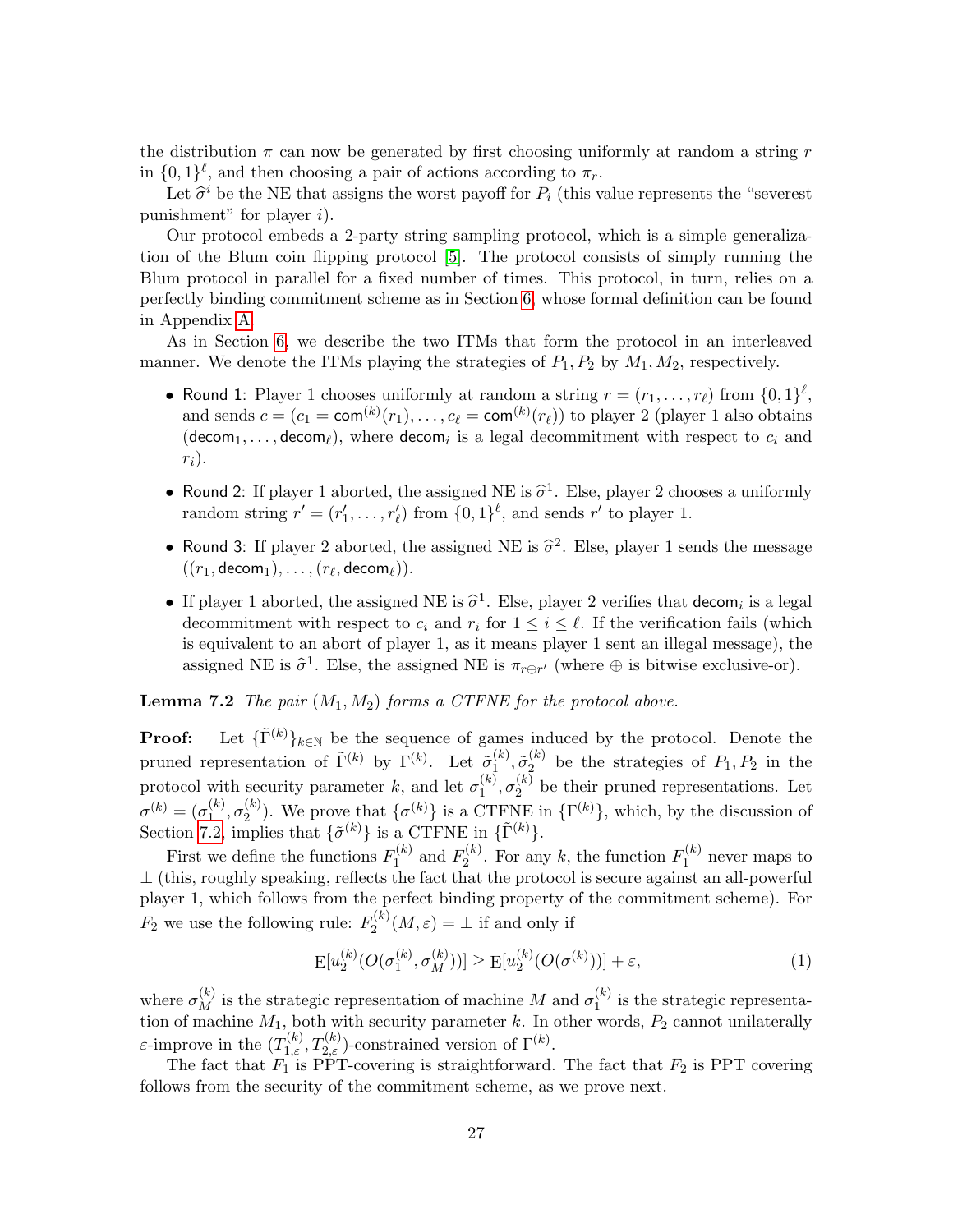# Claim 7.3 The strategy-filter  $F_2$  is PPT-covering.

**Proof:** Suppose  $F_2$  is not PPT-covering. Then from [\(1\)](#page-27-0) there is a PPT ITM M and a polynomial p such that

<span id="page-28-1"></span>
$$
E[u_2^{(k)}(O(\sigma_1^{(k)}, \sigma_M^{(k)}))] \ge E[u_2^{(k)}(O(\sigma_1^{(k)}, \sigma_2^{(k)}))] + 1/p(k)
$$
\n(2)

for infinitely many k's, where  $\sigma_M^{(k)}$  is the strategic representation of the machine M with security parameter  $k$ .

First, we show that we can assume M does not abort in round 2. An abort of  $P_2$ leads to a leaf with  $\hat{\sigma}^2$ . But since  $\pi$  is a convex combination of NEs, following the protocol would mean playing a NE. Since by definition  $\hat{\sigma}^2$  is the worst NE for player 2. protocol would mean playing a NE. Since by definition  $\hat{\sigma}^2$  is the worst NE for player 2,<br>it follows that the maghine M' that behaves the same as M, but whenever M shorts it follows that the machine  $M'$  that behaves the same as  $M$ , but whenever  $M$  aborts,  $M'$  instead follows the protocol (i.e. acts like  $M_2$ ) does at least as well as M. The machine M' is well-defined, as the reduced strategy  $\sigma_2^{(k)}$  $i^{(k)}_2$  is in fact a full strategy, and is defined everywhere.[7](#page-28-0)

Since the payoffs in  $\{\Gamma^{(k)}\}$  are bounded in k and the number of NEs in  $\pi$  is fixed in k, by [\(2\)](#page-28-1) there exists a polynomial p and (at least one)  $s \in \{0,1\}^{\ell}$  such that for infinitely many  $k$ 's

$$
\Pr[O(\sigma_1^{(k)}, \sigma_M^{(k)}) = \pi_s] - \Pr[O(\sigma_1^{(k)}, \sigma_2^{(k)}) = \pi_s] \ge 1/p(k).
$$

It follows that for infinitely many  $k$ 's

<span id="page-28-2"></span>
$$
\Pr_{\substack{(\sigma_1^{(k)}, \sigma_M^{(k)})}} [r \oplus r' = s] \quad - \Pr_{\substack{(\sigma_1^{(k)}, \sigma_2^{(k)})}} [r \oplus r' = s] \ge 1/p(k). \tag{3}
$$

**Claim 7.4** There exists a polynomial q such that for each k satisfying  $(3)$  there exists some  $i \in \{1, \ldots, \ell\}$  for which

<span id="page-28-3"></span>
$$
\Pr_{\substack{( \sigma_1^{(k)}, \sigma_M^{(k)} )}} [r_i \oplus r_i' = s_i | r_j \oplus r_j' = s_j \ \forall j < i] - 1/2 \ge 1/q(k). \tag{4}
$$

**Proof:** We show that the claim holds with  $q(k) = 2^{\ell} \cdot p(k)$ . Let k be such that [\(3\)](#page-28-2) holds, and suppose towards a contradiction that [\(4\)](#page-28-3) does not hold for any

<span id="page-28-0"></span><sup>&</sup>lt;sup>7</sup>Note that we assume here that there exists such PPT ITM  $M'$ . This may not always be the case. One reason is that sometimes detecting with probability 1 whether M aborted cannot be done in polynomial time (or at all). The reason is that any illegal message is regarded as abort, but sometimes a party cannot "know" whether its message is illegal or not. See [\[3\]](#page-35-14), Section 6.3 for an example. Another reason could be that in order to "emulate"  $M_2$ , the machine  $M'$  needs to be in some internal state. We note, however, that in our case neither problem occurs.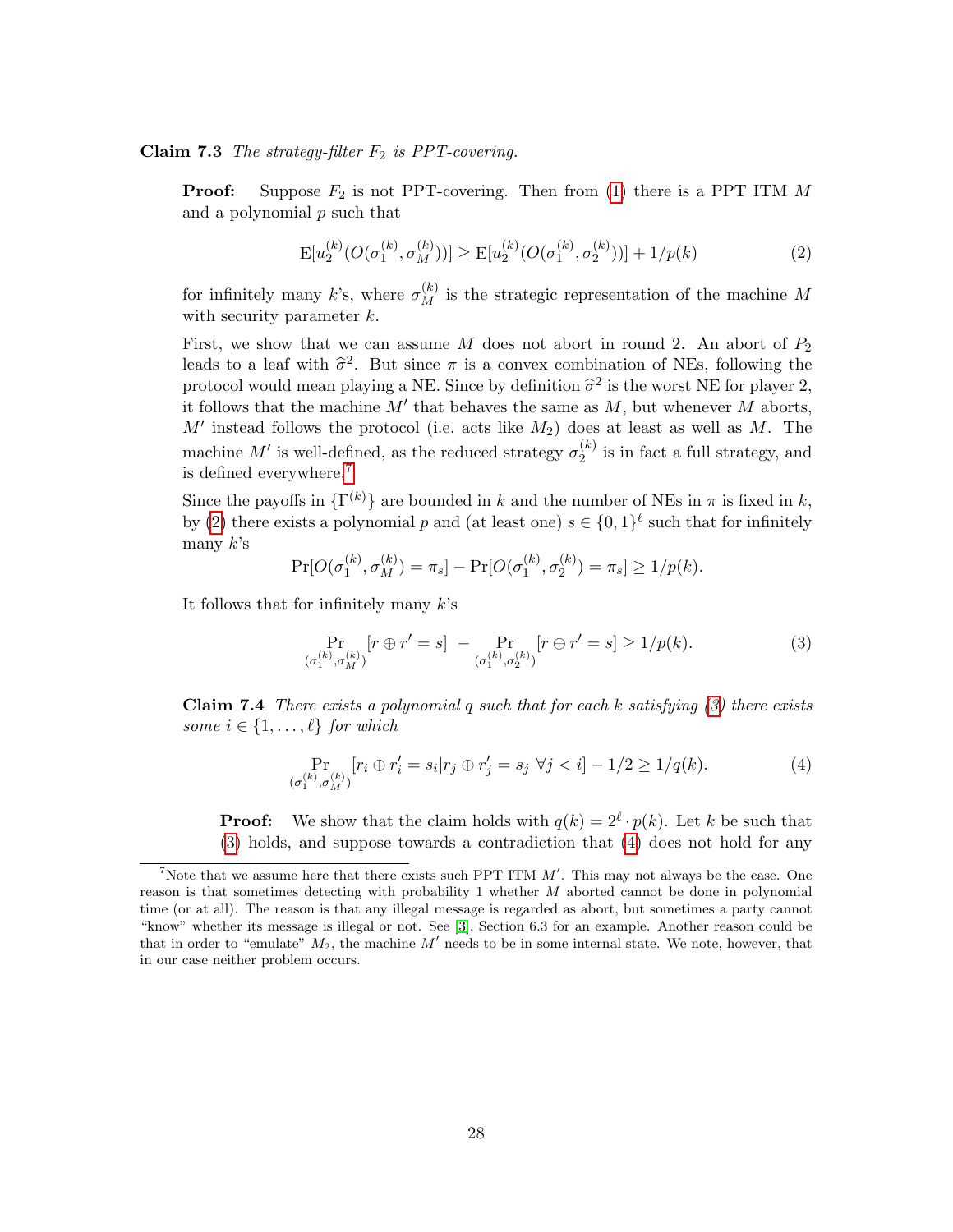$i \in \{1, \ldots, \ell\}$ . Then

$$
\Pr_{(\sigma_1^{(k)},\sigma_M^{(k)})}[r \oplus r' = s] - \Pr_{(\sigma_1^{(k)},\sigma_2^{(k)})}[r \oplus r' = s]
$$
\n
$$
= \Pr_{(\sigma_1^{(k)},\sigma_M^{(k)})}[r_1 \oplus r'_1 = s_1] \cdot \Pr_{(\sigma_1^{(k)},\sigma_M^{(k)})}[r_2 \oplus r'_2 = s_2|r_1 \oplus r'_1 = s_1] \cdot \dots
$$
\n
$$
\Pr_{(\sigma_1^{(k)},\sigma_M^{(k)})}[r_\ell \oplus r'_\ell = s_\ell|r_j \oplus r'_j = s_j \,\,\forall j < \ell] - \Pr_{(\sigma_1^{(k)},\sigma_2^{(k)})}[r \oplus r' = s]
$$
\n
$$
\times \left(\frac{1}{2} + \frac{1}{q(k)}\right)^\ell - \frac{1}{2^\ell}
$$
\n
$$
\times \frac{2^\ell}{q(k)} = \frac{1}{p(k)}.
$$

The first inequality holds since the distribution on  $r \oplus r'$  in  $(\sigma_1^{(k)})$  $\binom{k}{1}, \sigma_2^{(k)}$  $2^{(\kappa)}$ ) is uniform on  $\{0,1\}^{\ell}$ . The second inequality follows from the observation that in  $(1/2+1/q(k))^{\ell}$  we are summing over  $2^{\ell}$  terms, one equal to  $1/2^{\ell}$  and the others strictly smaller than  $1/q(k)$ . Thus, we get a contradiction to [\(3\)](#page-28-2).

Since there are infinitely many k's for which [\(4\)](#page-28-3) holds, and because  $\ell$  is fixed, there must exist some  $i \in \{1, ..., \ell\}$  for which [\(4\)](#page-28-3) holds infinitely often. This, however, yields a PPT machine A that breaks the hiding property of the commitment scheme: Given a commitment  $c = \text{com}^{(k)}(r)$  for a uniformly chosen random bit r, the machine A chooses uniformly at random a string  $(r_1, \ldots, r_{i-1}, r_{i+1}, \ldots, r_\ell)$  from  $\{0, 1\}^{\ell-1}$ , and runs  $M$  on

$$
(c_1 = \mathsf{com}^{(k)}(r_1), \dots, c_{i-1} = \mathsf{com}^{(k)}(r_{i-1}), c, c_{i+1} = \mathsf{com}^{(k)}(r_{i+1}), \dots, c_\ell = \mathsf{com}^{(k)}(r_\ell))
$$

to get output r'. Then, if  $r_j \oplus r'_j = s_j \ \forall j \leq i$ , algorithm A outputs  $s_i \oplus r'_i$ , and otherwise  $A$  outputs a uniformly random bit. Clearly  $A$  is a PPT machine. From [\(3\)](#page-28-2) it follows that infinitely often, with probability at least  $1/2^{\ell}$  it will be the case that  $r_j \oplus r'_j = s_j \ \forall j \leq i$ . Once r' is such that  $r_j \oplus r'_j = s_j \ \forall j \leq i$ , [\(4\)](#page-28-3) implies that  $Pr[s_i \oplus r'_i = r_i | r_j \oplus r'_j = s_j \ \forall j \leq i] \geq 1/2 + q(k)$ . Thus, in total, for infinitely many  $k$ 's it holds that

$$
\Pr[s_i \oplus r'_i = r_i] = \left(1 - \frac{1}{2^{\ell}}\right) \cdot \frac{1}{2} + \frac{1}{2^{\ell}} \cdot \left(\frac{1}{2} + q(k)\right) = \frac{1}{2} + \frac{q(k)}{2^{\ell}},
$$

which means that  $A$  breaks the hiding property of the commitment scheme. This is a contradiction.

Next, we show that for all  $k, \varepsilon$  for which  $F_1^{(k)}$  $T_1^{(k)}(M_1, \varepsilon) \neq \perp \text{ and } F_2^{(k)}$  $\chi_2^{(\kappa)}(M_2,\varepsilon) \neq \perp$  the profile  $(F_1^{(k)}$  $\mathcal{L}_1^{(k)}(M_1,\varepsilon), F_2^{(k)}(M_2,\varepsilon)) \text{ constitutes an }\varepsilon\text{-TFNE in the }T=(T_{1,\varepsilon}^{(k)},T_{2,\varepsilon}^{(k)})\text{-constrained version}.$ of  $\Gamma^{(k)}$ . Let  $k, \varepsilon$  be as above, and let  $\sigma = (\sigma_1, \sigma_2) = (F_1^{(k)}$  $I_1^{(k)}(M_1,\varepsilon), F_2^{(k)}(M_2,\varepsilon)$ ). We first show that  $\sigma$  constitutes an  $\varepsilon$ -NE in the T-constrained version of  $\Gamma^{(k)}$ . Suppose  $P_1$  unilaterally  $\varepsilon$ -improves in the T-constrained version of  $\Gamma^{(k)}$ . From similar arguments as above we can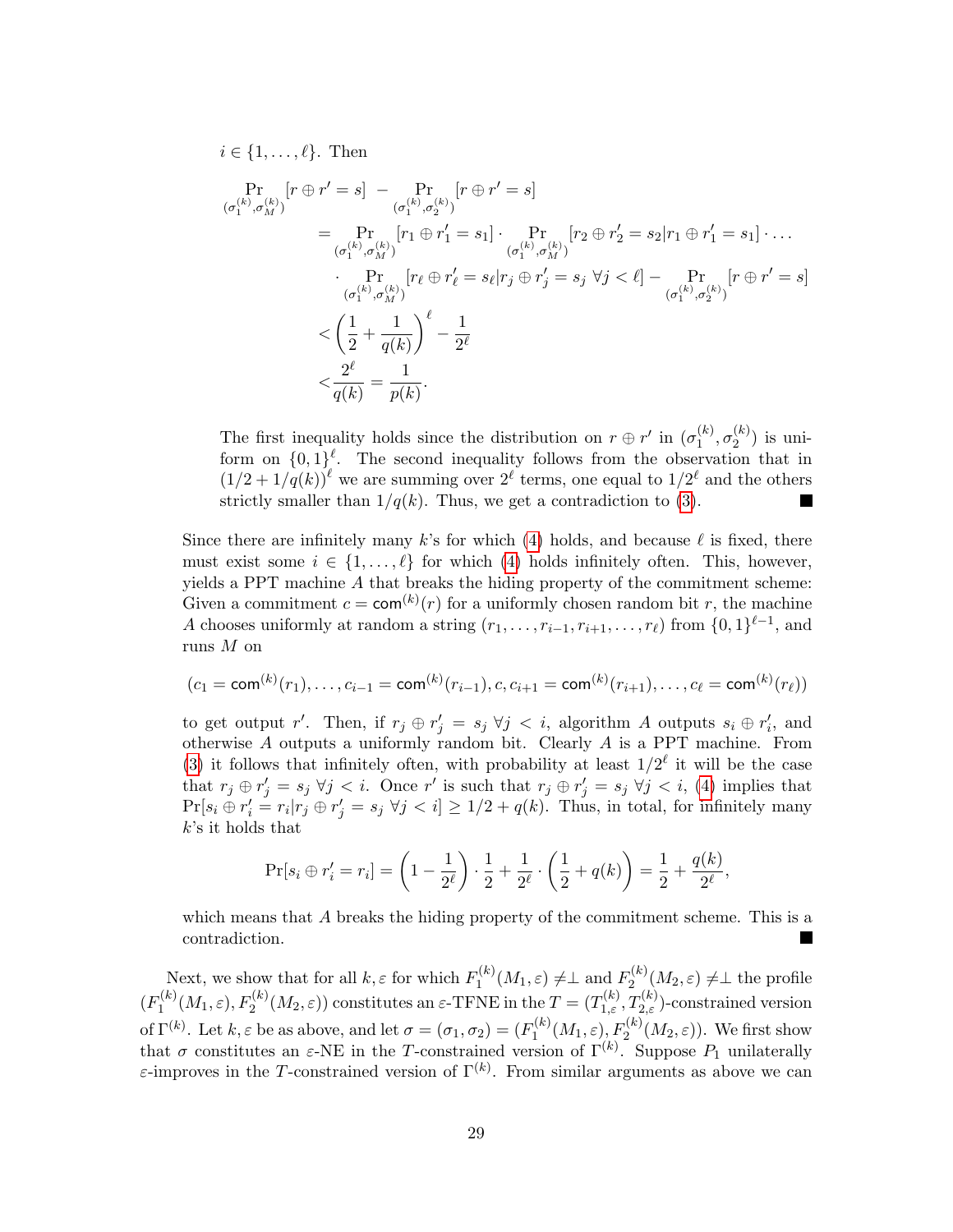assume  $P_1$  never aborts. But when  $P_1$  never aborts the outcome is exactly  $\pi$ , as the players are playing  $\pi_{r \oplus r'}$ , and r' is chosen uniformly at random.

Suppose now that  $P_2$  unilaterally  $\varepsilon$ -improves in the T-constrained version of  $\Gamma^{(k)}$ . However, this is a contradiction to the constraints, that state that for any  $k$   $P_2$  cannot unilaterally  $\varepsilon$ -improve in the  $(T_{1,\varepsilon}^{(k)}, T_{2,\varepsilon}^{(k)})$ -constrained version of  $\Gamma^{(k)}$ .

Next, we show that no player is  $\varepsilon$ -threatened with respect to  $\sigma$  at any round of the Tconstrained version of  $\Gamma^{(k)}$ . To this end, suppose towards a contradiction that some player is  $\varepsilon$ -threatened with respect to  $\sigma$ . We divide the proof into cases.

Case  $1 - P_1$  is facing an *ε*-threat in round 3: In step 3 player 1 has exactly two options: He can (i) play honestly, send  $((r_1, \text{decom}_1), \ldots, (r_\ell, \text{decom}_\ell))$  which he generated in round 1, and receive  $E[u_1(O(\sigma))]$ , or he can (ii) abort and receive  $E[u_1(O(\hat{\sigma}^1))]$ . The value  $E[u_1(O(\tilde{\sigma}^1))]$  is at most  $E[u_1(O(\sigma))]$ , and so  $P_1$  cannot improve over  $E[u_1(O(\sigma))]$ .<br>Hence player 1 is not facing an  $\epsilon$  throat at round 3 Hence player 1 is not facing an  $\varepsilon$ -threat at round 3.

Case  $2 - P_2$  is facing an *ε*-threat in round 2: We first note that for any round 1 strategy for  $P_1$  and round 2 strategy for  $P_2$ , the round strategy of playing honestly in round 3 for  $P_1$  is threat-free, since he cannot improve over that strategy (again, since his only deviation is aborting, which gives him the worst possible NE). Thus, if  $P_2$  is  $\varepsilon$ -threatened at round 2, he has some round strategy that  $\varepsilon$ -improves over  $E[u_2(O(\sigma))]$  when  $P_1$  plays in round 3 (and 1) according to the protocol. This means that  $P_2$  unilaterally  $\varepsilon$ -improves, which contradicts the constraints (as well as the  $\varepsilon$ -NE).

Case  $3 - P_1$  is facing an  $\varepsilon$ -threat in round 1: If  $P_1$  is  $\varepsilon$ -threatened in round 1, he has some round 1 strategy  $\tau(1)$  for which every  $\varepsilon$ -threat-free continuation  $\varepsilon$ -improves over every  $\varepsilon$ -threat-free continuation of  $\sigma_1(1)$ . We will describe an  $\varepsilon$ -threat-free continuation of  $\tau(1)$  and an  $\varepsilon$ -threat-free continuation of  $\sigma_1(1)$  that contradict this.

The  $\varepsilon$ -threat-free continuation of  $\sigma_1(1)$ : We established in Case 2 that when  $P_1$  plays honestly in round 1, if  $P_2$  plays honestly in round 2 he is not  $\varepsilon$ -threatened. We also established there that  $P_1$  playing honestly in round 3 is always  $\varepsilon$ -threat-free. If follows that the continuation of both players playing honestly in rounds 2 and 3 is an  $\varepsilon$ -threat-free continuation of  $\sigma_1(1)$ . On this profile  $P_1$  receives  $E[u_1(O(\sigma))]$ .

The  $\varepsilon$ -threat-free continuation of  $\tau_1(1)$ : As we established in Case 2, playing honestly in round 3 is always  $\varepsilon$ -threat-free for  $P_1$ . Now, note that there is no profile in which both players improve simultaneously – because all leaves are Nash equilibria, such a profile would be a distribution on Nash equilibria that contradicts the Pareto-optimality of  $\pi$ . Note also that because  $P_1$  receives the worst possible payoff when he aborts, it follows that he improves also conditioned on not aborting (as this can only help him). Thus, in any threat-free continuation of  $\tau(1)$ , conditioned on  $P_1$  not aborting in round 1,  $P_2$  again cannot improve over  $E[u_2(O(\sigma))]$ , as this again contradicts the Pareto-optimality of  $\pi$ . However, if  $P_2$  plays honestly in round 2 and then  $P_1$  plays honestly in round 3, then  $P_2$  receives exactly  $E[u_2(O(\sigma))]$  conditioned on  $P_1$  not aborting in round 1. It follows that this continuation is the best possible for  $P_2$ , and thus  $P_2$  is not  $\varepsilon$ -threatened in round 2 of this continuation. It follows that this continuation is  $\varepsilon$ -threat-free. However, in this continuation  $P_1$  receives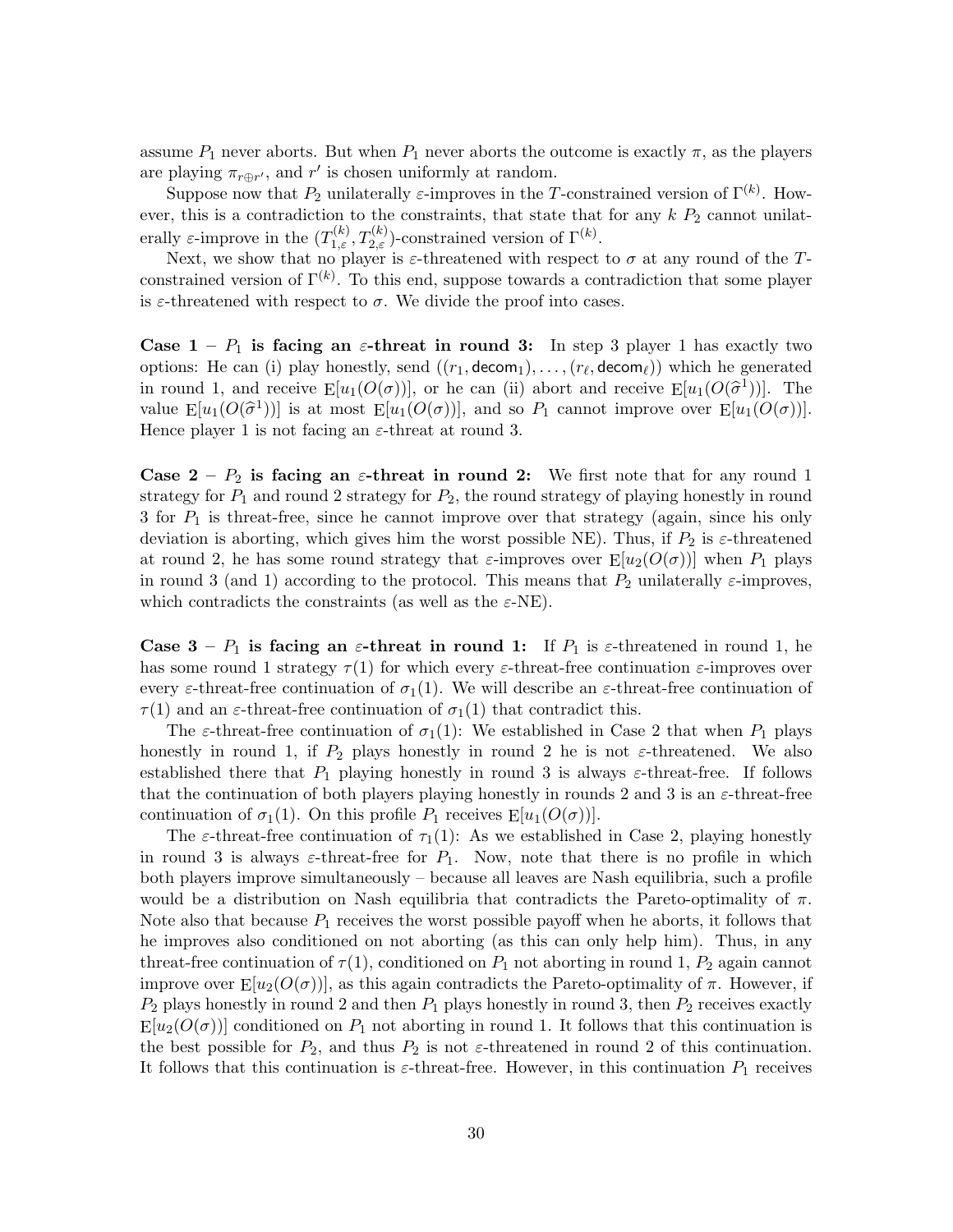$E[u_1(O(\sigma))]$  conditioned on not aborting, and thus receives at most  $E[u_1(O(\sigma))]$  without the conditioning.

 $\blacksquare$ 

This completes the proof of the theorem.

# <span id="page-31-0"></span>8 A General Theorem

In this section we prove a general theorem identifying sufficient conditions for a strategy profile to be a TFNE. The first condition is that the profile must be weakly Pareto optimal:

**Definition 8.1 (Weakly Pareto optimal)** A strategy profile  $\sigma \in T$  of an extensive game  $\Gamma = (H, P, A, u)$  with constraints T is weakly Pareto optimal if there does not exist a strategy profile  $\pi \in T$  for which both  $E[u_1(O(\pi))] > E[u_1(O(\sigma))]$  and  $E[u_2(O(\pi))] > E[u_2(O(\sigma))]$ .

Next, we require the profile to be  $\varepsilon$ -safe. Intuitively, this just means that a player cannot harm the other too much by a unilateral deviation (as opposed to not being able to gain too much, which is the NE condition).

Definition 8.2 (ε-safe) A strategy profile  $\sigma = (\sigma_1, \sigma_2) \in T$  of an extensive game  $\Gamma =$  $(H, P, A, u)$  with constraints  $T = (T_1, T_2)$  is  $\varepsilon$ -safe if for each player i,

$$
\mathop{\mathrm{E}}\left[u_{-i}\left(O(\sigma)\right)\right] \geq \mathop{\mathrm{E}}\left[u_{-i}\left(O(\sigma'_i,\sigma_{-i})\right)\right] - \varepsilon
$$

for every strategy  $\sigma'_i \in T_i$  of player i.

Finally, we have the following theorem. Note that we are implicitly assuming that the extensive games in the claim are derived from a cryptographic protocol or some other setting in which it is natural to discuss the "rounds" of a game.

<span id="page-31-1"></span>**Theorem 8.3** Let  $\Gamma = (H, P, A, u)$  be an extensive game with constraints  $T = (T_1, T_2)$ , and let  $\sigma = (\sigma_1, \sigma_2)$  be a weakly Pareto optimal  $\varepsilon$ -NE of  $\Gamma$  that is  $\varepsilon$ -safe. Then  $\sigma$  is an  $\varepsilon$ -TFNE of  $\Gamma$ .

We also have the following corollary.

Corollary 8.4 Let  $\Gamma = (H, P, A, u)$  be a zero-sum extensive game with constraints  $T =$  $(T_1, T_2)$ , and let  $\sigma$  be an  $\varepsilon$ -NE of Γ. Then  $\sigma$  is an  $\varepsilon$ -TFNE of Γ.

The corollary follows from the observation that any  $\varepsilon$ -NE of a zero-sum game is both weakly Pareto optimal and  $\varepsilon$ -safe. Note that the corollary implies the threat-freeness part of Theorem [6.1.](#page-22-1)

We now prove Theorem [8.3.](#page-31-1)

**Proof:** Suppose towards contradiction that at least one of the players is facing an  $\varepsilon$ -threat with respect to  $\sigma$  at some round. Let R be the latest such round: that is, player i is facing an  $\varepsilon$ -threat at round R with respect to  $\sigma$ , and no player is facing an  $\varepsilon$ -threat at any round  $R'$  that follows  $R$ .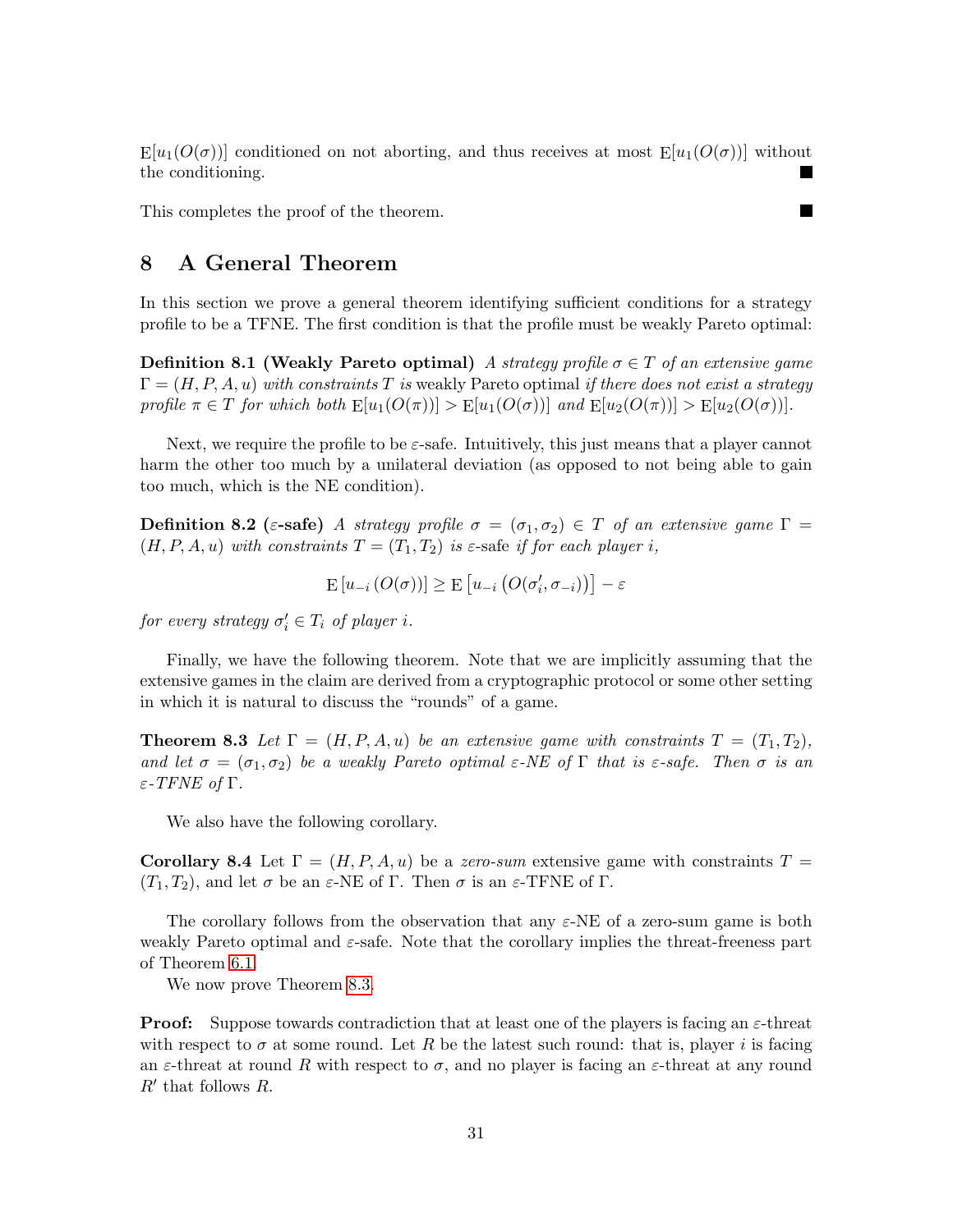By Definition [4.4](#page-13-1) it follows that there exists a round R strategy  $\tau = \tau(R)$  for player i such that the set  $Cont(\sigma(1,\ldots,R-1),\tau(R))$  is nonempty, and such that for all  $\pi \in$ Cont $(\sigma(1,\ldots,R-1),\tau(R))$  and  $\pi' \in \text{Cont}(\sigma(1,\ldots,R))$  that are  $\varepsilon$ -threat-free on R it holds that

<span id="page-32-0"></span>
$$
E[u_i(O(\pi))] > E[u_i(O(\pi'))] + \varepsilon,
$$
\n(5)

where

$$
\sigma(1,\ldots,S) \stackrel{\text{def}}{=} \sigma(1),\ldots,\sigma(S)
$$

and

$$
Cont(\sigma(1,\ldots,R)) \stackrel{\text{def}}{=} \left\{ \pi \in T : \pi(S) = \sigma(S) \text{ for all } S \le R \right\}
$$

Note that  $\sigma \in \text{Cont}(\sigma(1,\ldots,R))$ . Also note that, because R is the latest round on which an  $\varepsilon$ -threat occurs, the profile  $\sigma$  is  $\varepsilon$ -threat-free on R.

Using inequality [\(5\)](#page-32-0) we can then infer that for any  $\pi \in \text{Cont}(\sigma(1,\ldots,R-1),\tau(R))$  that is  $\varepsilon$ -threat-free on R it holds that

<span id="page-32-1"></span>
$$
\mathbb{E}\left[u_i\left(O(\pi)\right)\right] > \mathbb{E}\left[u_i\left(O(\sigma)\right)\right] + \varepsilon. \tag{6}
$$

.

Let  $\pi^1 \in \text{Cont}(\sigma(1,\ldots,R-1),\tau(R))$  be one such  $\varepsilon$ -threat-free profile, and let  $\sigma^1 =$  $(\pi_i^1, \sigma_{-i}).$ 

Fix  $R^1 = R$  and  $\tau^1 = \tau$  for consistent notation. We next ask, is player i facing an  $\varepsilon$ -threat with respect to  $\sigma^1$  at any round R' that follows  $R^1$ ? If yes, let  $R^2$  be the next such round: there is no R' between  $R^1$  and  $R^2$  on which player i is facing an  $\varepsilon$ -threat with respect to  $\sigma^1$ . By Definition [4.4](#page-13-1) it follows that there exists a round  $R^2$  strategy  $\tau^2$ for player i such that  $Cont(\sigma^1(1,\ldots,R^2-1),\tau^2(R^2))$  is nonempty, and such that for all  $\pi \in \text{Cont}(\sigma^1(1,\ldots,R^2-1),\tau^2(R^2))$  and  $\pi' \in \text{Cont}(\sigma^1(1,\ldots,R^2))$  that are  $\varepsilon$ -threat-free on  $R^2$  it holds that

$$
\mathrm{E}\left[u_i\left(O(\pi)\right)\right] > \mathrm{E}\left[u_i\left(O(\pi')\right)\right] + \varepsilon.
$$

Assume  $\tau^2$  is maximal, in the sense that for any  $\pi \in \text{Cont}(\sigma^1(1,\ldots,R^2-1),\tau^2(R^2))$ that is  $\varepsilon$ -threat-free on  $R^2$ , player i is not facing an  $\varepsilon$ -threat at round  $R^2$  with respect to π. Pick some arbitrary  $\pi^2 \in \text{Cont}(\sigma^1(1,\ldots,R^2-1),\tau^2(R^2))$ , and fix  $\sigma^2 = (\pi_i^2, \sigma_{-i})$ .

We now repeat the above procedure, finding the next threat to player  $i$  and letting him act on that threat, as follows. For  $t = 3, 4, \ldots$  we ask, is player i facing an  $\varepsilon$ -threat with respect to  $\sigma^{t-1}$  at any round R' that follows  $R^{t-1}$ ? If yes, let  $R^t$  be the next such round: there is no R' between  $R^{t-1}$  and  $R^t$  on which player i is facing an  $\varepsilon$ -threat with respect to  $\sigma^{t-1}.$ 

By Definition [4.4](#page-13-1) it follows that there exists a round  $R^t$  strategy  $\tau^t$  for player i such that Cont $(\sigma^{t-1}(1,\ldots,R^{t}-1),\tau^{t}(R^{t}))$  is nonempty, and such that for all  $\pi \in \text{Cont}(\sigma^{t-1}(1,\ldots,R^{t}-1))$ 1),  $\tau^t(R^t)$  and  $\pi' \in \text{Cont}(\sigma^{t-1}(1,\ldots,R^t))$  that are  $\varepsilon$ -threat-free on  $R^t$  it holds that

$$
\mathrm{E}\left[u_{i}\left(O(\pi)\right)\right] > \mathrm{E}\left[u_{i}\left(O(\pi')\right)\right] + \varepsilon.
$$

Assume  $\tau^t$  is maximal, in the sense that for any  $\pi \in \text{Cont}(\sigma^{t-1}(1,\ldots,R^t-1),\tau^t(R^t))$ that is  $\varepsilon$ -threat-free on  $R^t$ , player i is not facing an  $\varepsilon$ -threat at round  $R^t$  with respect to  $\pi$ . Pick some arbitrary  $\pi^t \in \text{Cont}(\sigma^{t-1}(1,\ldots,R^t-1),\tau^t(R^t)),$  and fix  $\sigma^t = (\pi_i^t, \sigma_{-i}).$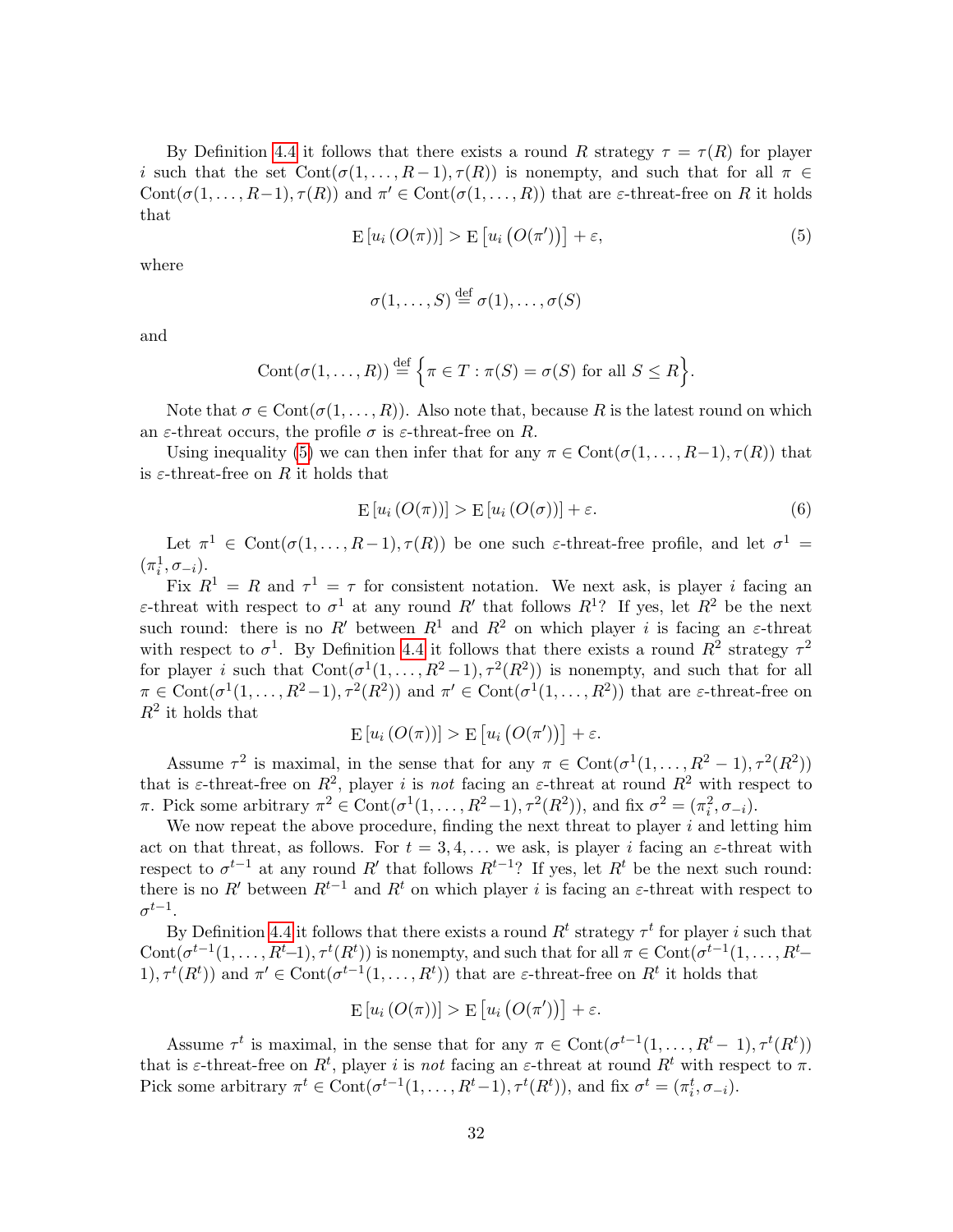Finally, after repeating this for all t until there are no more  $\varepsilon$ -threats to  $P_i$  on any round that follows R, we are left with a profile  $\sigma^C = (\pi_i^C, \sigma_{-i})$  on which player i is not facing an  $\varepsilon$ -threat at any round below R.

Fix  $\rho = \sigma^C$ , and recall that, by construction,  $\rho_{-i} = \sigma_{-i}$ . Because  $\sigma$  is  $\varepsilon$ -safe, it must be the case that

<span id="page-33-0"></span>
$$
\mathbb{E}\left[u_{-i}\left(O(\rho)\right)\right] \geq \mathbb{E}\left[u_{-i}\left(O(\sigma)\right)\right] - \varepsilon. \tag{7}
$$

We next ask, is player  $-i$  facing an  $\varepsilon$ -threat with respect to  $\rho$  at any round S that follows  $R$ ? As the following claim shows, the answer is positive:

**Claim 8.5** Player  $-i$  is facing an  $\varepsilon$ -threat with respect to  $\rho$  at some round S that follows R.

**Proof:** Suppose not. By our construction of  $\rho$ , player i is also not facing an  $\varepsilon$ threat with respect to  $\rho$  at any round that follows R. This means that the profile  $\rho$  is  $\varepsilon$ -threat-free on the subgames R.

Since  $\rho \in \text{Cont}(\sigma(1,\ldots,R-1),\tau(R))$  and since  $\sigma \in \text{Cont}(\sigma(1,\ldots,R))$  is  $\varepsilon$ -threat-free on  $R$ , we can then use  $(6)$  to infer that

$$
\mathop{\mathrm{E}}\left[u_i\left(O(\rho)\right)\right] > \mathop{\mathrm{E}}\left[u_i\left(O(\sigma)\right)\right] + \varepsilon.
$$

However, since  $\rho = (\pi_i^C, \sigma_{-i})$  is a *unilateral* deviation of player *i*, this contradicts the fact that  $\sigma$  constitutes an  $\varepsilon$ -NE. **The State** 

Let  $S^1$  be the latest round on which  $P_{-i}$  is facing an  $\varepsilon$ -threat with respect to  $\rho$ . By Definition [4.4](#page-13-1) it follows that there exists a round  $S^1$  strategy  $\mu^1$  for player  $-i$  such that Cont $(\rho(1,\ldots,S^1-1),\mu^1(S^1))$  is nonempty, and such that for all  $\pi \in \text{Cont}(\rho(1,\ldots,S^1-1))$ 1),  $\mu^1(S^1)$  and  $\pi' \in \text{Cont}(\rho(1,\ldots,S^1))$  that are  $\varepsilon$ -threat-free on  $S^1$  it holds that

$$
\mathrm{E}\left[u_i\left(O(\pi)\right)\right] > \mathrm{E}\left[u_i\left(O(\pi')\right)\right] + \varepsilon.
$$

Assume  $\mu^1$  is maximal, in the sense that for any  $\pi \in \text{Cont}(\rho(1,\ldots, S^1-1), \mu^1(S^1))$  that is  $\varepsilon$ -threat-free on  $S^1$ , player  $-i$  is not facing an  $\varepsilon$ -threat at round  $S^1$  with respect to  $\pi$ . Pick some  $\rho^1 \in \text{Cont}(\rho(1,\ldots,S^1-1),\mu^1(S^1))$  that is  $\varepsilon$ -threat-free on  $S^1$  – such a  $\rho^1$  must exist by Proposition [4.6.](#page-14-1)

Now, note that because  $S^1$  was the last round on which  $P_{-i}$  is facing an  $\varepsilon$ -threat, and because  $P_i$  is not facing an  $\varepsilon$ -threat at any round following R with respect to  $\rho$ , it must be the case that  $\rho$  is  $\varepsilon$ -threat-free on  $S^1$ . Since  $\rho \in \text{Cont}(\rho(1,\ldots,S^1))$  we then have that

$$
\mathrm{E}\left[u_{-i}\left(O(\rho^1)\right)\right] > \mathrm{E}\left[u_{-i}\left(O(\rho)\right)\right] + \varepsilon \geq \mathrm{E}\left[u_{-i}\left(O(\sigma)\right)\right],
$$

where the second inequality follows from  $(7)$ . We now repeat the above procedure, finding the preceding threat to player  $-i$  (but that still follows R) and letting him act on that threat, as follows. For  $t = 2, 3, ...$  we ask, is  $P_{-i}$  facing an  $\varepsilon$ -threat with respect to  $\rho^{t-1}$  at any round S that follows R? If yes, let  $S<sup>t</sup>$  be the latest such round. By Definition [4.4](#page-13-1) it follows that there exists a round  $S^t$  strategy  $\mu^t$  for player  $-i$  such that  $Cont(\rho^{t-1}(1,\ldots, S^{t-1}))$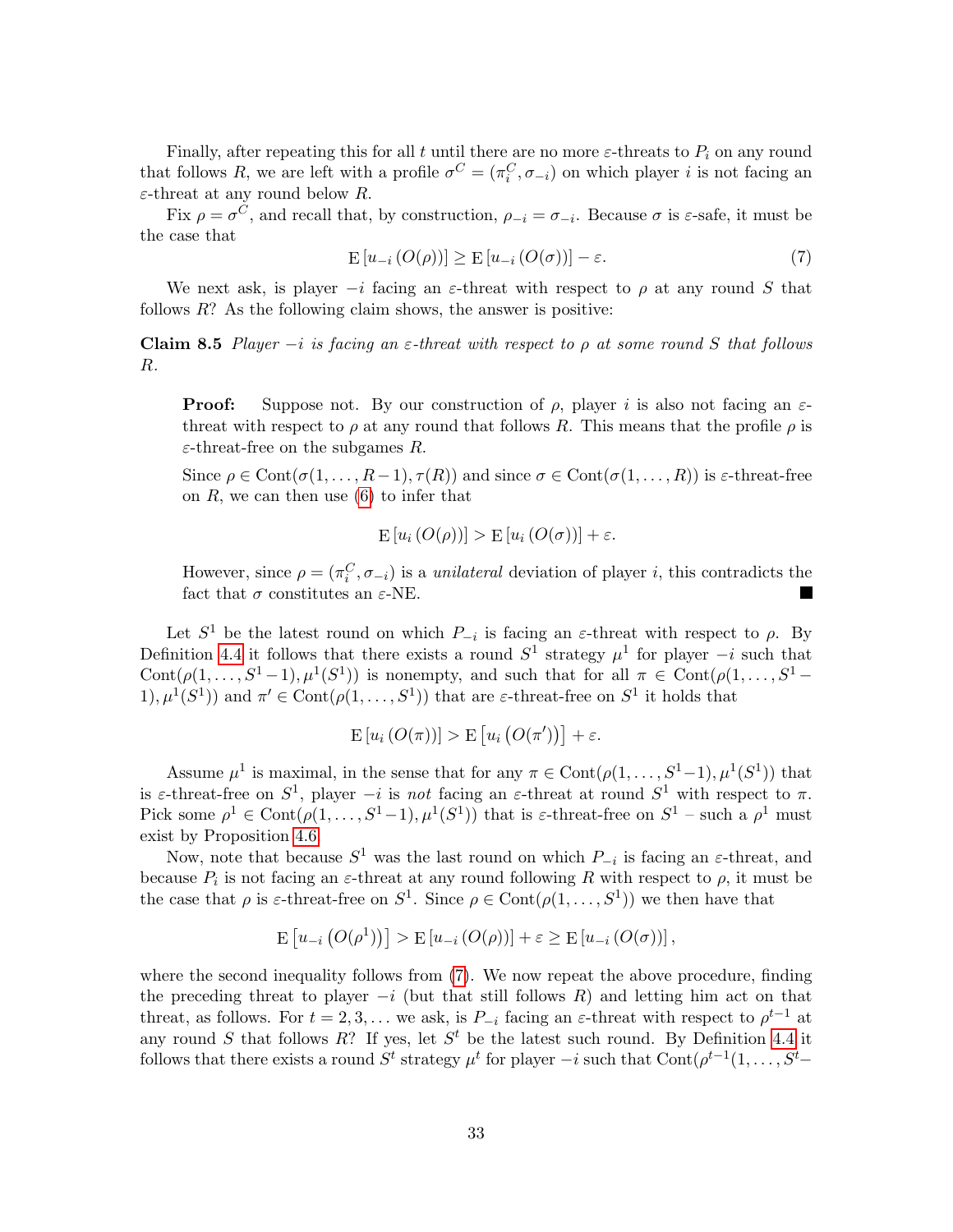1),  $\mu^t(S^t)$  is nonempty, and such that for all  $\pi \in \text{Cont}(\rho^{t-1}(1,\ldots, S^t-1), \mu^t(S^t))$  and  $\pi' \in \text{Cont}(\rho^{t-1}(1,\ldots, S^t))$  that are  $\varepsilon$ -threat-free on  $S^t$  it holds that

$$
\mathrm{E}\left[u_i\left(O(\pi)\right)\right] > \mathrm{E}\left[u_i\left(O(\pi')\right)\right] + \varepsilon.
$$

Assume  $\mu^t$  is maximal, in the sense that for any  $\pi \in \text{Cont}(\rho^{t-1}(1,\ldots, S^t-1), \mu^t(S^t))$ that is  $\varepsilon$ -threat-free on  $S^t$ , player  $-i$  is not facing an  $\varepsilon$ -threat at round  $S^t$  with respect to π. Pick some  $\rho^t \in \text{Cont}(\rho^{t-1}(1,\ldots, S^t-1), \mu^t(S^t))$  that is *ε*-threat-free on  $S^t$  – again, such a  $\rho^t$  must exist by Proposition [4.6.](#page-14-1)

Now, note that because  $S<sup>t</sup>$  was the last round on which  $P_{-i}$  is facing an  $\varepsilon$ -threat,  $P_{-i}$  is not facing an  $\varepsilon$ -threat with respect to  $\rho^{t-1}$  at any round following  $S^t$ . Since  $\rho^{t-1}$  was chosen to be  $\varepsilon$ -threat free on  $S^{t-1}$ , player i is not facing an  $\varepsilon$ -threat with respect to  $\rho^{t-1}$  at any round following  $S^{t-1}$ . Finally, by construction,  $P_i$  is not facing an  $\varepsilon$ -threat at any round following R with respect to  $\rho$ . Since  $\rho$  and  $\rho^{t-1}$  are equivalent up to round  $S^{t-1}$ , it must be the case that  $P_i$  is not facing an  $\varepsilon$ -threat with respect to  $\rho^{t-1}$  at any round between  $S^t$  and  $S^{t-1}$  either. Thus,  $\rho^{t-1}$  is  $\varepsilon$ -threat-free on  $S^t$ . Since  $\rho^{t-1} \in \text{Cont}(\rho^{t-1}(1,\ldots, S^t)),$  we then have that

$$
\begin{aligned} \mathcal{E}\left[u_{-i}\left(O(\rho^t)\right)\right] &> \mathcal{E}\left[u_{-i}\left(O(\rho^{t-1})\right)\right] + \varepsilon \\ &> \mathcal{E}\left[u_{-i}\left(O(\rho)\right)\right] + t \cdot \varepsilon \\ &\geq \mathcal{E}\left[u_{-i}\left(O(\sigma)\right)\right] + (t-1) \cdot \varepsilon. \end{aligned}
$$

Finally, after repeating this for all t until there are no more  $\varepsilon$ -threats to  $P_{-i}$  at any round that follows R, we are left with a profile  $\rho^D \in \text{Cont}(\sigma(1,\ldots,R-1),\tau(R))$  on which both  $P_i$  and  $P_{-i}$  are not facing an  $\varepsilon$ -threat at any round that follows R. We can then use [\(6\)](#page-32-1) to infer that

$$
\mathrm{E}\left[u_i\left(O(\rho^D)\right)\right] > \mathrm{E}\left[u_i\left(O(\sigma)\right)\right] + \varepsilon.
$$

Furthermore,  $\rho^D$  satisfies

$$
\mathbb{E}\left[u_{-i}\left(O(\rho^D)\right)\right] > \mathbb{E}\left[u_{-i}\left(O(\rho^{D-1})\right)\right] + D \cdot \varepsilon \geq \mathbb{E}\left[u_{-i}\left(O(\sigma)\right)\right],
$$

since  $D \geq 1$ .

We conclude that on the profile  $\rho^D$  both players strictly improve over  $\sigma$ , contradicting the weak Pareto optimality of  $\sigma$ . Hence no player is facing an  $\varepsilon$ -threat with respect to  $\sigma$ at any round R, and this, coupled with the fact that  $\sigma$  is an  $\varepsilon$ -NE, yields that profile an ε-TFNE.

# Acknowledgments

<span id="page-34-0"></span>We thank Eddie Dekel, Oded Goldreich, Ehud Kalai, Eran Omri, and Gil Segev for helpful conversations, and the anonymous referees for careful reading and insightful comments.

# References

<span id="page-34-1"></span>[1] I. Abraham, D. Dolev, R. Gonen, , and J. Halpern. Distributed computing meets game theory: robust mechanisms for rational secret sharing and multiparty computation. In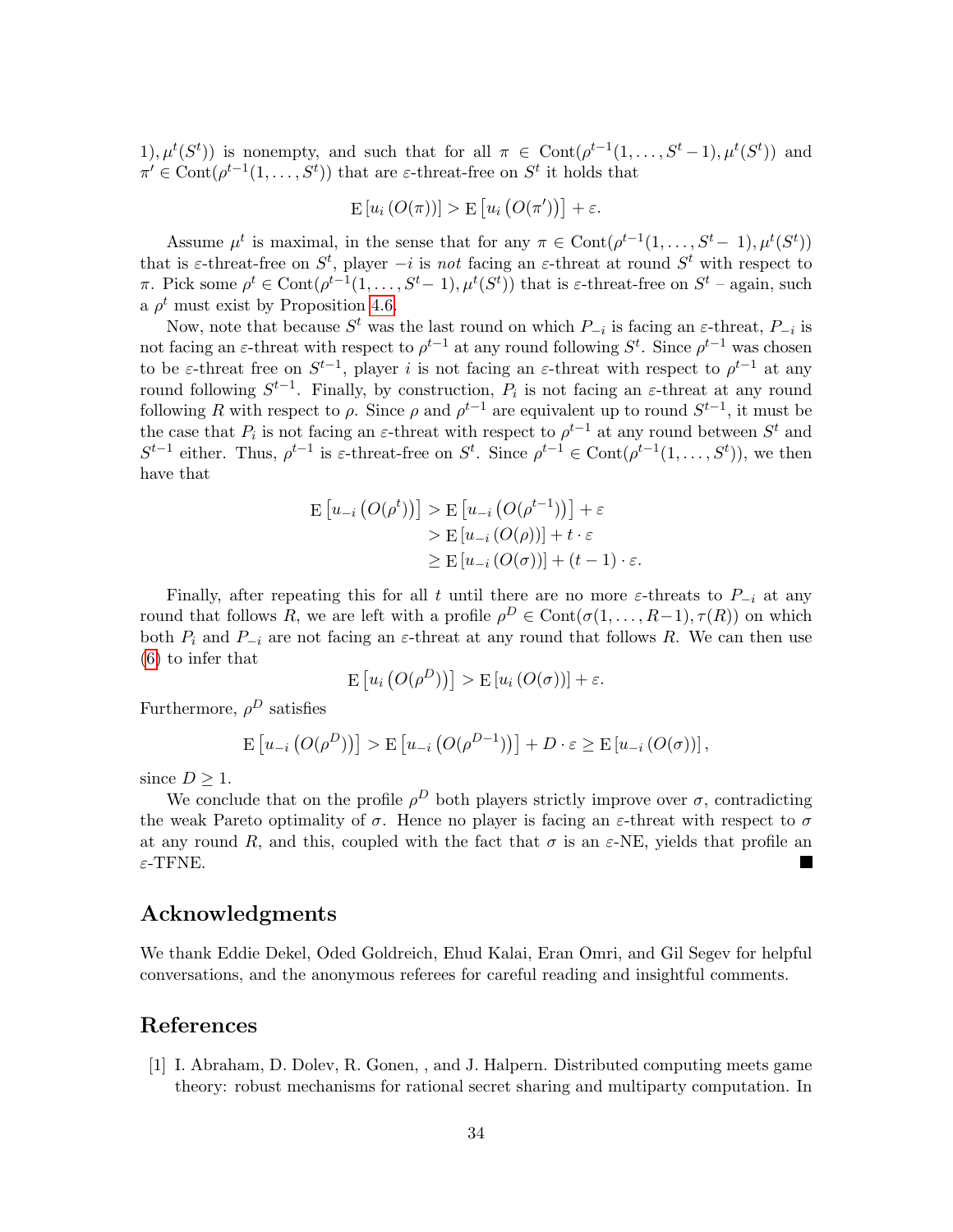In 25th ACM Symposium Annual on Principles of Distributed Computing, pages 53–62, 2006.

- <span id="page-35-9"></span>[2] G. Asharov and Y. Lindell. Utility dependence in correct and fair rational secret sharing. In Advances in Cryptology Crypto, pages 559–576, 2009. A full version, containing additional results, is avalable at http://eprint.iacr.org/2009/373.
- <span id="page-35-14"></span>[3] Y. Aumann and Y. Lindell. Security against covert adversaries: Efficient protocols for realistic adversaries. To appear in Journal of Cryptology. An extended abstract appeared in TCC 2007. Full version can be found at http://u.cs.biu.ac.il/ lindell/PAPERS/covert.pdf.
- <span id="page-35-0"></span>[4] E. Ben-Sasson, A. Tauman-Kalai, and E. Kalai. An approach to bounded rationality. In Advances in Neural Information Processing Systems, 2007.
- <span id="page-35-4"></span>[5] M. Blum. Coin flipping by telephone. In *CRYPTO*, pages 11–15, 1981.
- <span id="page-35-3"></span>[6] Y. Dodis, S. Halevi, and T. Rabin. A cryptographic solution to a game theoretic problem. In In Advances in Cryptology Crypto, pages 11–15, 2000.
- <span id="page-35-1"></span>[7] L. Fortnow and R. Santhanam. Bounding rationality by discounting time. In Proceedings of the First Symposium on Innovations in Computer Science, 2010.
- <span id="page-35-13"></span>[8] O. Goldreich. Foundation of Cryptography – Basic Tools. Cambridge University Press, 2001.
- <span id="page-35-7"></span>[9] S. D. Gordon and J. Katz. Rational secret sharing, revisited. In In 5th Intl. Conf. on Security and Cryptography for Networks (SCN), pages 229–241, 2006.
- <span id="page-35-10"></span>[10] R. Gradwohl. Rationality in the full-information model. In TCC, 2010.
- <span id="page-35-12"></span>[11] R. Gradwohl, N. Livne, and A. Rosen. Incredible threats. In preparation.
- <span id="page-35-15"></span>[12] I. Haitner and O. Reingold. Statistically-hiding commitment from any one-way function. In *STOC 2007*, pages  $1 - 10$ , 2007.
- <span id="page-35-5"></span>[13] J. Halpern and V. Teague. Rational secret sharing and multiparty computation: Extended abstract. In 36th Annual ACM Symposium on Theory of Computing (STOC), pages 623–632, 2004.
- <span id="page-35-11"></span>[14] J. Y. Halpern and R. Pass. Game theory with costly computation. In First Symposium on Innovations in Computer Science, 2010.
- <span id="page-35-6"></span>[15] S. Izmalkov, S. Micali, , and M. Lepinski. Rational secure computation and ideal mechanism design. In FOCS, 2005.
- <span id="page-35-2"></span>[16] J. Katz. Bridging game theory and cryptography: Recent results and future directions. In 5th Theory of Cryptography Conference TCC, pages 251–272, 2008.
- <span id="page-35-8"></span>[17] J. Katz, G. Fuchsbauer, and D. Naccache. Efficient rational secret sharing in the standard communication model. In TCC, 2010.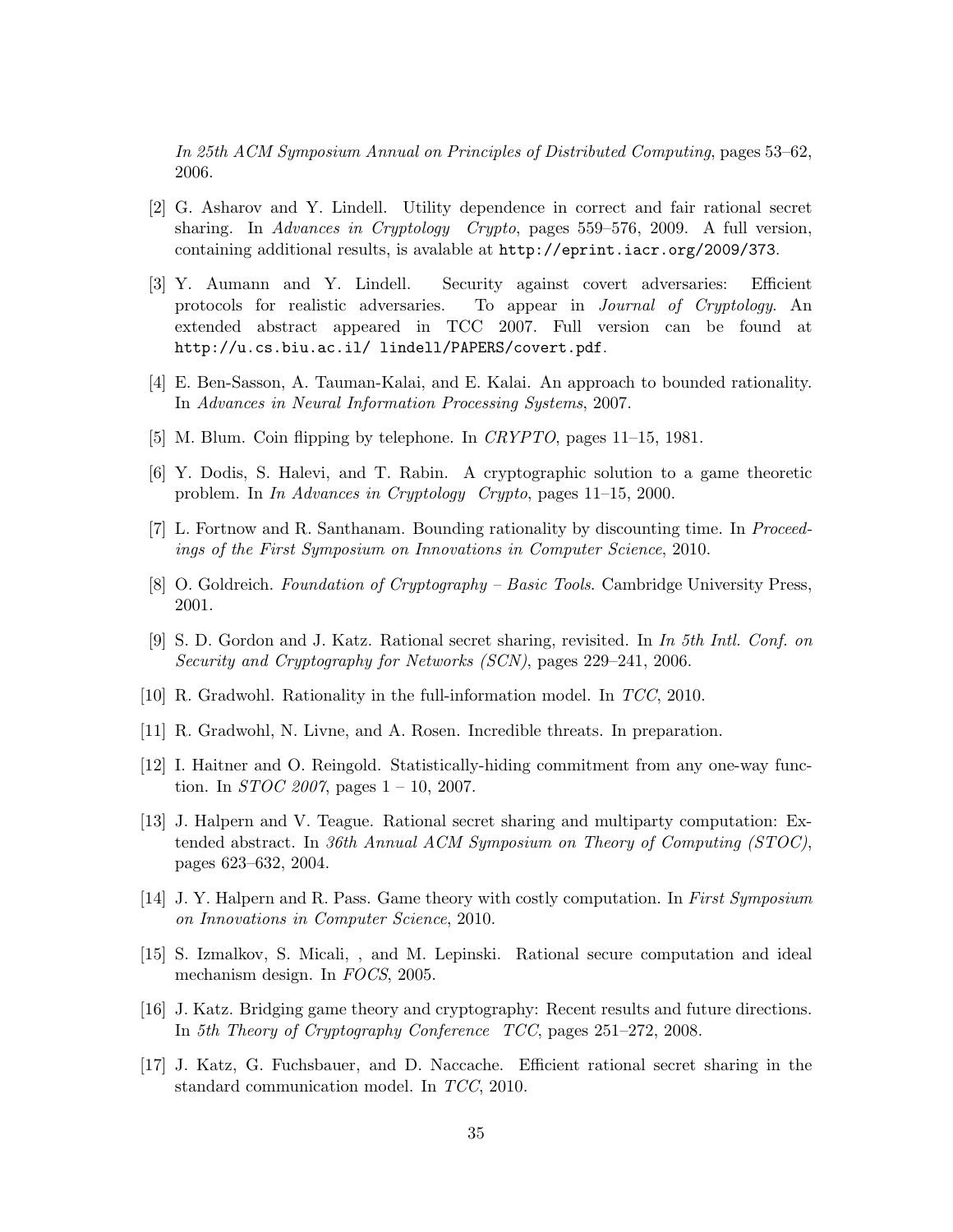- <span id="page-36-5"></span>[18] G. Kol and M. Naor. Cryptography and game theory: Designing protocols for exchanging information. In 5th Theory of Cryptography Conference TCC, pages 320–339, 2008.
- <span id="page-36-1"></span>[19] G. Kol and M. Naor. Games for exchanging information. In 40th Annual ACM Symposium on Theory of Computing (STOC), pages 423–432, 2008.
- <span id="page-36-3"></span>[20] M. Lepinski, S. Micali, and A. shelat. Collusion-free protocols. In STOC, 2005.
- <span id="page-36-7"></span>[21] M. Luby, S. Micali, and C. Rackoff. How to simultaneously exchange a secret bit by flipping a symmetrically-biased coin. In FOCS, pages 11–21, 1983.
- <span id="page-36-4"></span>[22] A. Lysyanskaya and N. Triandopoulos. Rationality and adversarial behavior in multiparty computation. In In Advances in Cryptology Crypto, pages 180–197, 2006.
- <span id="page-36-6"></span>[23] S. Micali and A. Shelat. Truly rational secret sharing. In 6th Theory of Cryptography Conference TCC, pages 54–71, 2009.
- <span id="page-36-9"></span>[24] M. Naor, R. Ostrovsky, R. Venkatesan, and M. Yung. Perfect zero-knowledge arguments for np using any one-way permutation. Jour. of Cryptology, 11:87–108, 1998.
- <span id="page-36-10"></span>[25] M. Naor and M. Yung. Universal one-way hash functions and their cryptographic applications. In 21st STOC, pages 33–43, 1989.
- <span id="page-36-2"></span>[26] S. J. Ong, D. Parkes, A. Rosen, and S. Vadhan. Fairness with an honest minority and a rational majority. In Theory of Cryptography Conference TCC, pages 36–53, 2009.
- <span id="page-36-8"></span>[27] M. J. Osborne and A. Rubinstein. A Course in Game Theory. MIT Press, 1994.
- <span id="page-36-11"></span>[28] I. Damgård, T. Pedersen, and B. Pfitzmann. On the existence of statistically hiding bit commitment schemes and fail-stop signatures. In Crypto93, pages 250–265, 1993.

# <span id="page-36-0"></span>A One-way Functions and Commitment Schemes

A function  $f$  is one-way if it is easy to compute but hard to invert given the image of a random input. More formally,

**Definition A.1 (One-way functions)** A function  $f: \{0,1\}^* \to \{0,1\}^*$  is said to be oneway if the following two conditions hold:

- 1. There exists a polynomial-time algorithm that on input x outputs  $f(x)$ .
- 2. For every probabilistic polynomial-time algorithm  $\mathcal{A}$ , every polynomial  $p(\cdot)$ , and all sufficiently large n's

$$
\Pr\left[\mathcal{A}(1^n, f(U_n)) \in f^{-1}(f(U_n))\right] < \frac{1}{p(n)},
$$

where  $U_n$  denotes the uniform distribution over  $\{0,1\}^n$ .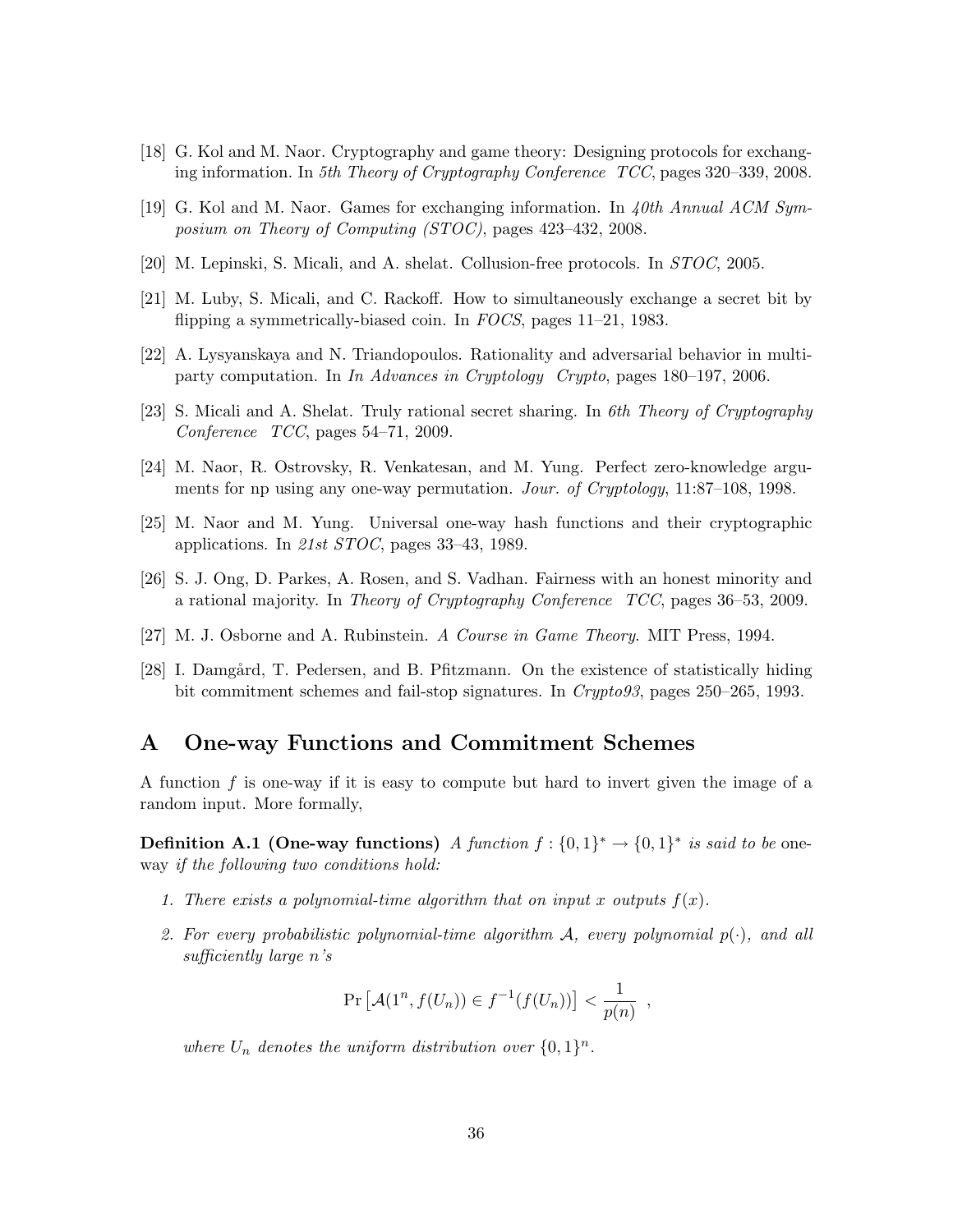In this paper we also deal with one-way permutations, and we note that the above definition naturally extends to consider permutations.

A commitment scheme is a two-stage interactive protocol between a sender and a receiver. After the first stage of the protocol, which is referred to as the commit stage, the sender is bound to at most one value, not yet revealed to the receiver. In the second stage, which is referred to as the *reveal stage*, the sender reveals its committed value to the receiver. For simplicity of exposition, we will focus on bit-commitment schemes, i.e., commitment schemes in which the committed value is only one bit. A bit-commitment scheme is defined via a triplet of probabilistic polynomial-time Turing-machines  $(S, \mathcal{R}, \mathcal{V})$  such that:

- S receives as input the security parameter  $1^n$  and a bit b. Following its interaction, it outputs some information decom (the decommitment).
- $R$  receives as input the security parameter  $1^n$ . Following its interaction, it outputs a state information com (the commitment).
- $V$  (acting as the receiver in the reveal stage<sup>[8](#page-37-0)</sup>) receives as input the security parameter  $1^n$ , a commitment com and a decommitment decom. It outputs either a bit b' or  $\perp$ .

Denote by  $(\text{decom}| \text{com}) \leftarrow \langle \mathcal{S}(1^n, b), \mathcal{R}(1^n) \rangle$  the experiment in which S and R interact (using the given inputs and uniformly chosen random coins), and then  $S$  outputs decom while R outputs com. It is required that for all n, every bit b, and every pair (decomorpoon) that may be output by  $\langle \mathcal{S}(1^n, b), \mathcal{R}(1^n) \rangle$ , it holds that  $\mathcal{V}(\textsf{com}, \textsf{decom}) = b$ .

The security of a commitment scheme can be defined in two complementary ways, protecting against either an all-powerful sender or an all-powerful receiver. The former are referred to as statistically-binding commitment schemes, whereas the latter are referred to as statistically-hiding commitment schemes. For simplicity, we assume that the associated "error" is zero, resulting in *perfectly-binding* and *perfectly-hiding* commitments schemes.

In order to define the security properties of such schemes, we first introduce the following notation. Given a commitment scheme  $(S, \mathcal{R}, \mathcal{V})$  and a Turing machine  $\mathcal{R}^*$ , we denote by view<sub> $\langle S(b), \mathcal{R}^*\rangle$ </sub> $(1^n)$  the distribution of the view of  $\mathcal{R}^*$  when interacting with  $S(1^n, b)$ . This view consists of  $\mathcal{R}^*$ 's random coins and of the sequence of messages it receives from S. The distribution is taken over the random coins of both  $S$  and  $R$ . Similarly, given a Turing machine  $S^*$  we denote by view $\langle S^*(1^n), \mathcal{R} \rangle$  ( $1^n$ ) the view of  $S^*$  when interacting with  $\mathcal{R}(1^n)$ . Note that whenever no computational restrictions are assumed on  $S^*$  or  $\mathcal{R}^*$ , then without loss of generality they can be assumed to be deterministic.

**Definition A.2 (Perfectly-binding commitment)** A bit-commitment scheme  $(S, \mathcal{R}, \mathcal{V})$ is said to be perfectly-hiding if it satisfies the following two properties:

• Computational hiding: for every probabilistic polynomial-time Turing machine  $\mathcal{R}^*$ the ensembles  $\{\mathsf{view}_{\langle \mathcal{S}(0), \mathcal{R}^* \rangle}(1^n)\}_{n \in \mathbb{N}}$  and  $\{\mathsf{view}_{\langle \mathcal{S}(1), \mathcal{R}^* \rangle}(1^n)\}_{n \in \mathbb{N}}$  are computationally indistinguishable.

<span id="page-37-0"></span><sup>&</sup>lt;sup>8</sup>Note that there is no loss of generality in assuming that the reveal stage is non-interactive. This is since any such interactive stage can be replaced with a non-interactive one as follows: The sender sends its internal state to the receiver, who then simulates the sender in the interactive stage.

<span id="page-37-1"></span><sup>&</sup>lt;sup>9</sup>Although we assume perfect completeness, it is not essential for our results.